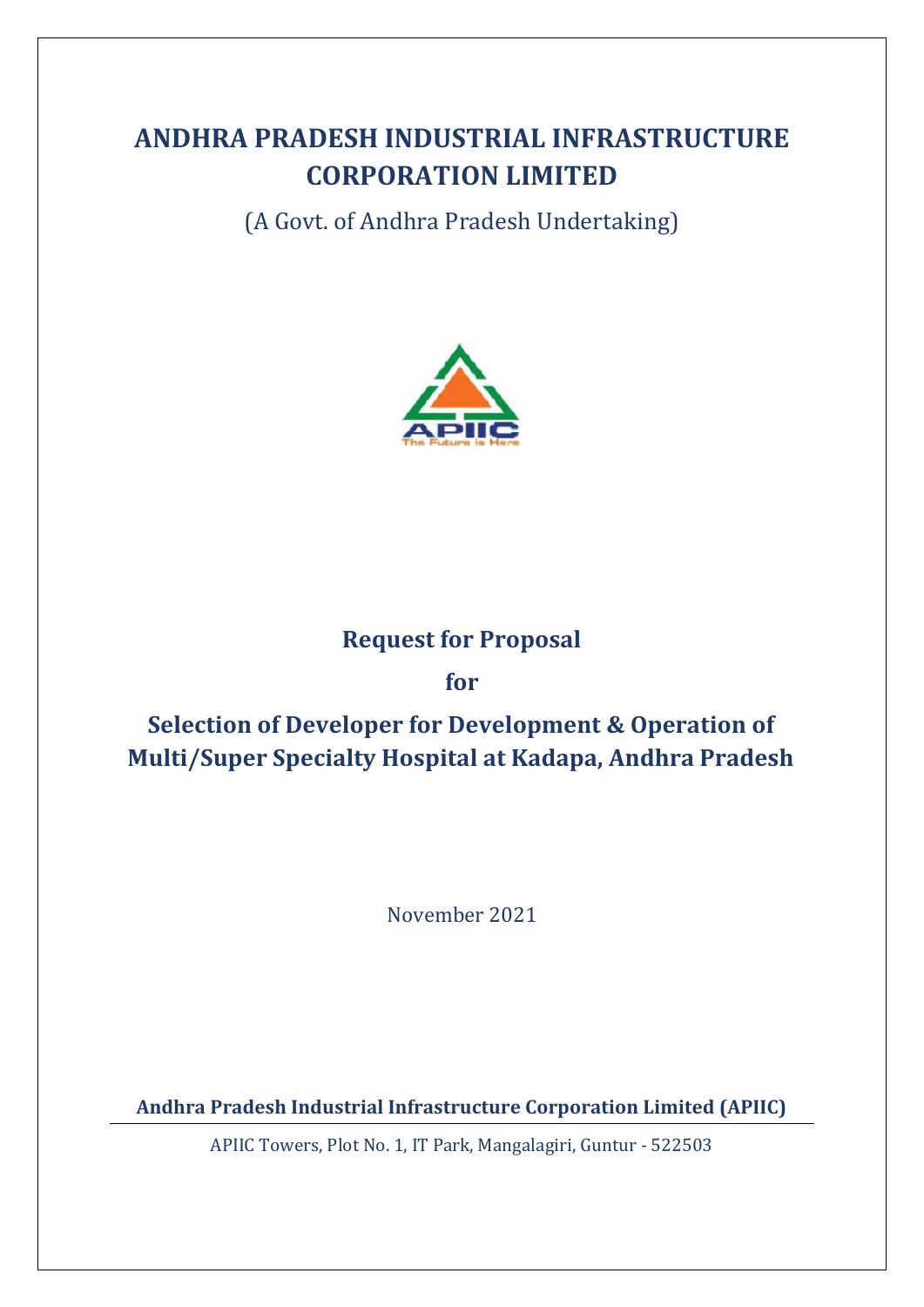## **TABLE OF CONTENTS**

| 1.  |                                                                           |
|-----|---------------------------------------------------------------------------|
| 2.  |                                                                           |
| 3.  |                                                                           |
| 4.  |                                                                           |
| 5.  |                                                                           |
| 6.  |                                                                           |
| 7.  |                                                                           |
| 8.  |                                                                           |
| 9.  | EXHIBIT-2: FORMAT OF LETTER OF ACCEPTANCE (IN CASE OF A BIDDING           |
| 10. | EXHIBIT-3: PROFORMA OF BANK GUARANTEE FOR BID SECURITY  36                |
| 11. | EXHIBIT-4: DESCRIPTION OF THE BIDDING ENTITY/ BIDDING CONSORTIUM  38      |
| 12. | EXHIBIT-5: PRINCIPLES OF THE MEMORANDUM OF UNDERSTANDING (MOU) TO BE      |
| 13. | EXHIBIT-6: FORMAT FOR INFORMATION SUBMISSION FOR BUSINESS PROPOSAL        |
| 14. | <b>EXHIBIT-7: PROFORMA OF BANK GUARANTEE FOR PERFORMANCE SECURITY  42</b> |
| 15. |                                                                           |
| 16. | ANNEXURE-2: FEES AND DEPOSITS TO BE PAID BY THE BIDDERS FOR THE PROPOSED  |
| 17. |                                                                           |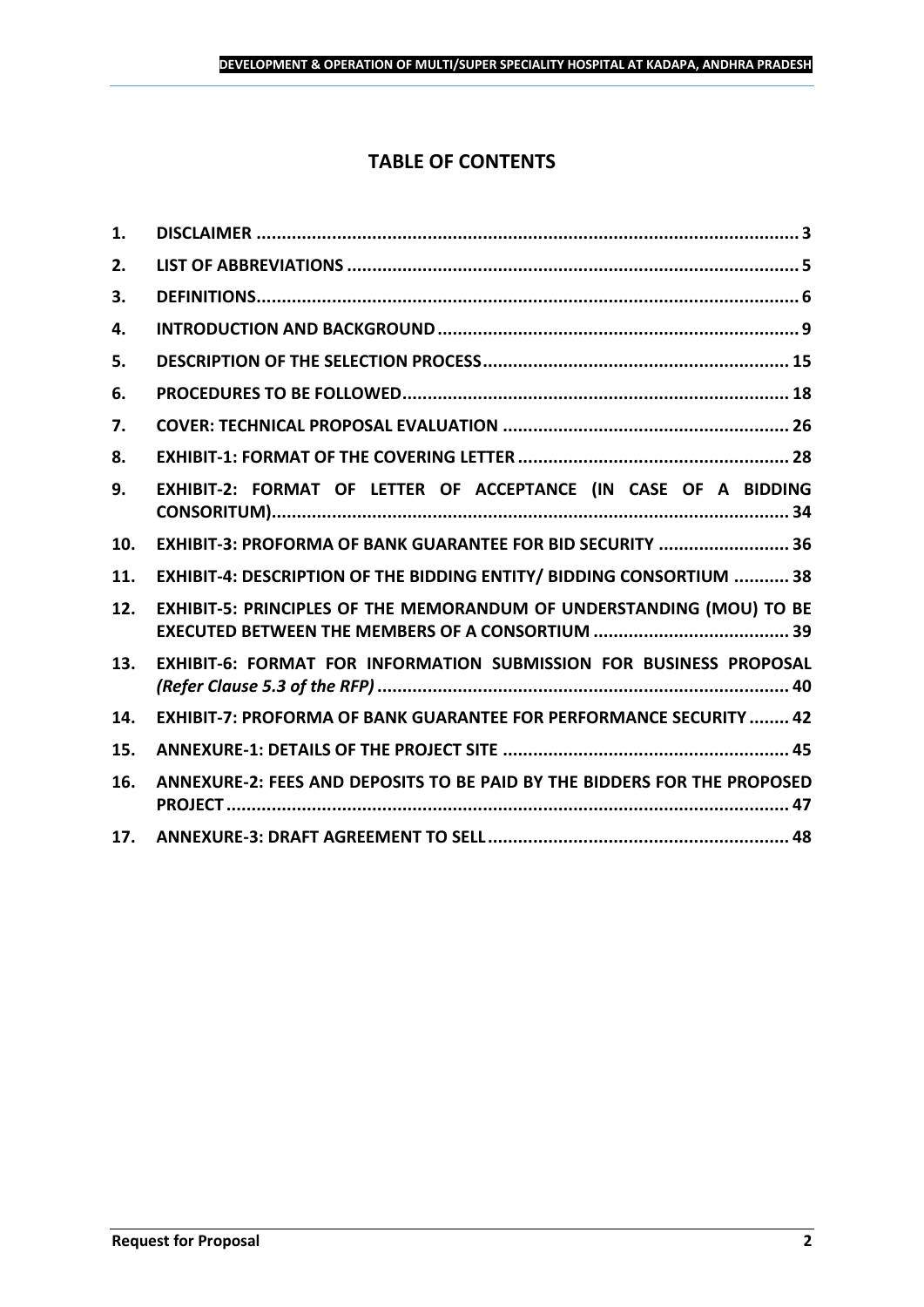## <span id="page-2-0"></span>**1. DISCLAIMER**

The information contained in this Request for Proposal ("RFP") or subsequently provided to Bidder(s), whether verbally or in documentary or any other form by or on behalf of APIIC or any of its employees or advisers, is provided to Bidder(s) on the terms and conditions set out in this RFP and such other terms and conditions subject to which such information is provided.

This RFP is not an agreement and is neither an offer nor invitation by APIIC to the prospective Bidders or any other person. The purpose of this RFP is to provide interested parties with information that may be useful to them in making their financial offers pursuant to this RFP (the "Bid"). This RFP includes statements, which reflect various assumptions and assessments arrived at by APIIC in relation to the Project. Such assumptions, assessments and statements do not purport to contain all the information that each Bidder may require. This RFP may not be appropriate for all persons, and it is not possible for APIIC, its employees or advisors to consider the investment objectives, financial situation and particular needs of each party who reads or uses this RFP. The assumptions, assessments, statements and information contained in this RFP, may not be complete, accurate, adequate or correct. Each Bidder should, therefore, conduct its own investigations and analysis and should check the accuracy, adequacy, correctness, reliability and completeness of the assumptions, assessments, statements and information contained in this RFP and obtain independent advice from appropriate sources.

Information provided in this RFP to the Bidder(s) is on a wide range of matters, some of which depends upon interpretation of law. The information given is not an exhaustive account of statutory requirements and should not be regarded as a complete or authoritative statement of law. APIIC accepts no responsibility for the accuracy or otherwise for any interpretation or opinion on law expressed herein.

APIIC, its employees and advisors make no representation or warranty and shall have no liability to any person, including any Applicant or Bidder under any law, statute, rules or regulations or tort, principles of restitution or unjust enrichment or otherwise for any loss, damages, cost or expense which may arise from or be incurred or suffered on account of anything contained in this RFP or otherwise, including the accuracy, adequacy, correctness, completeness or reliability of the RFP and any assessment, assumption, statement or information contained therein or deemed to form part of this RFP or arising in any way in this Bid Stage.

APIIC also accepts no liability of any nature whether resulting from negligence or otherwise howsoever caused arising from reliance of any Bidder upon the statements contained in this RFP. APIIC may in its absolute discretion, but without being under any obligation to do so, update, amend or supplement the information, assessment or assumptions contained in this RFP.

The issue of this RFP does not imply that APIIC is bound to select a Bidder or to appoint the Selected Bidder, as the case may be, for the Project and APIIC reserves the right to reject all or any of the Bidders or Bids without assigning any reason whatsoever.

The Bidder shall bear all its costs associated with or relating to the preparation and submission of its Bid including but not limited to preparation, copying, postage, delivery fees, expenses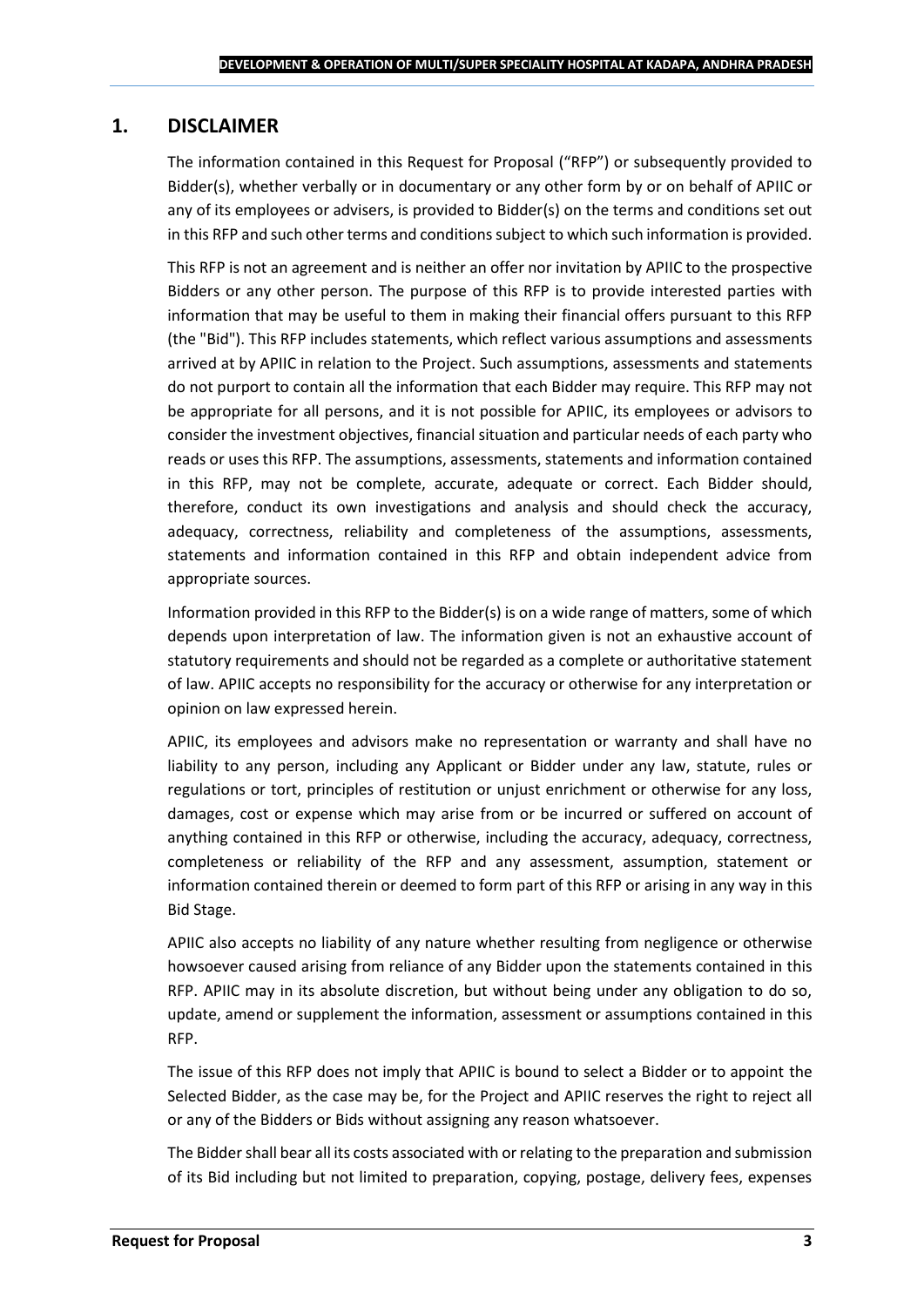associated with any demonstrations or presentations which may be required by APIIC or any other costs incurred in connection with or relating to its Bid. All such costs and expenses will remain with the Bidder and APIIC shall not be liable in any manner whatsoever for the same or for any other costs or other expenses incurred by a Bidder in preparation or submission of the Bid, regardless of the conduct or outcome of the Bidding Process.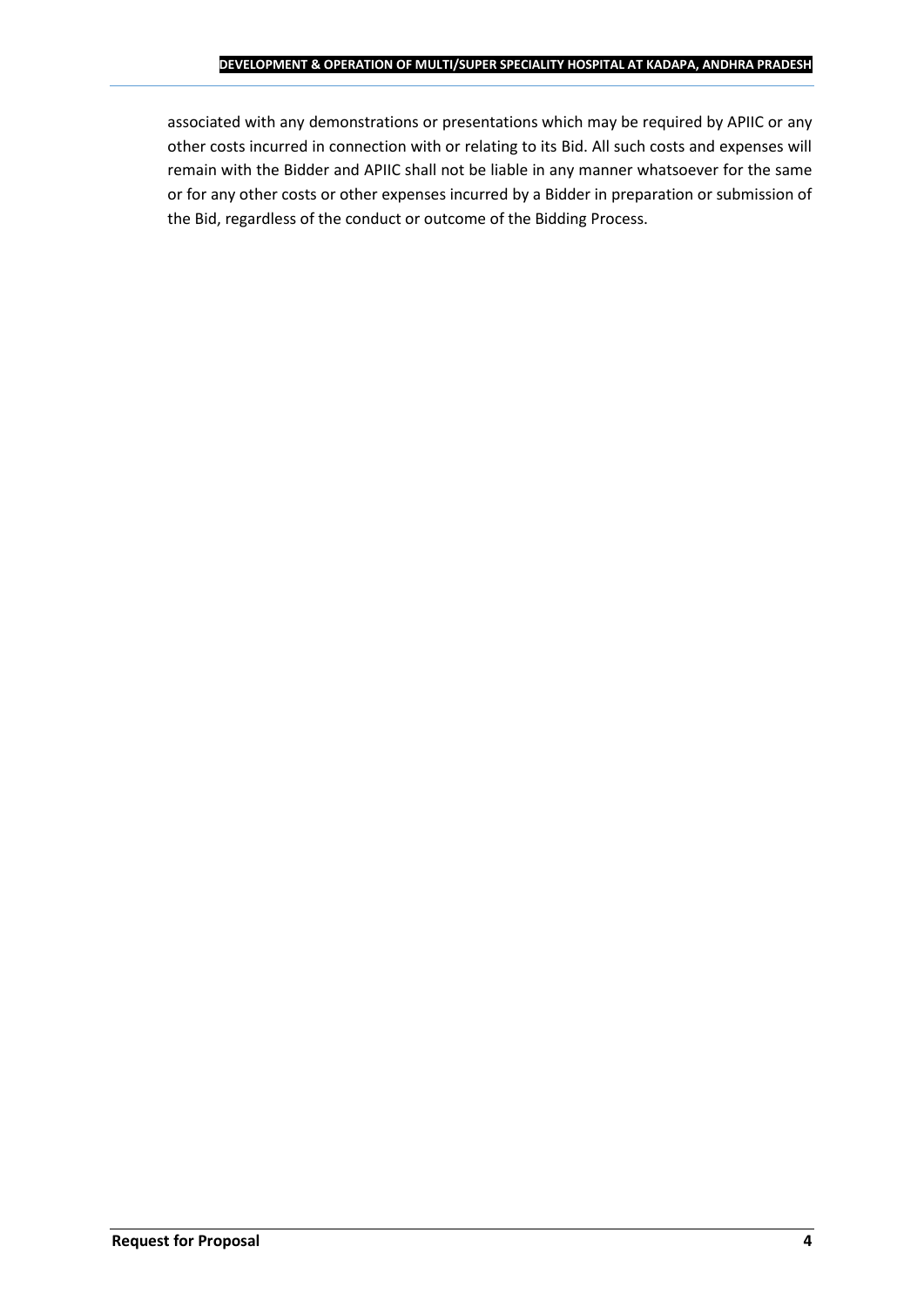## <span id="page-4-0"></span>**2. LIST OF ABBREVIATIONS**

| <b>APIIC</b> | Andhra Pradesh Industrial Infrastructure Corporation Limited |
|--------------|--------------------------------------------------------------|
| <b>DPR</b>   | <b>Detailed Project Report</b>                               |
| <b>FAR</b>   | Floor Area Ratio                                             |
| <b>FSI</b>   | Floor Space Index                                            |
| GoAP         | Government of Andhra Pradesh                                 |
| LoA          | Letter of Award                                              |
| <b>MOU</b>   | Memorandum of Understanding                                  |
| 0&M          | <b>Operation and Maintenance</b>                             |
| <b>ORS</b>   | <b>Outright Sale</b>                                         |
| <b>RFP</b>   | <b>Request for Proposal</b>                                  |
| <b>SPV</b>   | Special Purpose Vehicle                                      |

sqm Square Meter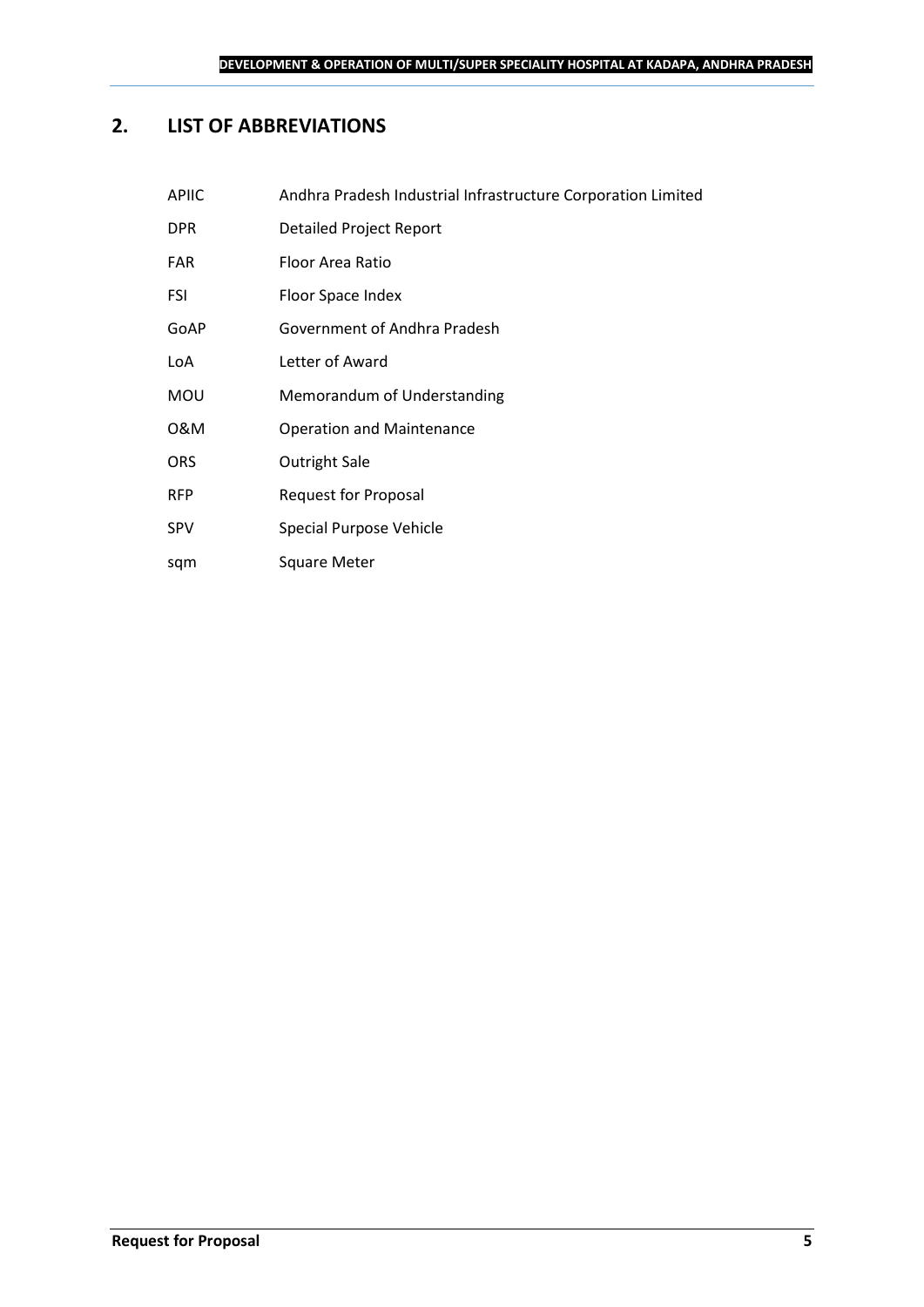### <span id="page-5-0"></span>**3. DEFINITIONS**

## **3.1 AGREEMENT**

The 'Agreement to Sell' that would be entered between APIIC and the Developer

#### **3.2 BID**

The Proposals submitted by the prospective Bidders in response to this Request for Proposal issued by APIIC.

#### **3.3 BIDDER**

Bidding Entity or Bidding Consortium, as defined below.

#### **3.4 BIDDING ENTITY**

If the bid for the Project is made by a single entity (Individual/ Proprietorship/ Partnership/ Firm/ Company), it shall be referred to as a Bidding Entity.

#### **3.5 BIDDING CONSORTIUM**

If the bid for the Project is made by more than one entity, then this group of entities shall be referred to as a Bidding Consortium.

#### **3.6 COMMENCEMENT DATE**

Commencement Date means the date of signing of the Agreement or the date of handing over of the Project Site, whichever is later.

#### **3.7 CONSORTIUM MEMBER**

Each entity in the Bidding Consortium shall be referred to as a Consortium Member.

#### **3.8 CRITICAL CLEARANCES**

All such clearances, licenses and permits, the obtaining of which are necessary for the construction of the Project.

#### **3.9 DEVELOPER**

Developer shall mean the corporate entity to be floated by the Selected Bidder under the Indian Companies Act 2013, to serve as the Special Purpose Vehicle for the execution of the Project. In the event that the Selected Bidder is a Consortium, the Consortium Members would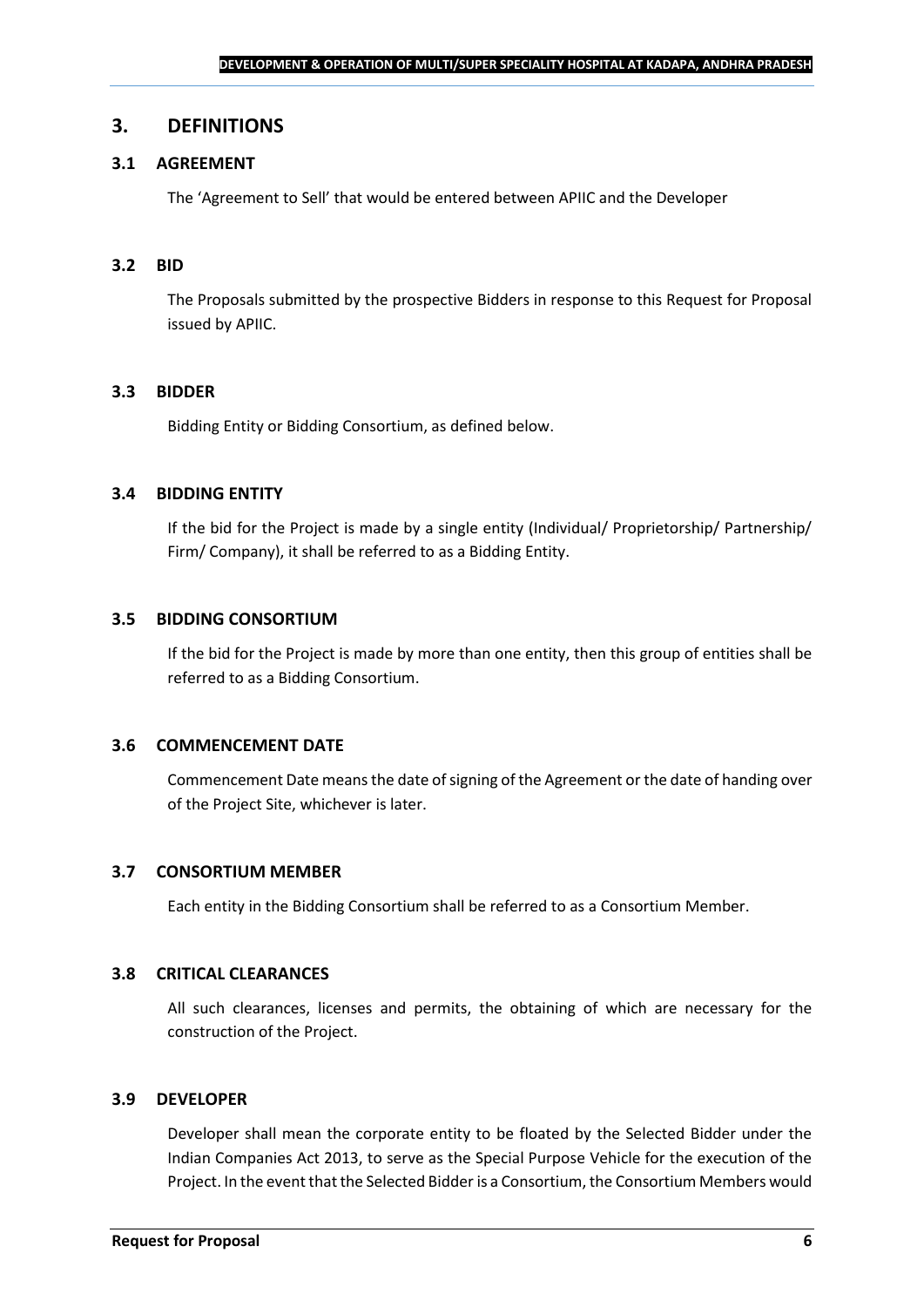be required to form the Developer with the same representative equity stock holding as was proposed by the Consortium Members in their Bid and reflecting the same roles and responsibilities detailed in the MOU submitted with the Bid, there shall not be any change in equity holding without prior approval of APIIC. The Agreements will be executed by APIIC with the Developer

#### **3.10 FINANCIALLY SIGNIFICANT CONSORTIUM MEMBER**

A Consortium Member having more than 26% (twenty six percent) shareholdings in the Bidding Consortium would be considered as a Financially Significant Consortium Member.

#### **3.11 LEAD MEMBER**

In case of a Bidding Consortium, members of the Bidding Consortium shall nominate one of the Financially Significant Consortium Member as the Lead Member, who shall have an equity share of at least 51% (fifty one percent) paid up and subscribed equity of the Developer.

#### **3.12 MEMORANDUM OF UNDERSTANDING**

The memorandum of understanding as described in Section 12/ Exhibit-5 of this RFP.

## **3.13 PROJECT**

The Project is to be developed on land parcel mentioned in Annexure  $-1$  of this RFP. The Hospital development in the Project shall be developed as per the conditions laid out in Annexure-3 of this RFP. The Project is to be developed as per the terms of this RFP and all items contracted to be created as per Agreement to be signed with the Selected Bidder.

## **3.14 PROJECT COMPLETION DATE**

Project Completion Date is the date of completion of construction of the Project as per the provisions of the Agreement to be entered between APIIC and the Developer.

## **3.15 REQUEST FOR PROPOSAL**

The document, issued to the prospective Bidders, asking for their Proposals.

## **3.16 RUPEES (Rs.)**

The official currency of the Republic of India.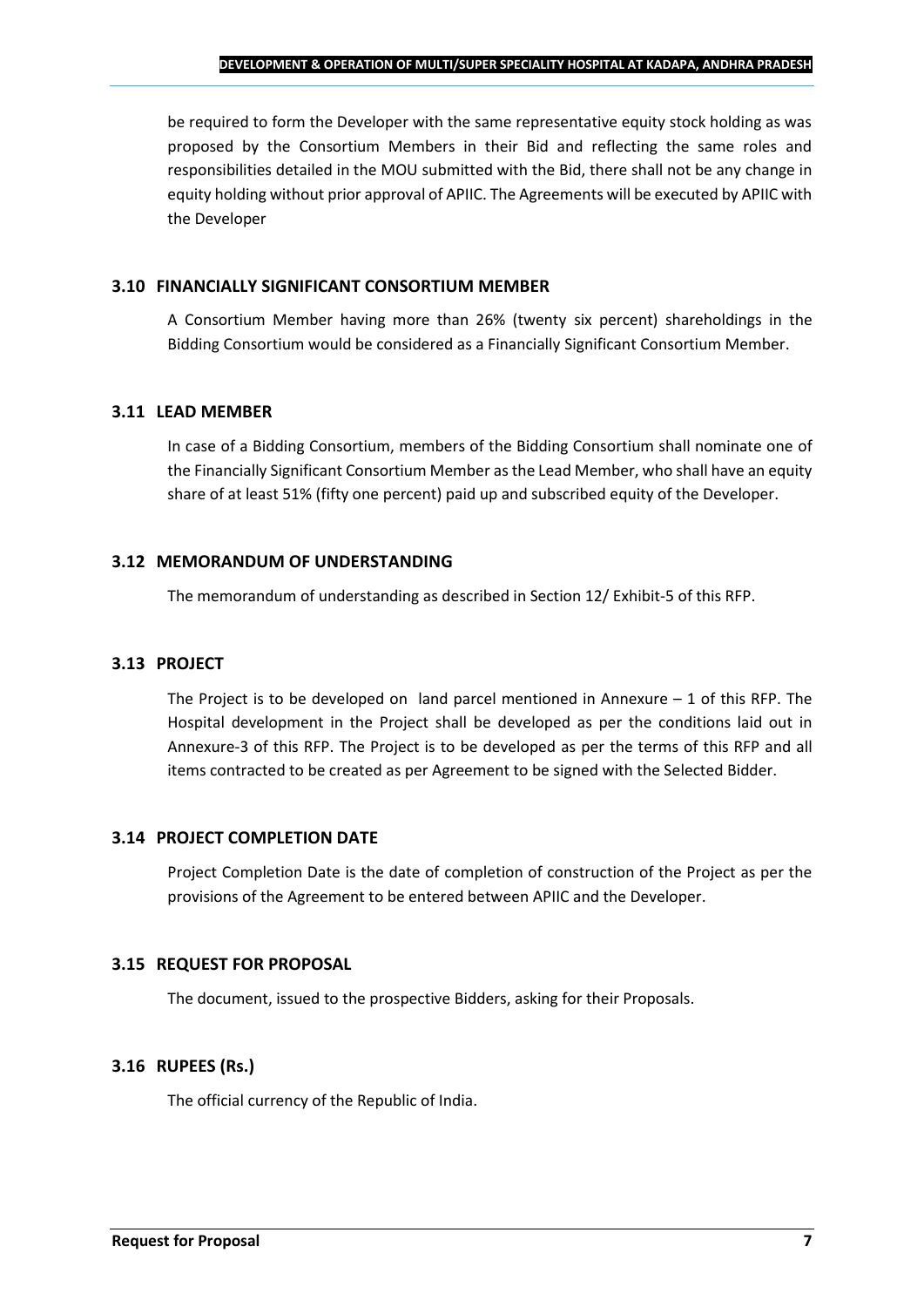#### **3.17 SELECTED BIDDER/ PREFERRED BIDDER**

The Bidder finally selected to develop the Project.

#### **3.18 SELECTION COMMITTEE**

The Selection Committee shall comprise of officers chosen by the Government of Andhra Pradesh to oversee the entire Bidding Process and exercise its discretion in recommendation of the Selected Bidders through the RFP Process in a fair and transparent manner.

#### **3.19 TECHNICAL MEMBER**

In case of a Bidding Consortium, a member who brings in substantial/ part project experience over and above the minimum Project experience as specified in RFP to qualify the consortium's proposal for the Bid shall be designated as the Technical Member.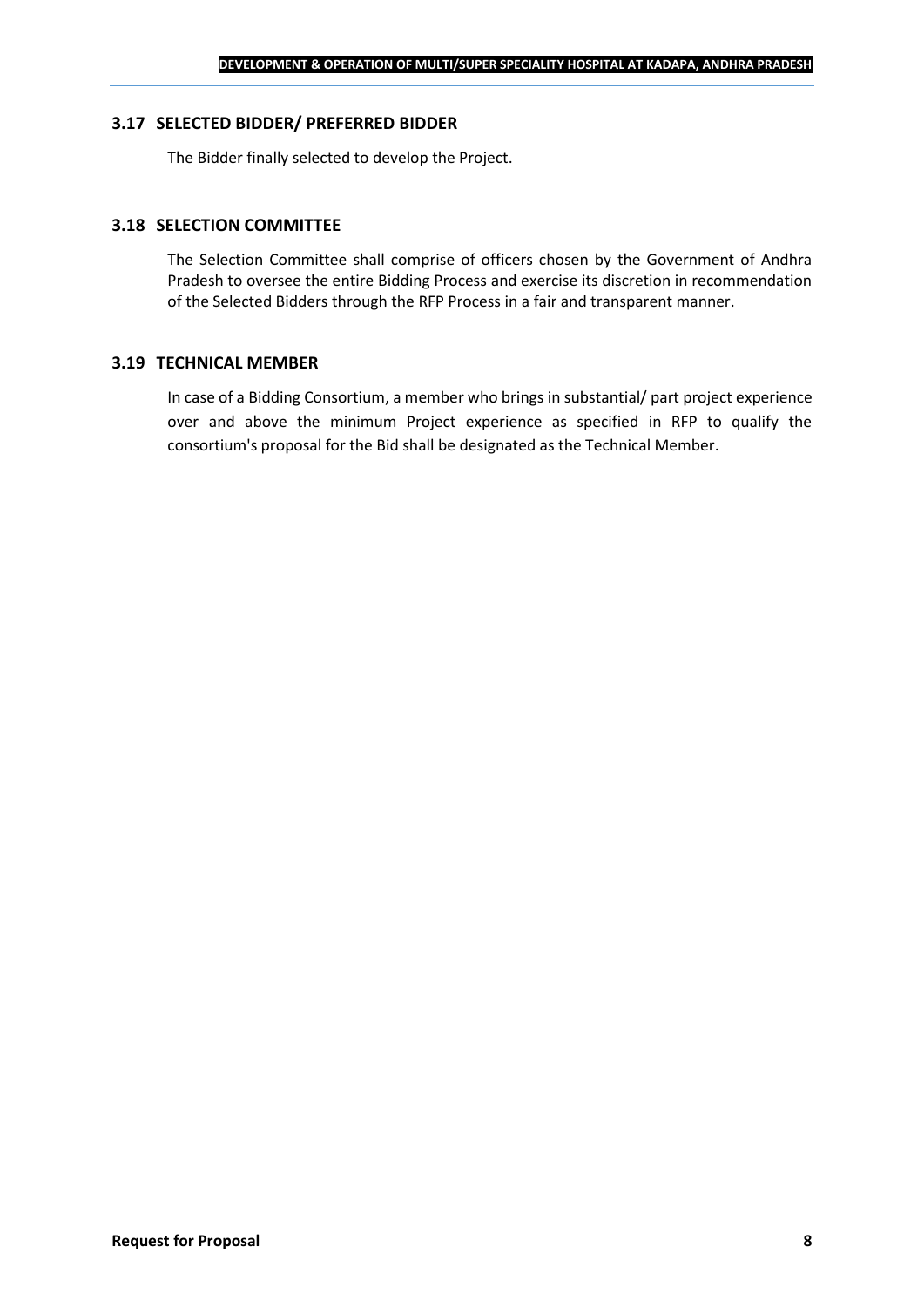## <span id="page-8-0"></span>**4. INTRODUCTION AND BACKGROUND**

#### **4.1 INTRODUCTION**

Andhra Pradesh is one of the most progressive, forward-looking and advanced states in the country when it comes to infrastructure development & employment generation efforts. Andhra Pradesh Industrial Infrastructure Corporation Limited (the **"APIIC"**), fully owned by the GoAP, is a progressive organization responsible for development of Industrial Infrastructure in the state of Andhra Pradesh. APIIC is known for creating landmark infrastructure projects in the state, which are fueling the economic growth in the state. APIIC has so far developed about 475 industrial parks/estates and created land banks for the future industrial development.

During the Covid-19 pandemic, it was realized that post bifurcation of the Andhra Pradesh, the state became deficient in tertiary healthcare sector as most of the multi/specialty hospitals were located in Hyderabad.

To overcome the said deficiency, APIIC has identified prime land parcels at multiple locations in Andhra Pradesh which would be handed over to Multi/Super Specialty Hospital Developers cum Operators free of cost provided that they commit the minimum investment threshold fixed by APIIC for that particular land parcel for which it chooses to bid so that it shall be handed over to the Developer on a free hold basis if it is the Selected Bidder.

Further the Selected Bidder shall also have to commit the presence of doctors and equipment for atleast one Multi/Super Specialty treatment and minimum 50% of the total bed capacity committed by the Selected Bidder has to be reserved for enrollment of patients under the Dr. YSR Aarogyasri Scheme. The method of selection of the Selected Bidder is described in this RFP.

#### **4.2 PROPOSED PROJECT**

With above background, APIIC has planned for the development of a Multi/Super Specialty Hospital over a 1.90 acre land parcel located at Kadapa, YSR Kadapa District which shall cater to the tertiary healthcare requirements of people settled in YSR Kadapa District primarily and people from neighboring districts as well by collaborating with the experienced private sector healthcare players. APIIC has decided to undertake the development of the Project through private sector participation by allotting the land on Outright Sale (ORS) basis and has decided to carry out the bidding process for selection of a private entity to whom the Project may be awarded as per the terms and conditions laid down in this Request for Proposal (**"RFP"**).

Following is the burden of disease for the YSR Kadapa district location for the period of Financial Year 2020 as per the data made available by Dr. YSR Aarogyasri Trust.

| <b>S. No.</b> | <b>Name of Specialty</b>           | No. of patients |
|---------------|------------------------------------|-----------------|
|               | <b>ONCOLOGY</b>                    | 6,862           |
|               | CARDIAC AND CARDIOTHORACIC SURGERY | 2,462           |
| 3             | <b>GENITO URINARY SURGERIES</b>    | 2,094           |
|               | <b>NEPHROLOGY</b>                  | 1,693           |
|               | POLY TRAUMA                        | 1,111           |
| 6             | <b>CARDIOLOGY</b>                  | 950             |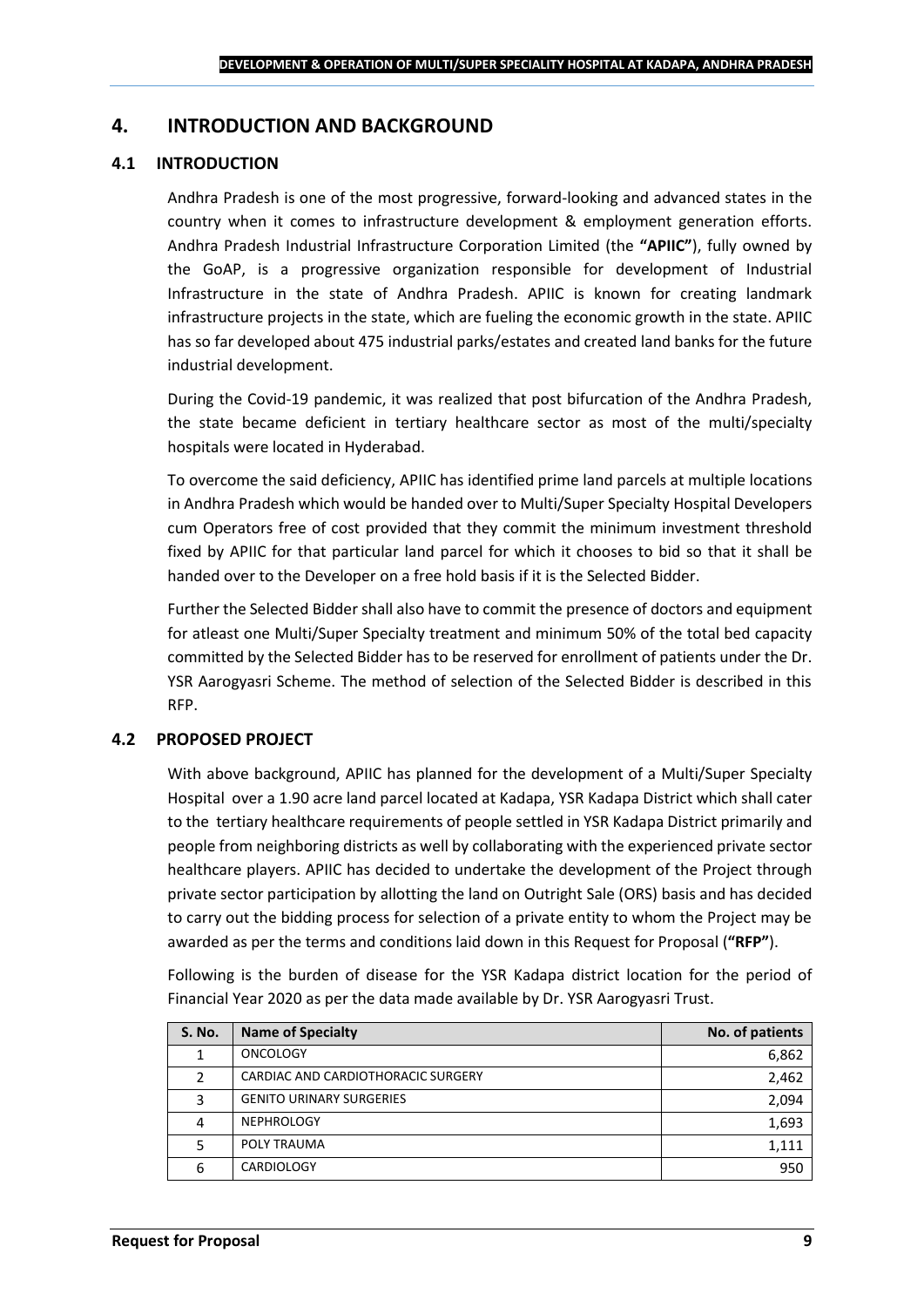| <b>S. No.</b> | <b>Name of Specialty</b>                  | No. of patients |
|---------------|-------------------------------------------|-----------------|
| 7             | <b>GYNAECOLOGY AND OBSTETRICS SURGERY</b> | 719             |
| 8             | <b>GENERAL SURGERY</b>                    | 622             |
| 9             | <b>NEUROLOGY</b>                          | 576             |
| 10            | ORTHOPEDIC SURGERY AND PROCEDURES         | 539             |
| 11            | <b>NEUROSURGERY</b>                       | 517             |
| 12            | OPHTHALMOLOGY SURGERY                     | 510             |
| 13            | <b>PULMONOLOGY</b>                        | 490             |
| 14            | <b>PEDIATRICS</b>                         | 386             |
| 15            | <b>GASTROENTEROLOGY</b>                   | 304             |
| 16            | PEDIATRIC SURGERIES                       | 299             |
| 17            | SURGICAL GASTRO ENTEROLOGY                | 199             |
| 18            | PLASTIC SURGERY                           | 156             |
| 19            | <b>GENERAL MEDICINE</b>                   | 88              |
| 20            | <b>CRITICAL CARE</b>                      | 81              |
| 21            | <b>ENT SURGERY</b>                        | 66              |
| 22            | <b>ENDOCRINOLOGY</b>                      | 47              |
| 23            | <b>RHEUMATOLOGY</b>                       | 14              |
| 24            | <b>COCHLEAR IMPLANT SURGERY</b>           | 8               |
| 25            | <b>DERMATOLOGY</b>                        | $\overline{2}$  |
|               | <b>TOTAL</b>                              | 20,795          |

For this purpose, Proposals are invited from Bidders with the objective to select a developer, having the financial capability, project management and development experience to successfully develop, finance, build, operate and maintain the Project, who offers the highest and best investments and operational terms for bringing high quality and affordable healthcare to the residents of the state of Andhra Pradesh.

APIIC proposes to enter into an Agreement with the Bidder having the required strengths to:

- Design, finance and construct the proposed Project
- Operate and maintain the Project effectively.
- Market the Project to achieve optimum levels of capacity utilization and efficient, costcompetitive, value added service to the users.
- Provide at least 50% of the committed Bed Capacity towards patients enrolled under the Dr. YSR Aarogyasri Scheme.
- Commit certain minimum number of full time Kadapa city stationed specialist doctors and equipment to offer multi/super specialty healthcare treatment as per the choice of the Selected Bidder

Towards this end, APIIC invites proposals from interested parties for implementation of the Project as per the terms and conditions of this RFP.

## **4.3 PROJECT STRUCTURE**

APIIC would provide the land for the development of the Project on 'Outright Sale (ORS) Basis' to the Selected Bidder. The relationship between APIIC and the Selected Bidder would be set forth and described under the terms and conditions of the Agreement to be entered between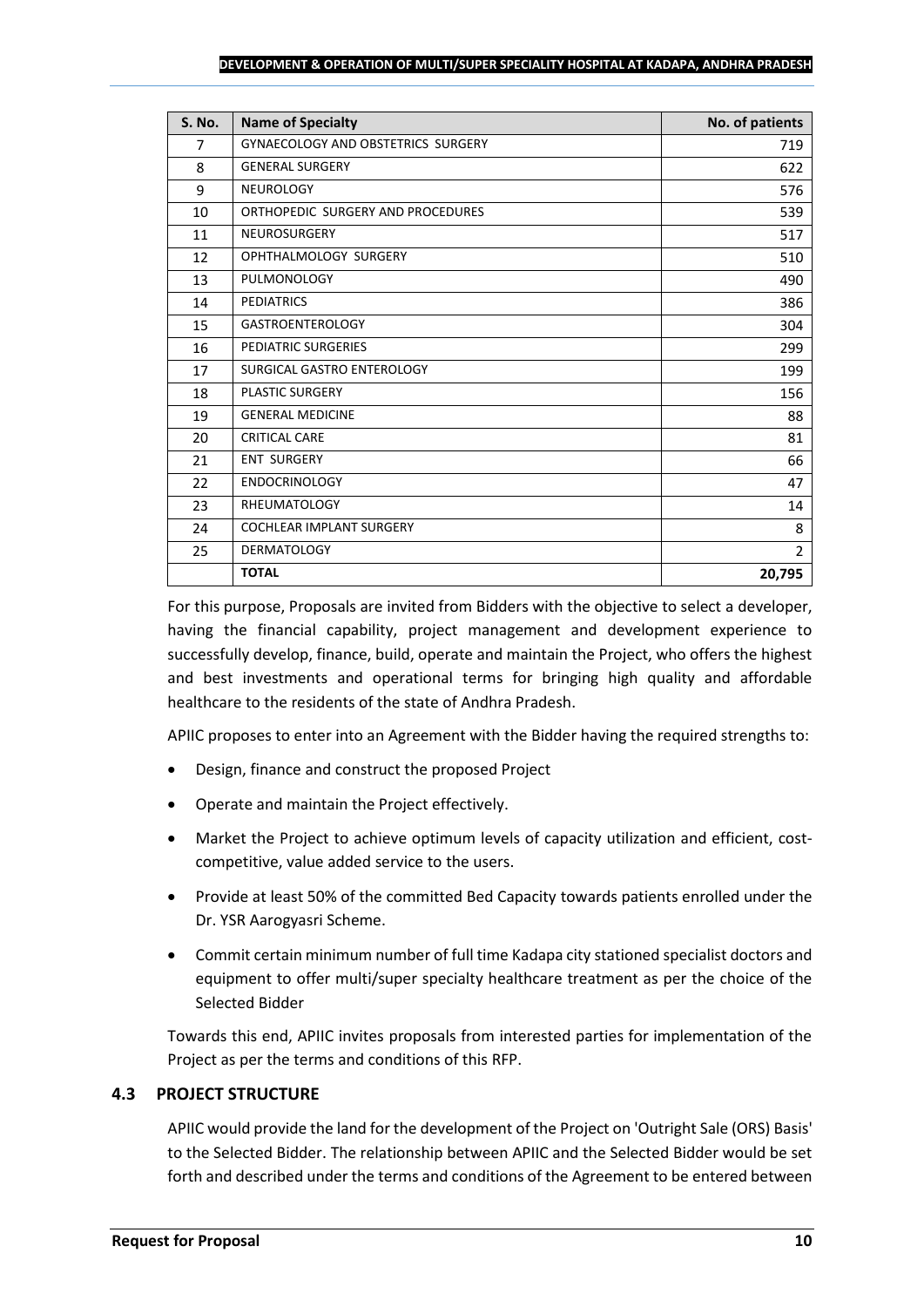APIIC with the Developer.

#### **4.3.1 Responsibilities of the Selected Bidder**

The Selected Bidder shall be entirely responsible for:

- a) Payment of Performance Security to APIIC (as detailed in Annexure-2 of this RFP) within 30 (thirty) days of from the issuance of Letter of Award (LoA) by APIIC
- b) Submission of Detailed Project Report (DPR) within 30 (thirty) days from the date of issuance of Letter of Award (LoA) by APIIC. The DPR shall cover details including, but not limited to, detailed layout plan, building plans, elevation plans, construction schedule, cost estimates, no. of specialist doctors to be stationed at Kadapa, bed capacity, etc.

APIIC shall reserve the right to solicit any clarifications/ modifications to the DPR and suggest modifications to the technical and architectural specifications of the Project which may result in a change in the Project Cost up to a maximum of 5% (five percent) as compared to the one estimated in the DPR. APIIC shall examine the DPR in order to verify whether the DPR adheres to the general guidelines (as specified in the RFP) for development of the Project and specific approval for the layout plan and designs need to be obtained from the concerned authorities.

- c) Mobilizing funds for the Project and achievement of financial closure within 3 (three) months from the Commencement Date.
- d) Procurement of all necessary approvals, sanctions, permits etc. required for commencing and implementing the Project within 3 (three) months from the Commencement Date,
- e) Start construction within 3 (three) months from the Commencement Date,
- f) Implementation of the Project as per specifications and time schedule given in the RFP & subsequently in the Agreement,
- g) Achievement of Project Completion Date within 2 (two) years from the Commencement Date,
- h) Marketing and promotion of the Project,
- i) Operation and maintenance of the Project safely and securely as per the standards to provide the required levels of service to its users,
- j) The upkeep of safety and quality standards at all facilities of the Project,
- k) Collection, appropriation and allocation of revenue, fees, charges from the users of the Project,
- l) Payment of all dues under the Agreement to APIIC.

The Selected Bidder may sub-contract/ franchise-out functions of operations/ maintenance / management of the Project with such agencies as it may consider competent and fit. However, the Developer would at all times be responsible for discharging all its obligations under the Agreement without any reference to any other party operating in the premises and all such subcontracts/ franchise shall be dependent of and co-terminus with the agreement.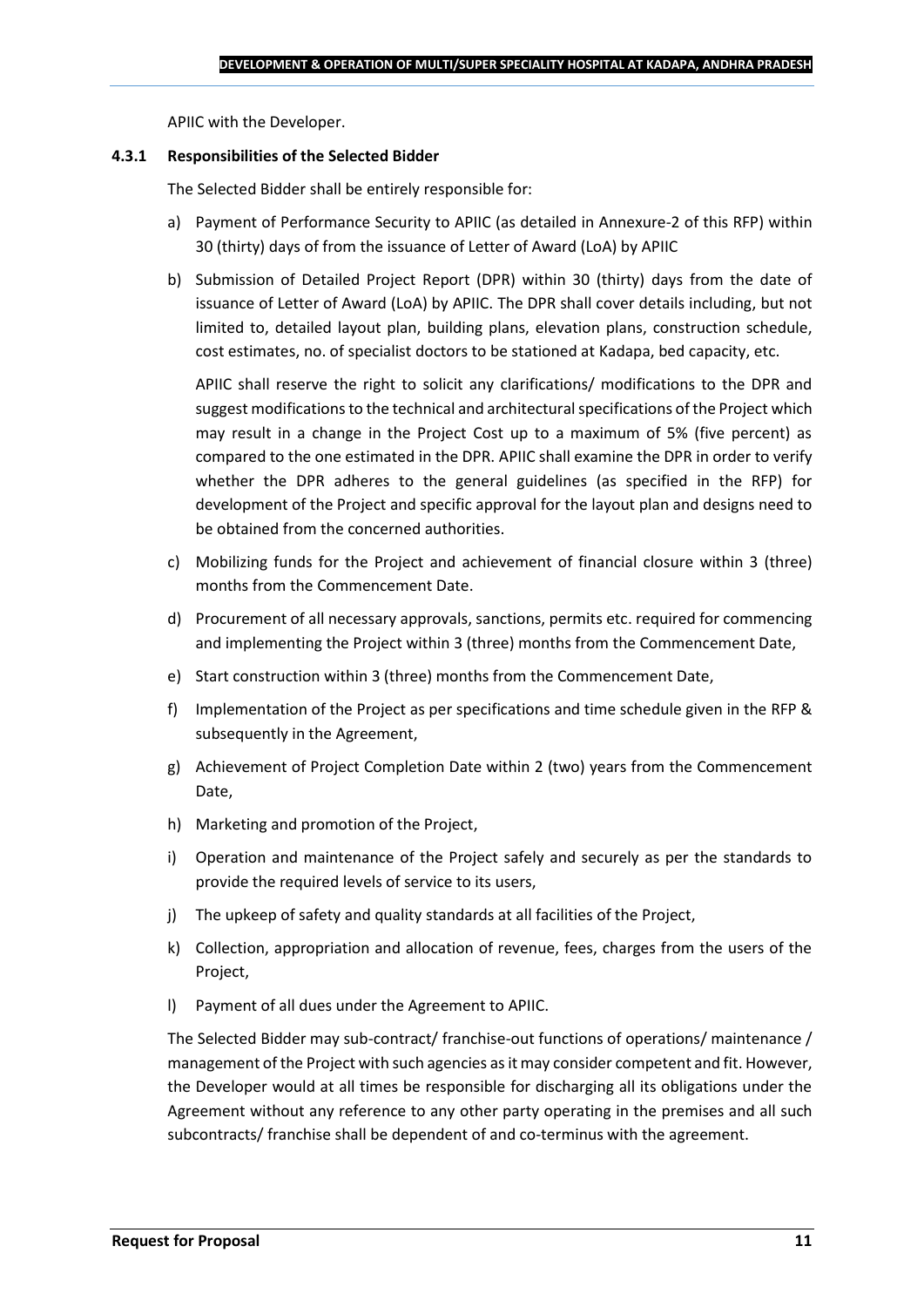#### **4.3.2 Role of APIIC**

- a) Allotment, transfer of land for free to the Selected Bidder on "as is where is basis", in accordance with the terms and conditions of the Agreement provided as Annexure-3 of this RFP, provided that the Concessionaire shall have given a bank guarantee to the APIIC as Performance Security in accordance with the terms hereof;
- b) Provide reasonable support and assistance to the Selected Bidder in procuring Applicable Permits required from any Government Instrumentality for implementation and operation of the Project
- c) Provide reasonable assistance to the Selected Bidder in obtaining access to all necessary infrastructure facilities and utilities, including water and electricity at rates and on terms no less favorable to the Selected Bidder than those generally available to commercial customers receiving substantially equivalent services

#### **4.3.3 Conditions Precedent for executing Agreement to Sell**

APIIC shall enter into an 'Agreement to Sell' with the Selected Bidder within 30 (thirty) days from the fulfillment of the below conditions:

a) Payment of Performance Security to APIIC (as detailed in Annexure-2 of this RFP) within 30 (thirty) days of from the issuance of Letter of Award (LoA) by APIIC

#### **4.3.4 Conditions Precedent for executing the Sale Deed**

Sale Deed will be issued by APIIC in favor of the Selected Bidder in one instance. Sale Deed for a particular land parcel will be issued upon meeting the following criteria: -

- a) 100% (hundred percent) construction completion of the built-up area proposed on that land parcel. The Selected Bidder shall achieve Project Completion Date within 2 (two) years from the Commencement Date. In case of failure to comply with this timeline, APIIC shall have right to cancel the allotment made through 'Agreement to Sell' and to resume the land.
- b) Achievement of license to operate the hospital with the bed capacity that shall be committed by the Selected Bidder in its Business Proposal in Section 13 / Exhibit – 6 of this RFP
- c) Installation of the bed capacity as per the number of Multi/Super Specialty that shall be committed by the Selected Bidder in its Business Proposal in Section 13 / Exhibit – 6 of this RFP.
- d) The Developer has on its rolls the number of Specialist Doctors that it commits in its Business Proposal in Section 13 / Exhibit – 6 of this RFP.
- e) The Developer has made the committed investment in the Project as stated in its Business Proposal in Section 13 / Exhibit – 6 of this RFP. The certificate for proof of investment shall be produced to certify the investment from a Chartered Accountant or Statutory Auditor of the SPV.
- f) The Developer has created a Board of Directors to oversee the proposed project and has appointed at least one official nominated by the Government, preferably of Joint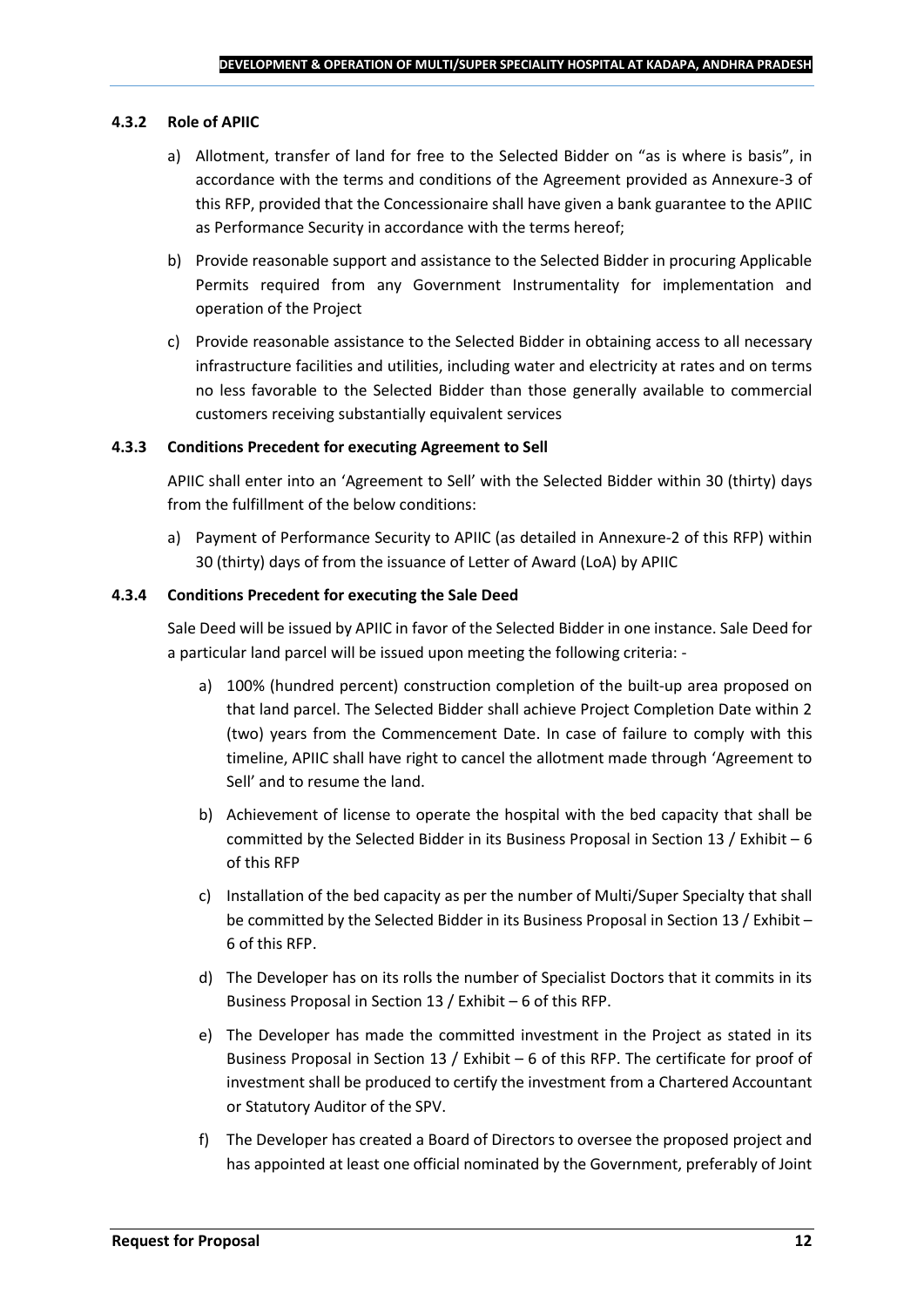Collector or above cadre, as recommended by the Government in the Board of SPV.

- g) The Developer has empaneled with the Dr. YSR Aarogyasri Health Care Trust and committed % of the Bed Capacity stated in the Business Proposal towards patients enrolled through the Dr. YSR Aarogyasri Health Care Scheme
- h) The Project is consistent with all applicable norms of the Andhra Pradesh Allopathic Private Medical Care Establishments (Registration and Regulation) Rules, 2007 published vide Notification No. G.O. Ms. No. 135, Health, Medical and Family Welfare (K2), dated 28.04.2007 and its subsequent modifications, if any

#### **4.4 PROJECT CONCEPT**

The basic project concept conceived by APIIC requires the Selected Bidder to develop multi/super specialty hospital as per the terms of this RFP and all items contracted to be created/invested in as per Agreement to be signed with the Selected Bidder. The Bidders shall provide information concerning this as per the format specified in Exhibit-6.

#### **4.5 CONFORMANCE TO STANDARDS**

The Selected Bidder shall conform and comply with all relevant laws, rules and regulations including the following:

- Project Design and Layout as approved by Competent Authority.
- Statutory guidelines issued by Central / State / Local Authority (ies) on development of Allopathic Private Medical Care Establishments .
- Compliance with relevant Zoning Regulations.
- Environmental Standards and Pollution Control Norms as laid down by Central / State Pollution Control Board.
- Standards / Restrictions as laid down by the relevant Central / State / Local Authority (ies) for proper treatment and discharge of solid and liquid waste.
- Energy efficient techniques to be utilized in the building design and operation.
- Rainwater management systems should be adopted to recharge ground water and reduce run-off.
- Existing local development controls, under law for the time being in force shall be binding if they are more limiting than the Project Specifications.

## **4.6 APPROVALS AND SUPPORT OF APIIC TO THE PROJECT**

It shall be the responsibility of the Bidder to secure all necessary approvals, sanctions, permits etc. from the concerned authorities for development & operation of the project at their cost and expense and APIIC and Department of Health, Medical and Family Welfare (GoAP) will provide reasonable assistance to the Selected Bidder in obtaining clearances and approvals.

#### **4.7 COMMITMENT TO A FAIR AND TRANSPARENT PROCESS**

APIIC is keen to ensure that the process leading to the selection of the Bidder is fair, transparent, efficient, interactive, and protects the confidentiality of the information shared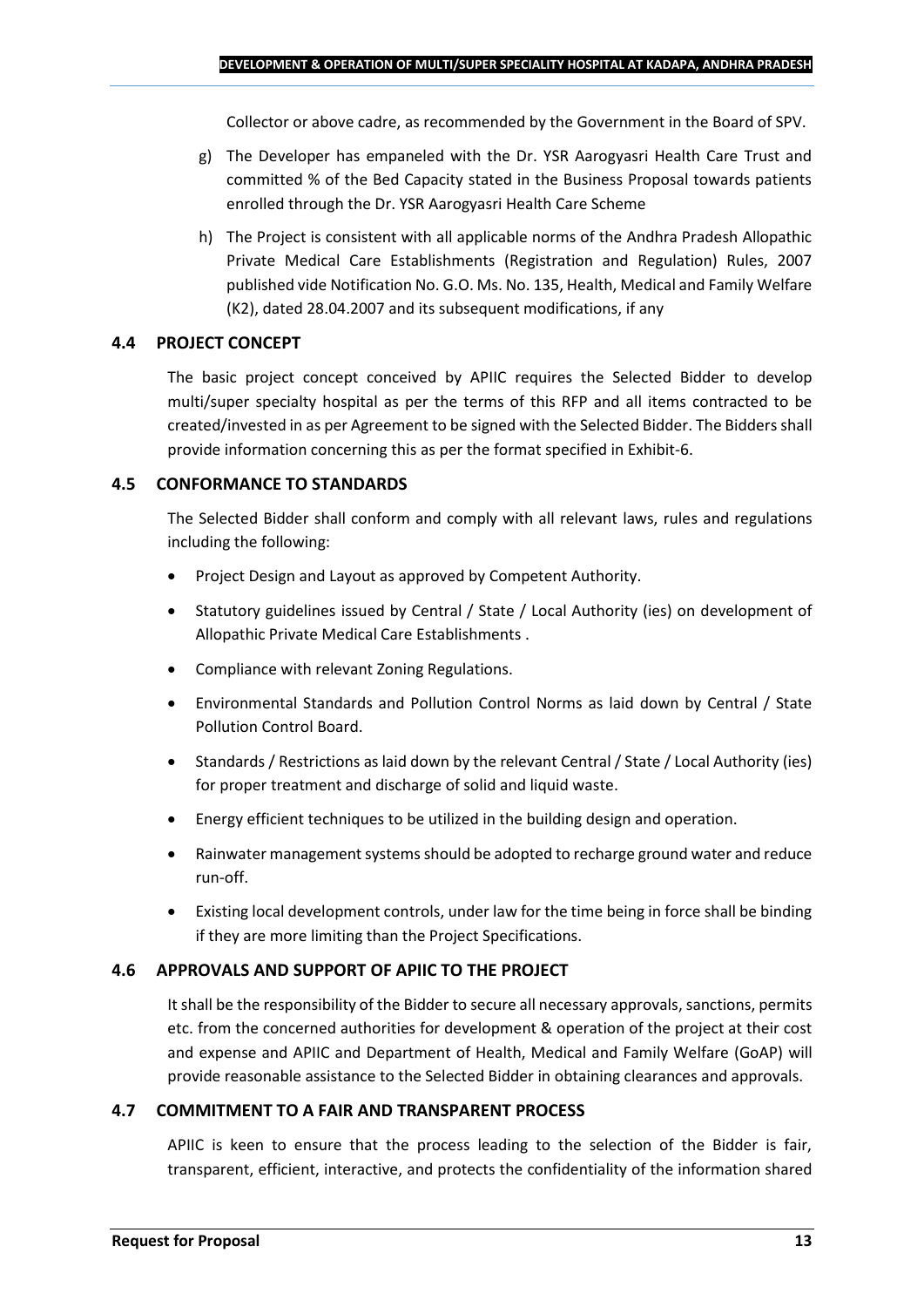by Bidders with it. The selection process has been designed keeping these objectives in mind, and APIIC shall take all steps to ensure that the above objectives are realized.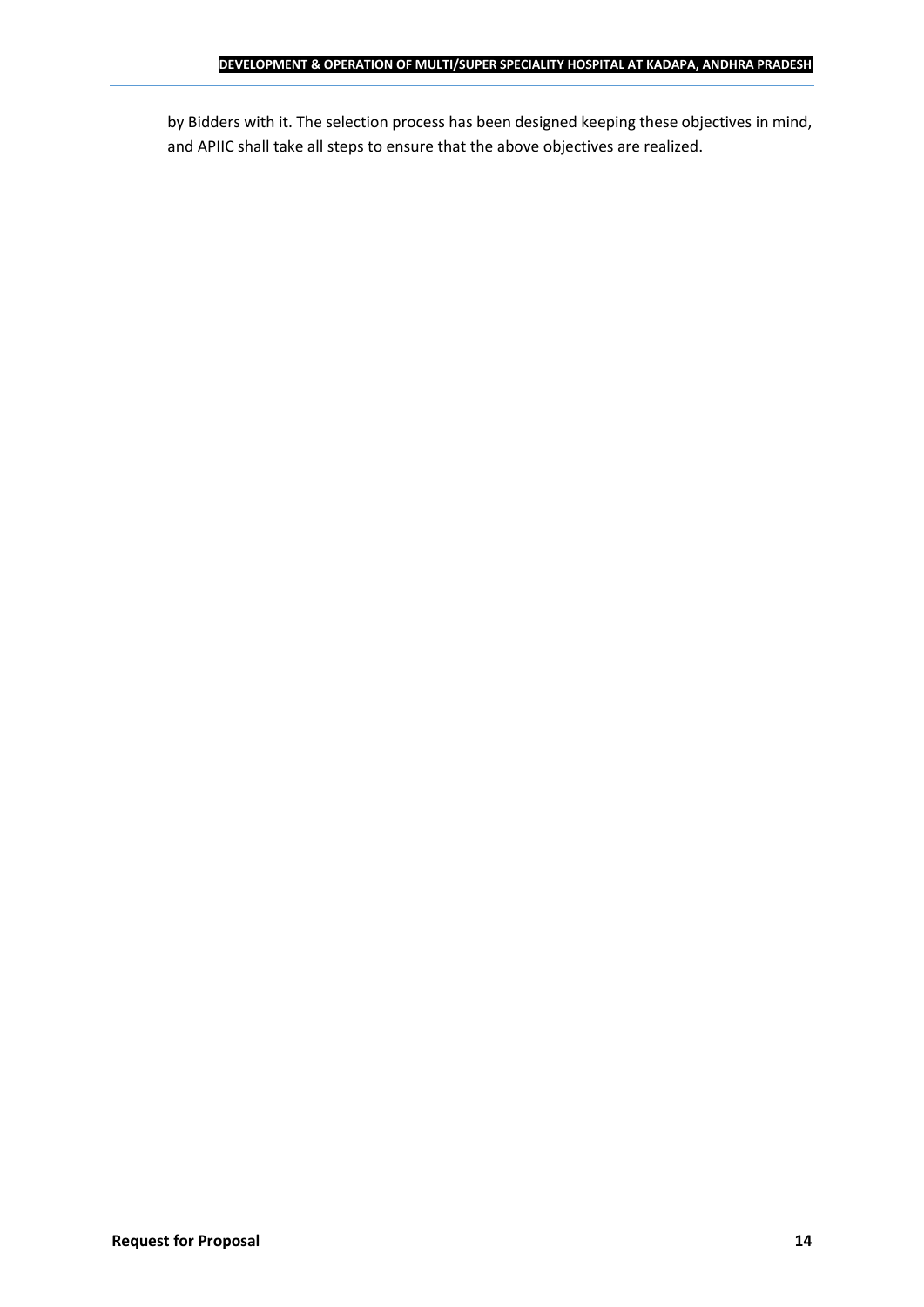## <span id="page-14-0"></span>**5. DESCRIPTION OF THE SELECTION PROCESS**

## **5.1 SELECTION PROCESS**

The submission of Bids by interested parties in response to the Request for Proposal is based on a single cover system as indicated below:

#### Cover: Business Proposal

The Bids received would be subject to a responsiveness check followed by a stepwise evaluation procedure as described below.

#### **5.2 RESPONSIVENESS OF BID**

The Bids submitted by Bidders shall be initially scrutinized to establish "Responsiveness". A Bid may be deemed "Non-responsive" if it does not satisfy any of the following conditions:

- It is not received within the time and date specified.
- It does not include sufficient information for evaluation and/or is not in the formats specified or incomplete in any respect.
- It is not signed and/or sealed in the manner and to the extent indicated in Section 6 of this RFP.
- It is not accompanied by the requisite Bid Processing Fee and/or the valid Bid Security.

Following is the process of Evaluation of Responsive Bids.

#### **5.3 EVALUATION OF BUSINESS PROPOSAL**

The Evaluation Criteria for the Business Proposal and the information to be submitted are detailed in Section 7 of this RFP. The contents of the Business Proposal shall be first examined towards meeting the key requirements from the Applicant i.e.: -

- a. Any individual / public entity / private entity / consortium / not-for-profit organization / Joint Venture or any combination of the above shall be considered as a Bidder who can submit Business Proposal in response to the RFP.
- b. At least ₹100 crore investment in the Project needs to be committed in the Business Proposal.
- c. At least 100 beds in the Project needs to be committed in the Business Proposal. Out of the proposed number of beds, at least 50% of the beds shall be committed for patients availing the benefit under Dr. YSR Aarogyasri scheme.
- d. At least 40% equity contribution from Bidder out of the investment committed in the proposed hospital.
- e. Bidder should propose at least 2 specialty/super-specialty treatment in the proposed hospital.
- f. Timelines committed for 100% operationalizing the Project shall be within a period of 2 years from handing over of possession of land to the Selected Bidder.

All the Bidders who satisfy the above-mentioned criteria, will be termed as a 'Qualified Bidder'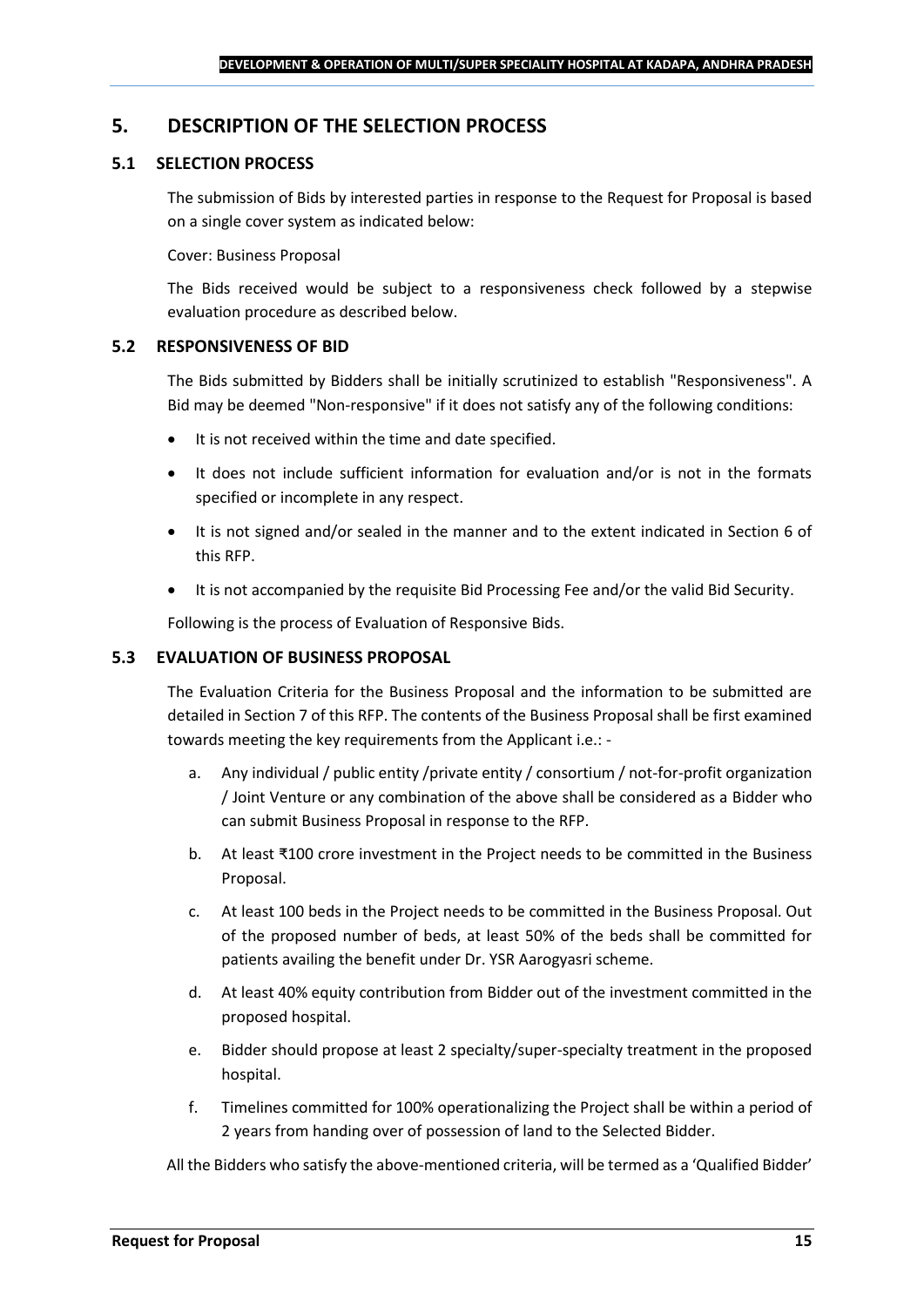and the bids submitted by the Qualified Bidders shall be shortlisted for scoring against the following parameters:

| <b>PARAMETERS</b>                                                                                                                                                                                                                                                                                                                                           | <b>Total Marks - 100</b> |
|-------------------------------------------------------------------------------------------------------------------------------------------------------------------------------------------------------------------------------------------------------------------------------------------------------------------------------------------------------------|--------------------------|
| A. INVESTMENT                                                                                                                                                                                                                                                                                                                                               | Max. Marks - 20          |
| Investment committed of ₹100 crore                                                                                                                                                                                                                                                                                                                          | 0 Mark                   |
| For every additional investment of ₹10 Crore proposed over<br>minimum stipulated investment of ₹100 crore                                                                                                                                                                                                                                                   | 1 Mark                   |
| <b>B. COMMITTED BED CAPACITY</b>                                                                                                                                                                                                                                                                                                                            | Max. Marks - 20          |
| Bed capacity committed for 100 beds                                                                                                                                                                                                                                                                                                                         | 0 Mark                   |
| For every 10 additional beds committed over minimum stipulated<br>bed capacity of 100 beds                                                                                                                                                                                                                                                                  | 1 Mark                   |
| PROPOSED NO. OF DR. YSR AAROGYASRI SCHEME BEDS<br>С. —                                                                                                                                                                                                                                                                                                      | Max. Marks-25            |
| For 100% of the bed capacity committed towards Dr. YSR Aarogyasri<br>Scheme                                                                                                                                                                                                                                                                                 | 25 marks                 |
| For bed capacity committed equal to or more than 90% and less<br>than 100 % towards Dr. YSR Aarogyasri Scheme                                                                                                                                                                                                                                               | 20 marks                 |
| For bed capacity committed equal to or more than 80% and less<br>than 90 % towards Dr. YSR Aarogyasri Scheme                                                                                                                                                                                                                                                | 15 marks                 |
| For bed capacity committed equal to or more than 70% and less<br>than 80 % towards Dr. YSR Aarogyasri Scheme                                                                                                                                                                                                                                                | 10 marks                 |
| For bed capacity committed equal to or more than 60% and less<br>than 70 % towards Dr. YSR Aarogyasri Scheme                                                                                                                                                                                                                                                | 05 marks                 |
| For bed capacity committed equal to or more than 50% and less<br>than 60 % towards Dr. YSR Aarogyasri Scheme                                                                                                                                                                                                                                                | 2.5 marks                |
| For bed capacity committed less than 50% towards Dr. YSR<br>Aarogyasri Scheme                                                                                                                                                                                                                                                                               | Disqualified             |
| <b>D. SPECIALTY TREATMENT</b><br>(The 'Selection Committee' shall be the adjudicator of<br>classification of the proposed treatment type by the Bidder as<br>Specialty/Super Specialty for award of marks. The decision of<br>the Committee in this regard shall be final and will hold true for<br>all the bidders who participate in the bidding process) | Max. Marks-15            |
| For Oncology related specialties/Super specialties                                                                                                                                                                                                                                                                                                          | 4 mark                   |
| For Cardiology related specialties/Super specialties                                                                                                                                                                                                                                                                                                        | 4 mark                   |
| For Neurology related specialties/Super specialties                                                                                                                                                                                                                                                                                                         | 3 mark                   |
| For any other Super Specialty other than in<br>Oncology/Cardiology/Neurology                                                                                                                                                                                                                                                                                | 2 mark                   |
| For any other Specialty other than in<br>Oncology/Cardiology/Neurology                                                                                                                                                                                                                                                                                      | 1 mark                   |
| NO OF SPECIALIST DOCTORS PROPOSED TO BE PERMANENTLY<br>E.<br><b>STATIONED IN THE HOSPITAL</b>                                                                                                                                                                                                                                                               | Max. Marks - 20          |
| No. of beds per specialist doctor is equal to or less than 10                                                                                                                                                                                                                                                                                               | 20 marks                 |
| No. of beds per specialist doctor is equal to or less than 11 and<br>more than 10                                                                                                                                                                                                                                                                           | 15 marks                 |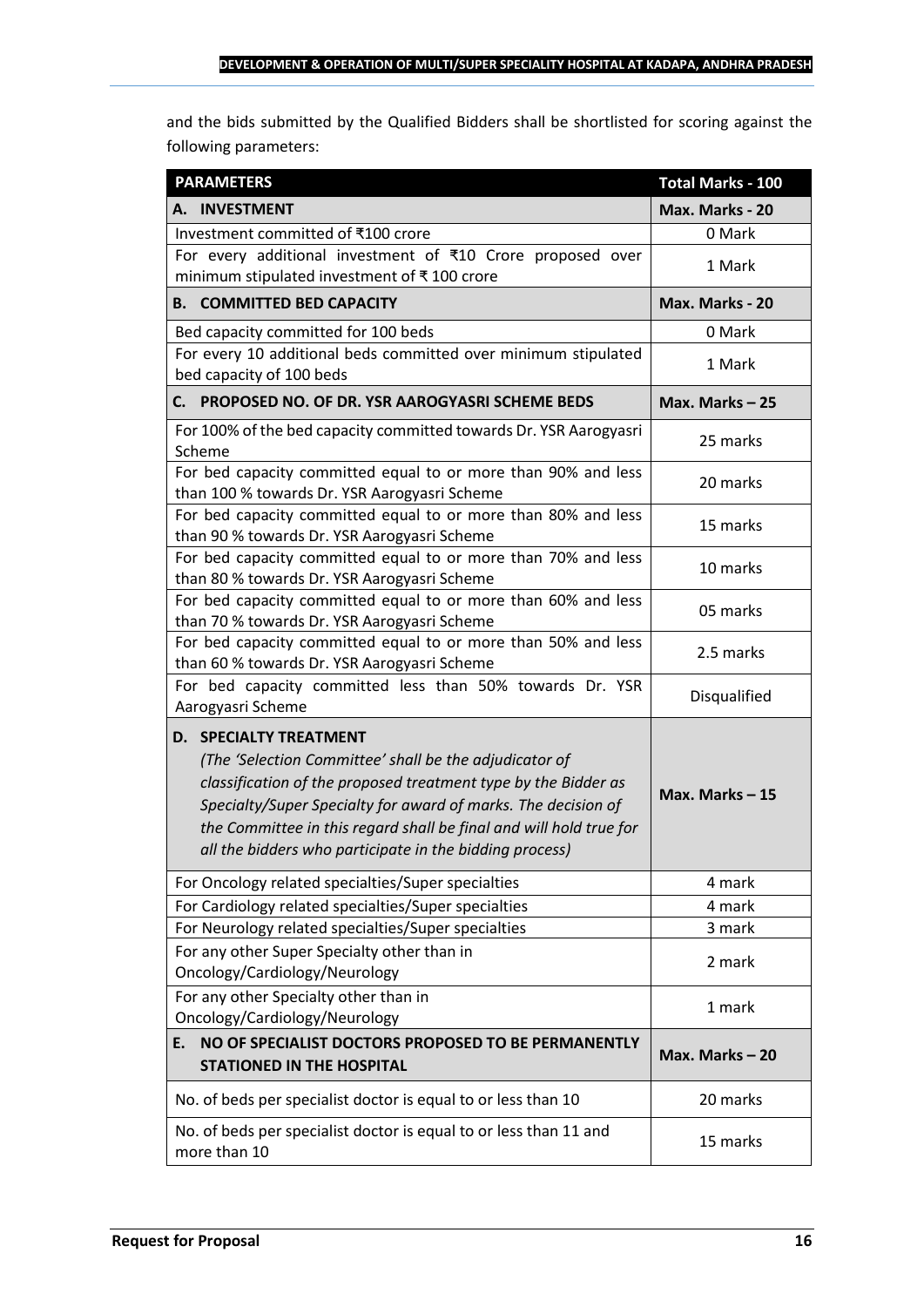| <b>PARAMETERS</b>                                                                 | <b>Total Marks - 100</b> |
|-----------------------------------------------------------------------------------|--------------------------|
| No. of beds per specialist doctor is equal to or less than 12 and<br>more than 11 | 10 marks                 |
| No. of beds per specialist doctor is equal to or less than 13 and<br>more than 12 | 5 marks                  |
| No. of beds per specialist doctor is equal to or less than 14 and<br>more than 13 | 2.5 marks                |
| No. of beds per specialist doctor is more than 14                                 | 0 marks                  |

The Qualified Bidder who securesthe maximum marks out of 100 shall be the Selected Bidder. Ranking of the 'Qualified Bidders'shall be performed in the descending order of marks secured i.e. the Qualified Bidder who secures the highest marks shall be ranked  $1<sup>st</sup>$ , the Qualified Bidder who scores the next highest marks shall be ranked 2<sup>nd</sup> so on and so forth.

The 2<sup>nd</sup> and the 3<sup>rd</sup> ranked Bidder shall be kept in 'Reserve' and upon the sole discretion of the Selection Committee, the  $2^{nd}$  and the  $3^{rd}$  ranked Bidder may be invited to invest in 'Public Interest', if balance land is available in immediate vicinity after allotment to Selected Bidder.

## **5.4 TIMETABLE AND MILESTONES**

| <b>S. No.</b>  | <b>Milestones</b>                                                                                                                                                                                              | <b>Envisaged Schedule</b> |
|----------------|----------------------------------------------------------------------------------------------------------------------------------------------------------------------------------------------------------------|---------------------------|
| $\mathbf{1}$ . | <b>Issuance of RFP</b>                                                                                                                                                                                         | 05-11-2021                |
| 2.             | Last date for receiving queries/clarifications.<br>Bidders who are interested to participate in<br>Pre-Bid Meeting should confirm the same by<br>conformation<br>sending<br>email<br>an<br>(Refer Section 6.3) | 12:00 Hours on 11-11-2021 |
| 3.             | Pre-bid Meeting with prospective bidders<br>through Video Conference (Refer Section 6.3).<br>Link shall be shared with Bidders who have<br>provided email confirmation                                         | 15:00 Hours on 11-11-2021 |
| 4.             | Proposal Due Date - Last date for submission of<br>Proposals/Bids                                                                                                                                              | 15:00 hours on 25-11-2021 |
| 5.             | Opening of Sealed Envelope                                                                                                                                                                                     | 15:30 hours on 25-11-2021 |
| 6.             | Declaration of Selected Bidder                                                                                                                                                                                 | by 15.12.2021             |

In order to enable APIIC meet the target dates, Bidders are requested to respond expeditiously to clarifications, if any, requested during the evaluation process. APIIC will adhere to the above schedule to the extent possible. APIIC, however, reserve the right to modify the same. Intimation to this effect will be posted on the Official Website (http://www.apiic.in/downloads\_tenders.html) for the benefit of all Bidders.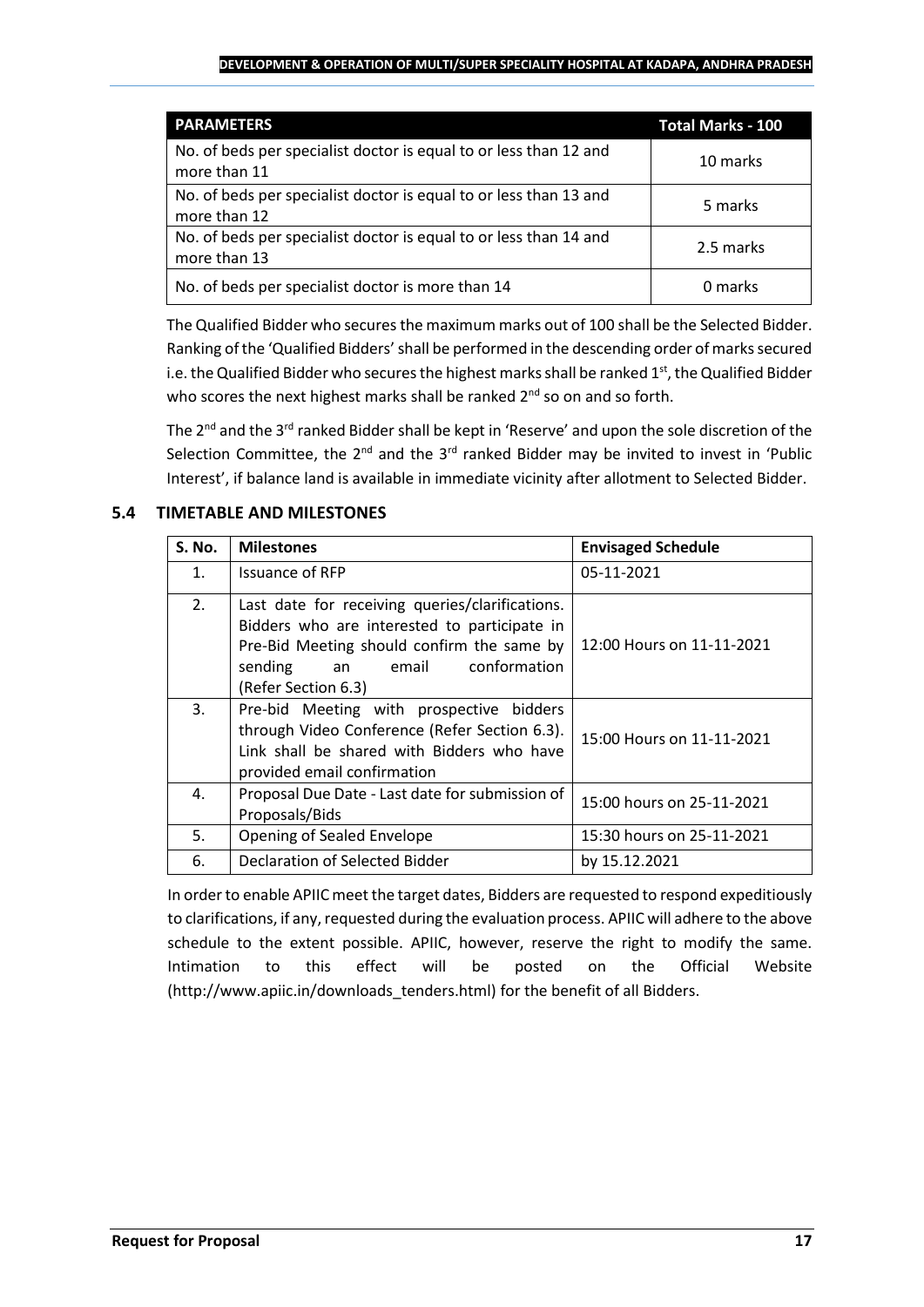## <span id="page-17-0"></span>**6. PROCEDURES TO BE FOLLOWED**

#### **6.1 REPLIES TO CLARIFICATIONS**

APIIC shall prepare a response to all the queries received on or before the date mentioned in Section 5.4. APIIC will post the reply to all such queries on the Official Website (specified in Section 5.4) without identifying the source of queries. APIIC reserves the right not to respond to any queries or provide any clarifications, in its sole discretion, and nothing in this RFP shall be construed as obliging APIIC to respond to any question or to provide any clarification.

Bidders are advised that their Bids be completely devoid of any conditions, whatsoever. Conditions, if any, may be addressed in writing before Proposal Due Date mentioned in Section 5.4 of this RFP. In respect of conditions received, the following shall apply:

- 1. APIIC reserves the right not to consider any condition that in the sole discretion of APIIC, is found unacceptable.
- 2. If in APIIC's opinion, certain conditions are acceptable, in whole or in part, the same shall be finalized by APIIC and the "Common Accepted Conditions" will be made available to all Bidders by posting it on the Official Website (specified in Section 5.4 of this RFP).
- 3. In respect of suggestions / alterations proposed in the Project Concept or other aspects of the Project, APIIC will consider them and the result will be made available to all Bidders by posting it on the Official Website (specified in Section 5.4 of this RFP).
- 4. In case any conditions accepted by APIIC has material impact on the proposal, the bidding process will be annulled, and fresh proposals will be invited.

At any time prior to the deadline for submission of Bids, APIIC may, for any reason, whether at its own initiative or in response to clarifications requested by a Bidder, modify the RFP by the issuance of Addendum/ Amendment and posting it on the Official Website (specified in Section 5.4 of this RFP).

## **6.2 ENQUIRIES & CLARIFICATIONS**

Enquiries, if any, shall be addressed to:

**Sri. CHSS Prasad,** Engineer-in-Chief Andhra Pradesh Industrial Infrastructure Corporation Limited 9 th floor, APIIC Towers, Plot No. 1, IT Park, Mangalagiri, Guntur - 522503 Phone No.: (+91)95050 15007 Email: engineer-in-chief@apiic.in

#### **6.3 PRE-BID MEETING**

Pre-Bid meeting of the Bidders shall be convened at the designated date and time. Bidders who are interested to participate in Pre-Bid Meeting should confirm the same by sending an email conformation to the email IDs provided at Section 6.2 of this RFP. The email confirmation shall be sent or before the date mentioned in Section 5.4 of this RFP. Invitation to the meeting will be sent against the receipt of email conformation only. Pre-Bid meeting will be conducted in video conference mode only.

During the course of Pre-Bid meeting, the Bidders will be free to seek clarifications and make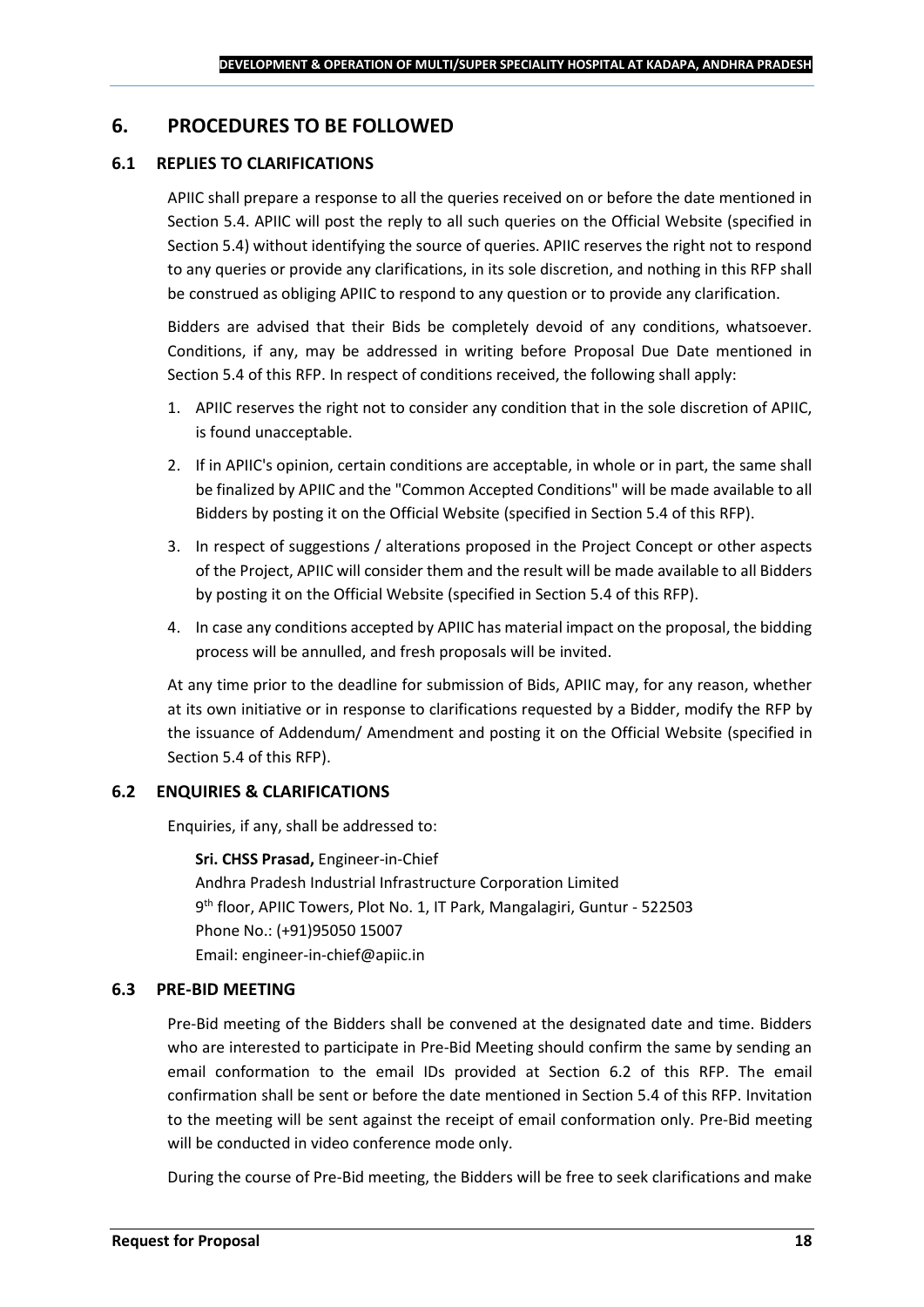suggestions for consideration of APIIC. APIIC shall endeavor to provide clarifications and such further information as it may, in its sole discretion, consider appropriate for facilitating a fair, transparent and competitive Bidding Process.

### **6.4 SITE VISIT AND SURVEY**

Bidders may prior to submitting their Bid for the Project, visit and inspect the site of the Project and its surroundings at their own expense and obtain and ascertain for themselves, at their own responsibility, all technical data, market data and any other information necessary for preparing their Bids including, inter alia, the actual nature and conditions at the site, availability of materials, stores, labour, probable sites for labour camps, etc. and the extent of lead and lift required for the execution of the work over the entire duration of the construction period, after taking into account the local conditions, traffic restrictions, obstructions in work, if any, etc.

For the above purpose, APIIC will endorse prospective Bidders' request for permission for a site visit. APIIC may or may not depute a representative to accompany the Bidder. The Bidders shall be responsible for all arrangements and shall release and indemnify APIIC and/or its agents from and against all liability in respect thereof and shall be responsible for any personal injury, loss of or damage to property or any other loss, damage, costs or expenses, however caused, which, but for the exercise of such permission, would not have arisen.

The Bidders shall be deemed to have full knowledge of the site, whether physically inspected or not.

#### **6.5 SUBMISSION OF THE BID**

#### **6.5.1 Cover: Technical Proposal**

The information to be submitted by the Bidders in its Proposal is described in Section 7 of this RFP.

The Bidder shall place one (1) original + one (1) copy of its Proposal in a sealed envelope, which shall be inscribed as under:

#### **"Cover - Proposal**

**Submitted by: \_\_\_\_\_\_\_\_\_\_\_\_\_\_\_\_\_\_\_\_\_\_\_\_\_\_\_\_\_\_\_\_\_\_\_\_\_\_. (Name of Bidder)"**

## **6.5.2 Submission of the Bid**

The cover of the Bid organized as above, shall be placed in a sealed outer envelope with the following inscription:

**"RFP for Selection of Developer of Development & Operation of Multi/Super Specialty Hospital at Kadapa, Andhra Pradesh"**

**Name of the Bidder: \_\_\_\_\_\_\_\_\_\_\_\_\_\_\_\_\_\_\_\_\_\_\_\_\_\_\_\_\_\_\_\_\_\_\_\_**

The cover should be addressed to: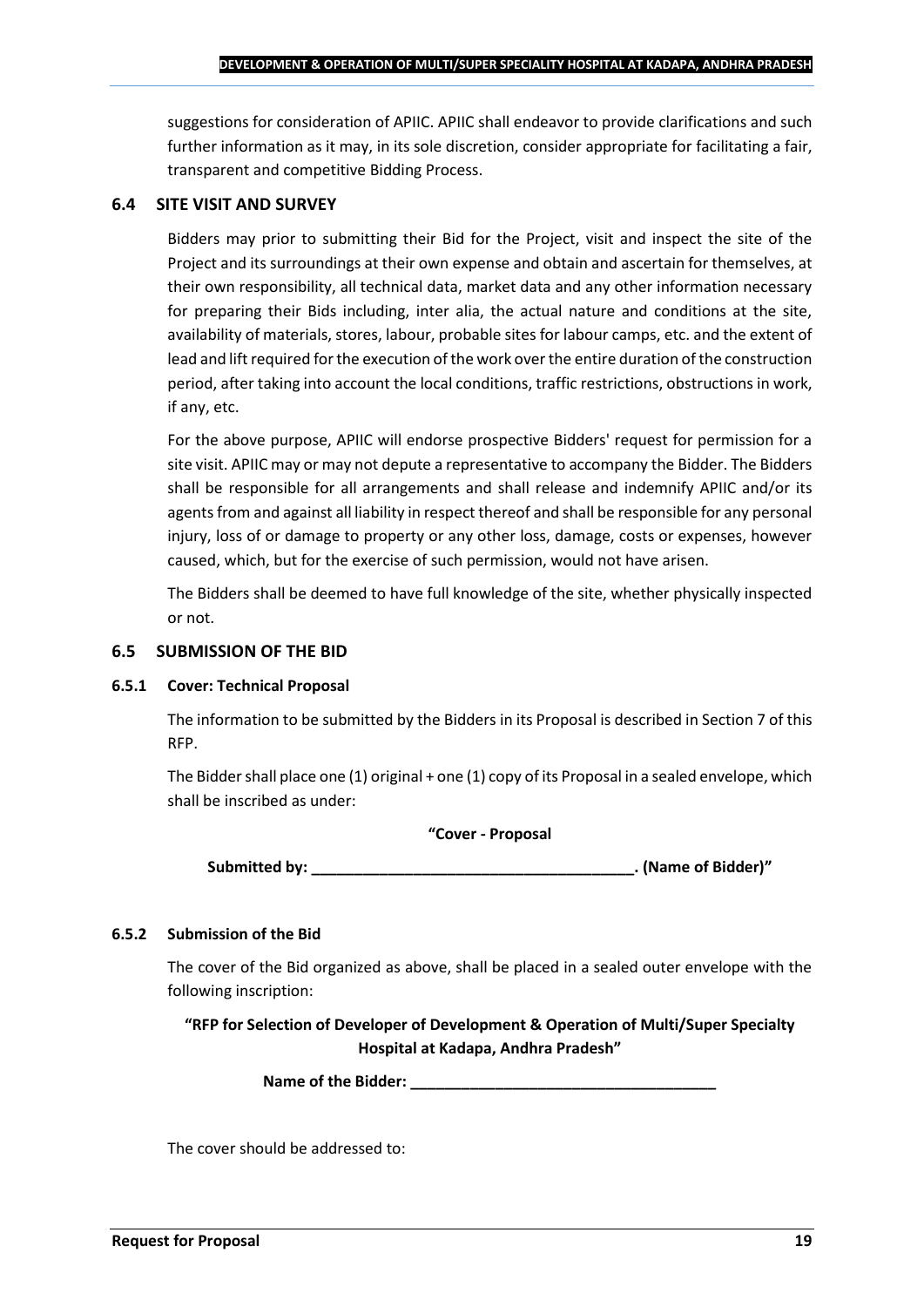Sri. CHSS Prasad, Engineer-in-Chief Andhra Pradesh Industrial Infrastructure Corporation Limited 9 th floor, APIIC Towers, Plot No. 1, IT Park, Mangalagiri, Guntur – 522503 Phone No.: (+91)95050 15007 Email: engineer-in-chief@apiic.in

The envelope shall bear on top, the following:

#### **"Do not open, except in presence of the Authorized Person of APIIC"**

If the envelope is not sealed and marked as instructed above, APIIC assumes no responsibility for the misplacement or premature opening of the contents of the Proposal submitted and consequent losses, if any, suffered by the Bidder.

The Bidder can submit the Bid by registered post/ courier or submit the Bid in person, so as to reach the designated address by the time and date stipulated in Section 5.4 of this RFP. APIIC shall not be responsible for any delay in submission of the Bids. Any Bid received by APIIC after the deadline for submission of the Bids stipulated in Section 5.4 of this RFP shall not be opened.

## **6.6 INITIALLING OF THE BIDS**

Each page of the Bid should be initialed by the Authorized Representative and Signatory of the Bidding Entity/ Bidding Consortium.

#### **6.7 INSTRUCTIONS TO BIDDERS**

All Bidders should note the following:

- 1. Bids that are incomplete in any respect or those that are not consistent with the requirements as specified in this Request for Proposal or those that do not contain the Covering Letter or Letters of Acceptance as per the specified formats may be considered non-responsive and may be liable for rejection.
- 2. Strict adherence to formats, wherever specified, is required. Non-adherence to formats may be a ground for declaring the Bid non-responsive.
- 3. For a Bidding Consortium, the Bid submitted by the Consortium should contain signed letters submitted by each of the Consortium Members, stating that the entire Bid has been examined and each key element of the Bid is agreed to, in the format as specified in Exhibit-2.
- 4. In case a Bidding Consortium is identified as the Selected Bidder, the Lead Member shall continue to remain the representative of the Developer and shall be responsible to APIIC for the fulfilment of all contractual obligations binding on the Developer.
- 5. All communications and information should be provided in writing and in English language only.
- 6. The metric system shall be followed for all units of measurement.
- 7. All communication and information provided should be legible, and wherever the information is given in figures, the same should also be mentioned in words. In case of conflict between amounts stated in figures and words, the amount stated in words will be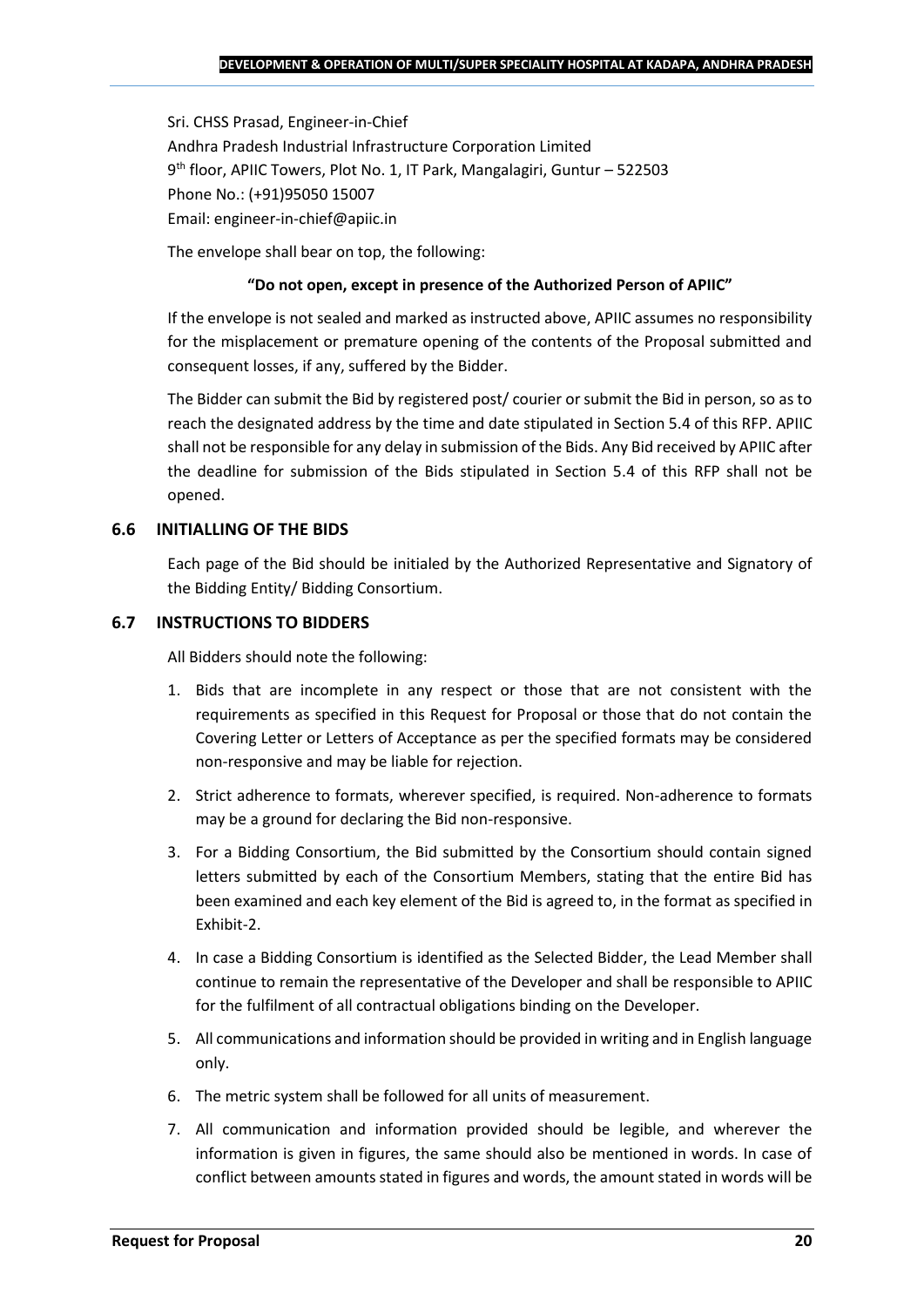taken as correct.

- 8. No change in or supplementary information to a Bid shall be accepted once submitted. However, APIIC reserves the right to seek additional information from the Bidders, if found necessary during the course of evaluation of the Bid. In case of non-submission, incomplete submission or delayed submission of such additional information or clarifications sought by APIIC, the Bid would be evaluated solely on the basis of the available information.
- 9. The Bids shall be evaluated as per the criteria specified in this RFP. However, within the broad framework of the evaluation parameters as stated in the Request for Proposal, APIIC reserves the right to make modifications to the stated evaluation criteria, which would be uniformly applied, to all the Bidders.
- 10. The Bidder should designate one person (**"Authorized Representative and Signatory"**) authorized to represent the Bidder in its dealings with APIIC. The **"Authorized Representative and Signatory"** shall hold the Power of Attorney and be authorized to perform all tasks including but not limited to providing information, responding to enquiries, entering into contractual commitments on behalf of the Bidder etc. The Covering Letter submitted by the Bidder shall be signed by the Authorized Signatory and shall bear the stamp of the entity thereof.
- 11. The Bid (and any additional information requested subsequently) shall also bear the initials of the Authorized Signatory and stamp of the entity thereof on each page of the Bid.
- 12. For a Bidding Consortium, no change in the membership of the consortium, in responsibilities or in equity commitments of any Consortium Member whose strengths are being credited for evaluation, shall be permitted after submission of the Bid.
- 13. The Bidder / Consortium should commit to hold at least 76% (seventy six percent) of the aggregate shareholding of the Developer at least till the fifth anniversary of the Project Completion Date. The equity may be brought down to 51% (fifty one percent) with the prior approval of APIIC. In case of Consortium,
	- (i) The Technical Member would be required to commit to hold a minimum equity stake equal to 26% (twenty six percent) of the aggregate shareholding of the Developer at least till the fifth anniversary of Project Completion Date.
	- (ii) The Financially Significant Consortium Member would be required to commit to hold a minimum equity stake equal to 26% (twenty six percent) of the aggregate shareholding of the Developer, at least till the fifth anniversary of Project Completion Date.
	- (iii) In case the Technical Member is also a Financially Significant Consortium Member, then such member is required to commit to hold a minimum equity stake equal to 26% (twenty six percent) of the aggregate shareholding of the Developer, at least till the fifth anniversary of Project Completion Date.
	- (iv) In any case, notwithstanding the above, the Lead Member, shall not be allowed to change its equity contribution, if it results in its equity holding becoming less than 51%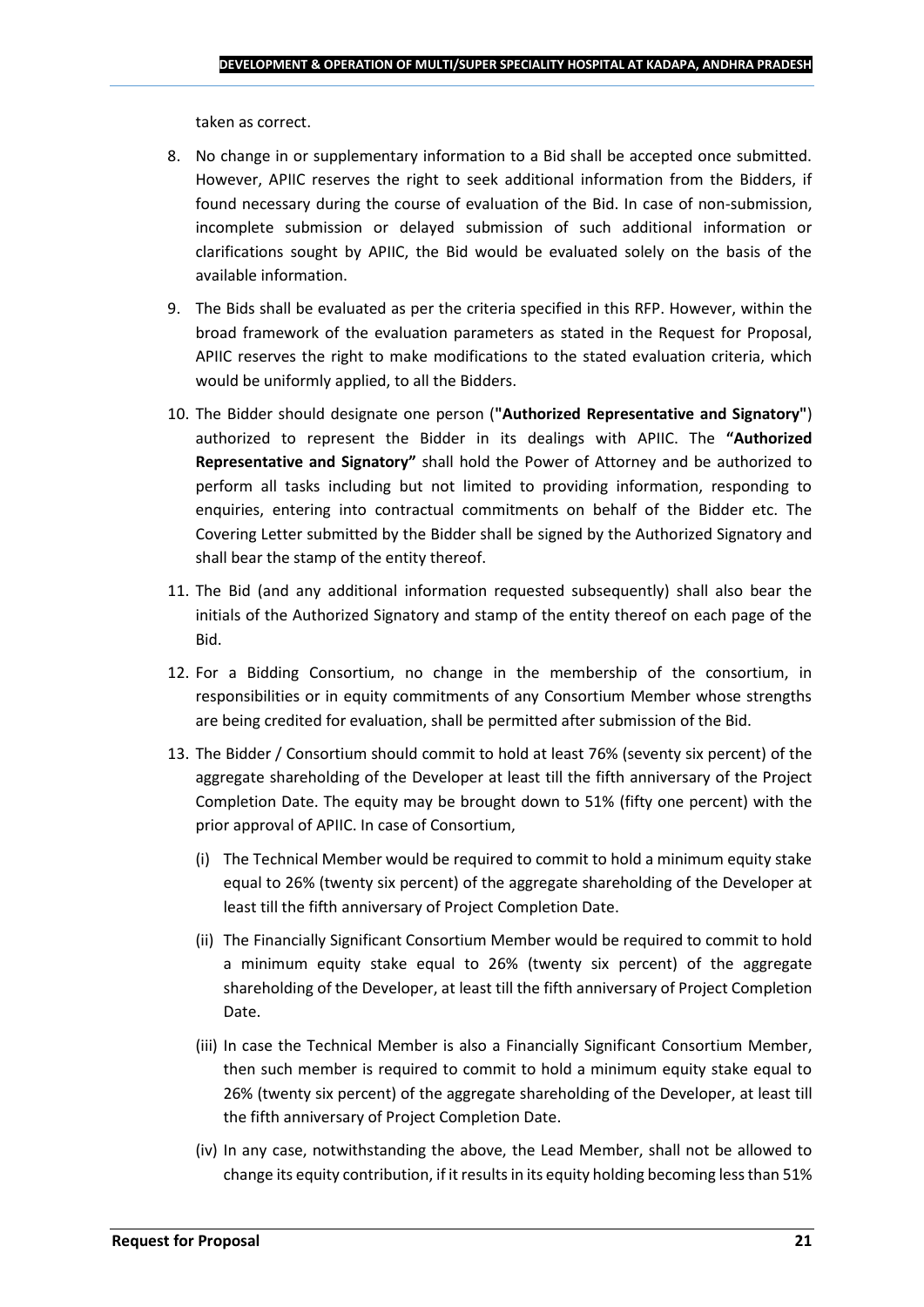(fifty one percent) at any time till the fifth anniversary of Project Completion Date.

- 14. APIIC reserves the right to vet and verify any or all information submitted by the Bidder.
- 15. If any claim made or information provided by the Bidder in the Bid or any information provided by the Bidder in response to any subsequent query by APIIC, is found to be incorrect or is a material misrepresentation of facts, then the Bid will be liable for rejection. Mere clerical errors or bona-fide mistakes may be treated as an exception at the sole discretion of APIIC and if APIIC is adequately satisfied.
- 16. The Selected Bidder would be required to form a Special Purpose Vehicle of the nature of the 'Developer' as was defined in the Section 3.9 of this RFP for the implementation and operations of the project.
- 17. The Bidder shall be responsible for all the costs associated with the preparation of the Bid. APIIC shall not be responsible in any way for such costs, regardless of the conduct or outcome of this process.
- 18. A Bidder shall not have a conflict of interest (the **"Conflict of Interest"**) that affects the bidding process. Any Bidder found to have a Conflict of Interest shall be disqualified. In the event of disqualification, APIIC shall be entitled to forfeit and appropriate the Bid Security or the Performance Security paid by the Selected Bidder, as the case may be, as mutually agreed genuine pre-estimated loss and damage likely to be suffered and incurred by APIIC and not by way of penalty for, inter alia, the time, cost and effort of APIIC, including consideration of such Bidder's proposal (the **"Damages"**), without prejudice to any other right or remedy that may be available to APIIC under the Bidding Documents and/ or the Agreement or otherwise. Without limiting the generality of the above, a Bidder shall be deemed to have a Conflict of Interest affecting the bidding process, if:
	- i. the Bidder, its Consortium Member or Associate (or any constituent thereof) and any other Bidder, its Consortium Member or any Associate thereof (or any constituent thereof) have common controlling shareholders or other ownership interest; provided that this disqualification shall not apply in cases where the direct or indirect shareholding of a Bidder, its Consortium Member or an Associate thereof (or any shareholder thereof having a shareholding of more than 5% (five percent) of the paid up and subscribed share capital of such Bidder, Consortium Member or Associate, as the case may be) in the other Bidder, its Consortium Member or Associate, is less than 5% (five per cent) of the subscribed and paid up equity share capital thereof; provided further that this disqualification shall not apply to any ownership by a bank, insurance company, pension fund or a public financial institution referred to in sub-section (72) of section 2 of the Companies Act, 2013. For the purposes of this Section 6.6.(19), indirect shareholding held through one or more intermediate persons shall be computed as follows: (a) where any intermediary is controlled by a person through management control or otherwise, the entire shareholding held by such controlled intermediary in any other person (the **"Subject Person"**) shall be taken into account for computing the shareholding of such controlling person in the Subject Person; and (b) subject always to sub-section (a) above, where a person does not exercise control over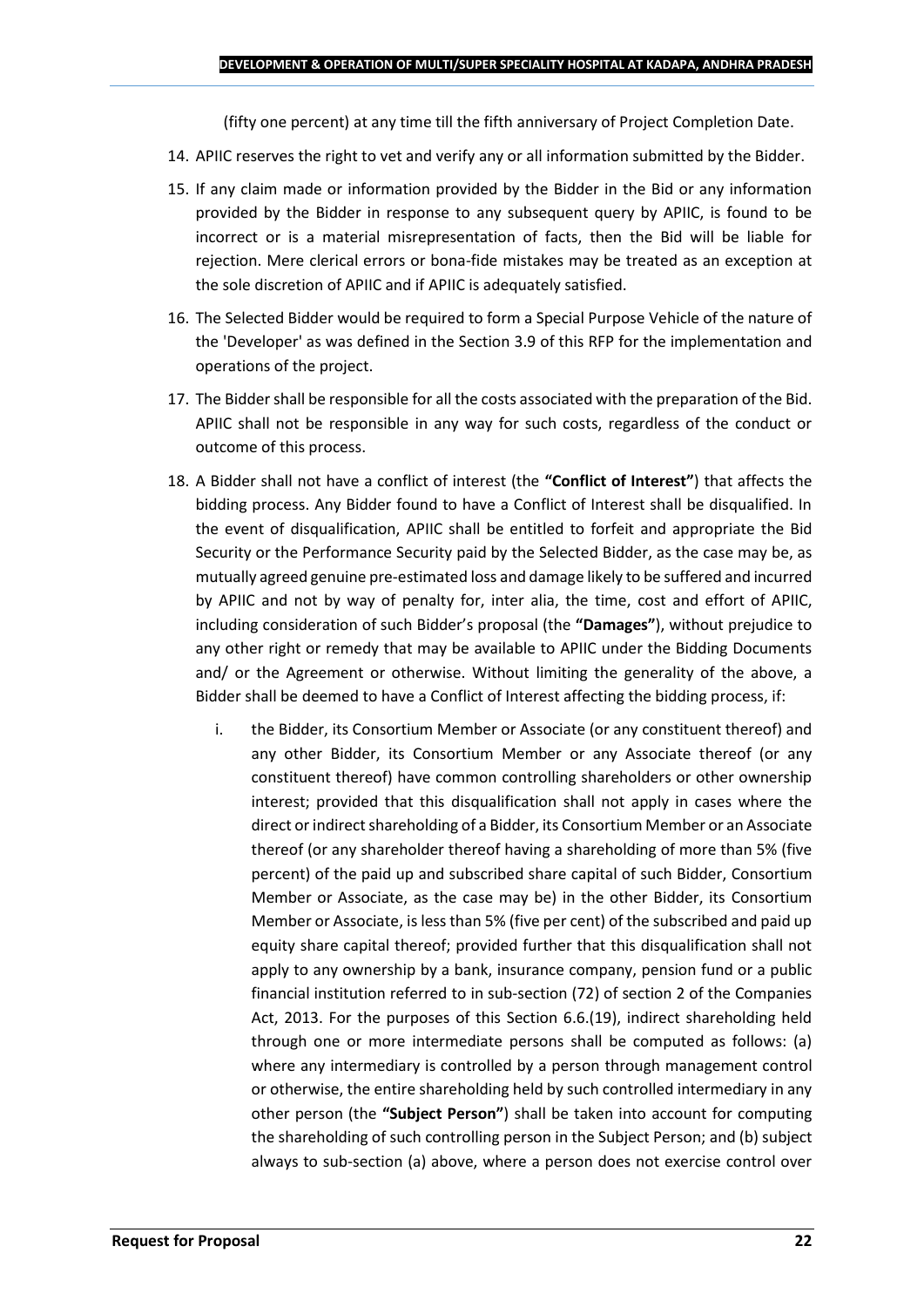an intermediary, which has shareholding in the Subject Person, the computation of indirect shareholding of such person in the Subject Person shall be undertaken on a proportionate basis; provided, however, that no such shareholding shall be reckoned under this sub-section (b) if the shareholding of such person in the intermediary is less than 26% of the subscribed and paid up equity shareholding of such intermediary; or

- ii. a constituent of such Bidder is also a constituent of another Bidder; or
- iii. such Bidder, its Consortium Member or any Associate thereof receives or has received any direct or indirect subsidy, grant, concessional loan or subordinated debt from any other Bidder, its Consortium Member or Associate, or has provided any such subsidy, grant, concessional loan or subordinated debt to any other Bidder, its Consortium Member or any Associate thereof; or
- iv. such Bidder has the same legal representative for purposes of this Bid as any other Bidder; or
- v. such Bidder, or any Associate thereof, has a relationship with another Bidder, or any Associate thereof, directly or through common third party/ parties, that puts either or both of them in a position to have access to each other's information about, or to influence the Bid of either or each other; or
- vi. such Bidder or any Associate thereof has participated as a consultant to APIIC in the preparation of any documents, design or technical specifications of the Project.

For purposes of this RFP, Associate means, in relation to the Bidder, a person who controls, is controlled by, or is under the common control with such Bidder, or is deemed or published as an **"Associate Office"**; or has a formal arrangement such as tie up for client referral or technology sharing, joint venture with the Bidder (the **"Associate"**); provided, however, that if the Bidder has any formal arrangement such as consortium membership in a consortium of advisers/ consultants for a particular assignment/ project, not being this project, with any other person, then such other person shall not be treated to be an Associate of the Bidder solely due to the reason of forming such consortium. As used in this definition, the expression **"control"**  means, with respect to a person which is a company or corporation, the ownership, directly or indirectly, of more than 50% (fifty percent) of the voting shares of such person, and with respect to a person which is not a company or corporation, the power to direct the management and policies of such person by operation of law or by contract.

## **6.8 FRAUD AND CORRUPT PRACTICES**

The Bidders and their respective officers, employees, agents and advisers shall observe the highest standard of ethics during the bidding process and subsequent to the issue of the Letter of Award (LoA) and during the subsistence of the Agreement. Notwithstanding anything to the contrary contained herein, or in the LoA or the Agreement, APIIC may reject a Bid, withdraw the LoA, or terminate the Agreement, as the case may be, without being liable in any manner whatsoever to the Bidder or Selected Bidder, as the case may be, if it determines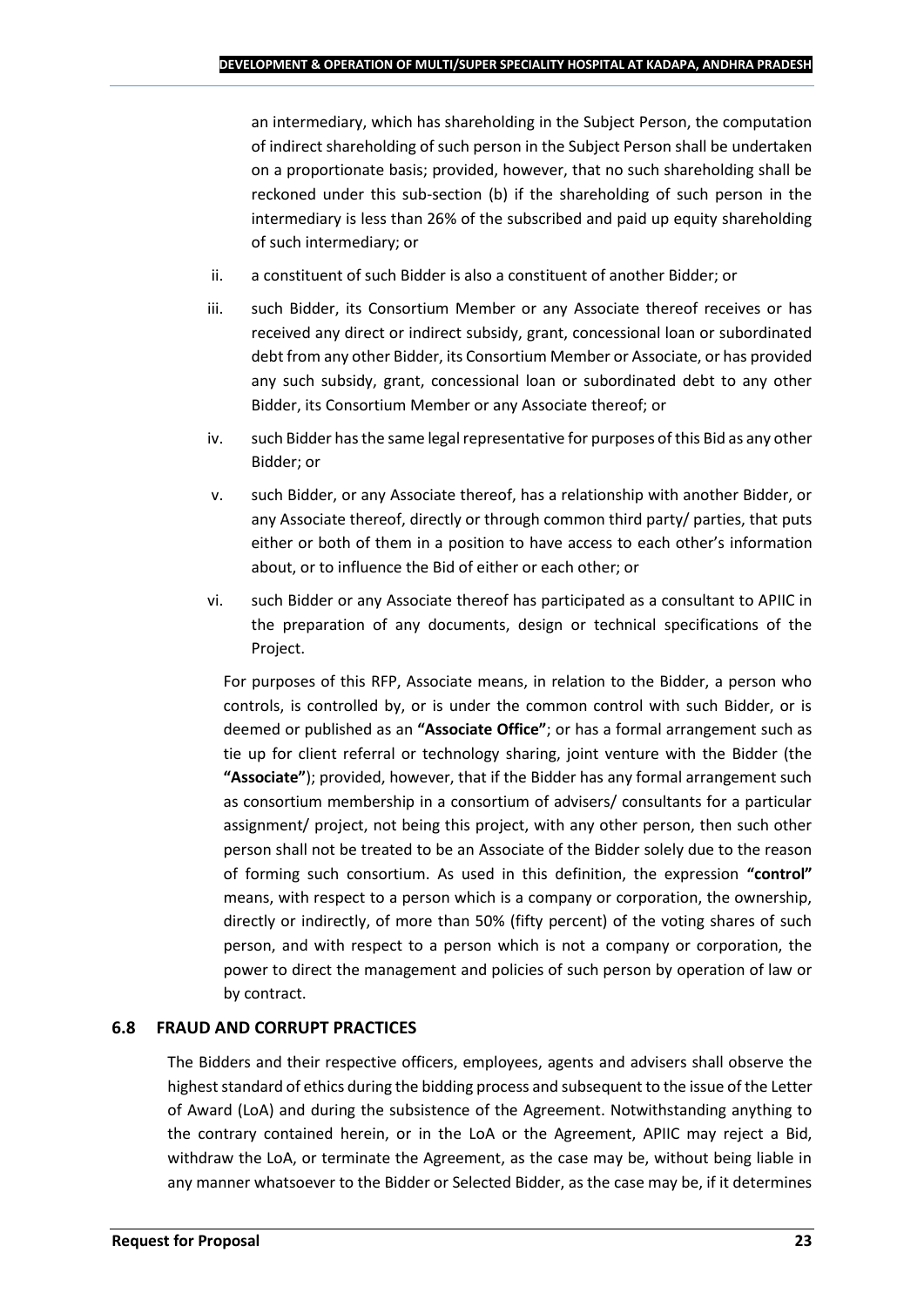that the Bidder or Selected Bidder, as the case may be, has, directly or indirectly or through an agent, engaged in corrupt practice, fraudulent practice, coercive practice, undesirable practice, false statement, misrepresentation, restrictive practice in the bidding process or has violated the terms of the Bid. In such an event, APIIC shall be entitled to cancel the Bid and forfeit and appropriate the Bid Security or the Performance Security paid by the Selected Bidder, as the case may be, as Damages, without prejudice to any other right or remedy that may be available to APIIC under the Bidding Documents and/or the Agreement, or otherwise. In such an event, the Bidder will not be entitled to any compensation whatsoever, or refund of any other amount.

Without prejudice to the rights of APIIC hereinabove and the rights and remedies which APIIC may have under the LoA or the Agreement, or otherwise if a Bidder or Selected Bidder, as the case may be, is found by APIIC to have directly or indirectly or through an agent, engaged or indulged in any corrupt practice, fraudulent practice, coercive practice, undesirable practice or restrictive practice during the bidding process, or after the issue of the LoA or the execution of the Agreement, such Bidder or Selected Bidder, as the case may be, shall not be eligible to participate in any tender or RFP issued by APIIC during a period of 2 (two) years from the date such Bidder or Selected Bidder, as the case may be, is found by APIIC to have directly or indirectly or through an agent, engaged or indulged in any corrupt practice, fraudulent practice, coercive practice, undesirable practice or restrictive practices, as the case may be.

For the purposes of this Section 6.8, the following terms shall have the meaning hereinafter respectively assigned to them:

- (a) **"corrupt practice"** means the offering, giving, receiving, or soliciting, directly or indirectly, of anything of value to influence the actions of any person connected with the bidding process (for avoidance of doubt, offering of employment to or employing or engaging in any manner whatsoever, directly or indirectly, any official of APIIC who is or has been associated in any manner, directly or indirectly, with the bidding process or the LoA or has dealt with matters concerning the Agreement or arising therefrom, before or after the execution thereof, at any time prior to the expiry of one year from the date such official resigns or retires from or otherwise ceases to be in the service of APIIC, shall be deemed to constitute influencing the actions of a person connected with the bidding process);
- (b) **"fraudulent practice"** means a misrepresentation or omission of facts or suppression of facts or disclosure of incomplete facts, to influence the bidding process.
- (c) **"coercive practice"** means impairing or harming, or threatening to impair or harm, directly or indirectly, any person or property to influence any person's participation or action in the bidding process;
- (d) **"undesirable practice"** means (i) establishing contact with any person connected with or employed or engaged by APIIC with the objective of canvassing, lobbying or in any manner influencing or attempting to influence the bidding process; or (ii) having a Conflict of Interest; and
- (e) **"restrictive practice"** means forming a cartel or arriving at any understanding or arrangement among Bidders with the objective of restricting or manipulating a full and fair competition in the bidding process.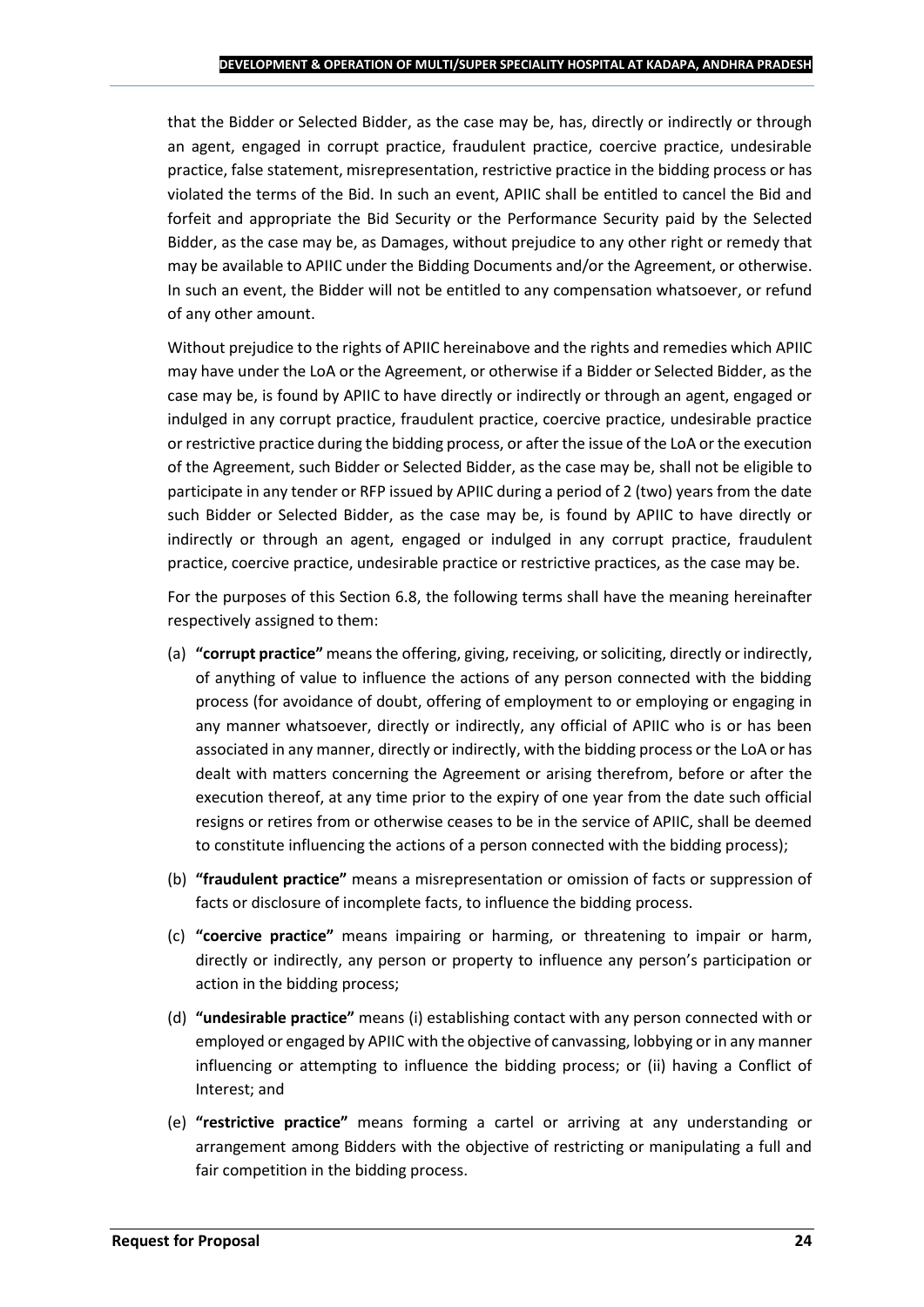#### **6.9 VALIDITY OF TERMS OF THE BID**

Each Bid shall indicate that it is a firm and irrevocable offer and shall remain valid and open for a period of not less than 6 (six) months from the last date for submission of the Bid. Nonadherence to this requirement may be a ground for declaring the Bid as non-responsive. However, APIIC may solicit the Bidder's consent for extension of the period of validity. Requests for additional Information or for extension of validity are procedural and do not indicate qualification of the Bidder in the process. The Bidder agrees to reasonably consider such a request. The request and response shall be in writing. A Bidder accepting APIIC's request for extension of validity shall not be permitted to modify his Bid in any other respect.

#### **6.10 FEES AND DEPOSITS TO BE PAID BY THE BIDDERS**

#### **6.10.1 Bid Processing Fee**

Bidders are requested to pay a non-refundable Bid Processing Fee for an amount specified in the **Annexure-2** of this RFP. This will be paid in the form of a Demand Draft Payable to APIIC and must accompany Cover 1. Bids that are not accompanied by the above bid-processing fee shall be rejected by APIIC as non-responsive.

#### **6.10.2 Bid Security**

Bidders are required to submit a Bid Security for an amount specified in the Annexure-2 of this RFP valid for 6 (six) months from the last date for submission of the Bid and shall accompany Cover 1. The Bid Security shall be in the form of a Bank Guarantee from any Scheduled Bank. In case of Foreign Bidders, the Bank Guarantee shall have to be from the corresponding local branch of the Foreign Bank. The form of the Bank Guarantee shall be as per the Format indicated in Exhibit-3.

Bids, which are not accompanied by the above bid security, shall be rejected by APIIC as nonresponsive. APIIC shall reserve the right to forfeit the Bid Security (by invoking the Bank Guarantee) under the following circumstances:

- a) If the Bidder engages in a corrupt practice, fraudulent practice, coercive practice, undesirable practice or restrictive practice as specified in Section 6.8 of this RFP;
- b) If the Bidder withdraws the bid at any time during the stipulated period of Bid validity as per Section 6.9 of this RFP (or as may be extended)
- c) If the Bidder, for the period of Bid validity: (i) In APIIC's opinion, commits a material breach of any of the terms and/or conditions contained in the RFP and/or subsequent communication from APIIC in this regard and/or (ii) Fails or refuses to execute the Letter of Award (in the event of the award of the Project to it) and/or (iii) Fails or refuses to pay the Performance Security within the stipulated time and/or (iv) Fails or refuses to sign the Agreement.

The Bid Security of the unsuccessful Bidders can cease to be in force after 30 (thirty) days following the announcement of award of the Project to the Selected Bidder and the issuance of the Letter of Award.

The Bid Security of the Selected Bidder shall be returned on issuance of Letter of Award as specified in the Annexure-2 of this RFP.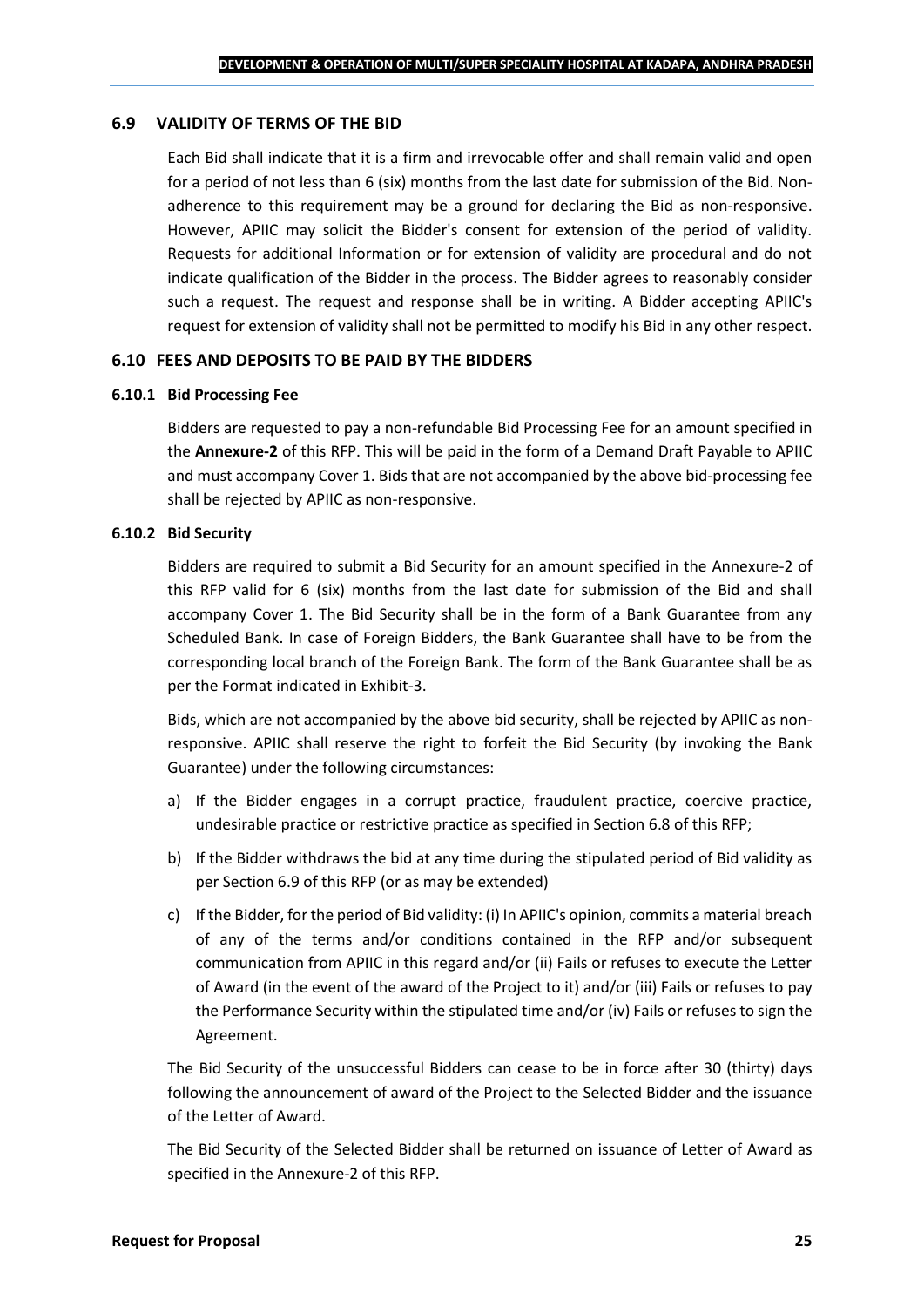## <span id="page-25-0"></span>**7. COVER: TECHNICAL PROPOSAL EVALUATION**

## **7.1 THE OBJECTIVE OF THE TECHNICAL EVALUATION**

The objective of the Technical evaluation is to check whether the Bidder:

- Committed at least ₹100 crore investment in the proposed hospital in its Proposal
- Committed to operationalize at least 100 beds in the proposed hospital in its Proposal
- Has proposed at least 2 specialty/super-specialty treatment in the proposed hospital.
- Has proposed at least 40% equity contribution in the financing of the proposed project
- If any Bidder fails to satisfy even one of the above-mentioned criteria, then it shall be disqualified. All the Bidders who shall meet the above stated criteria shall be shortlisted for scoring to identify the Selected Bidder

#### **7.2 ELIGIBILITY CRITERIA**

#### **7.2.1 Entities Eligible to bid for the project**

The following entities would be eligible to bid for the project either individually or as a Consortium.

- Individuals
- Proprietorship Firm
- Partnership Firm
- Private Limited Company
- Public Limited Company
- Not for Profit organizations
- Trusts
- Joint Venture
- **Consortium**

However, the conditions prescribed in this RFP apply to the Bidding Entity or the Bidding Consortium.

#### **7.3 TECHNICAL PROPOSAL: INFORMATION FORMATS**

#### **7.3.1 INFORMATION TO BE SUBMITTED WITH THE BID:**

- (i) Bid Processing Fee for an amount specified in the Annexure-2 of this RFP;
- (ii) Covering Letter as per the format given in Exhibit-1;
- (iii) For a Bidding Consortium, Letter of Acceptance from Consortium members as per format given in Exhibit-2;
- (iv) Bid security as per the format given in Exhibit-3;
- (v) Description of the Bidder as per the format given in Exhibit-4;
- (vi) Memorandum of Understanding incorporating the Principles listed in Exhibit-5;
- (vii) Information submission as per format given in Exhibit-6.
- (viii) Performance Security as given in Exhibit-7

#### **7.3.2 BUSINESS PROPOSAL: EVALUATION CRITERIA**

The objective of the Business Proposal is to ascertain the profile of the Bidder and to assess the plan of the Bidder for execution of proposed project which can be evaluated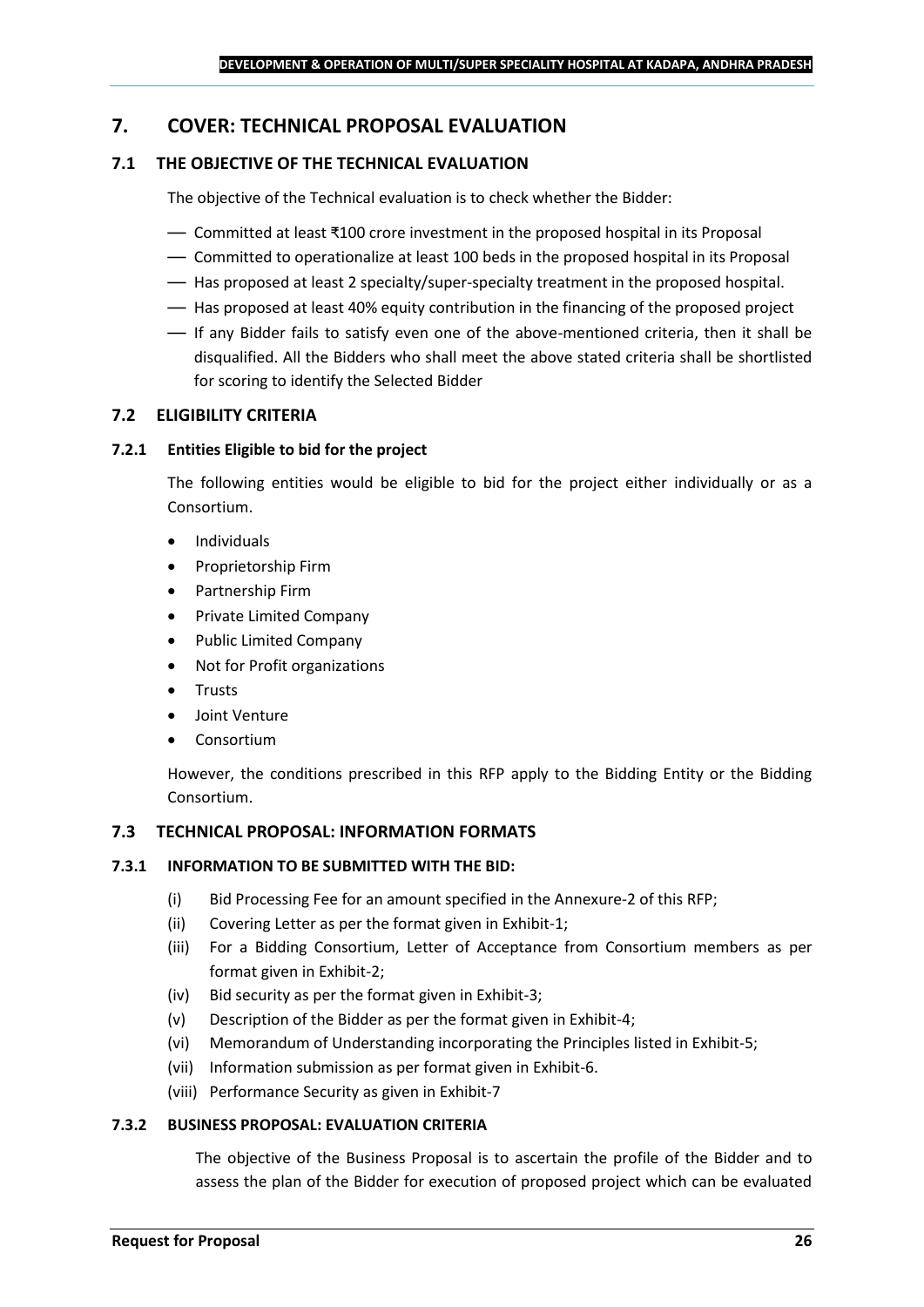on the basis of the criteria outlined in Section 5.3 of this RFP.

#### **7.4 EVALUATION PROCESS**

In evaluating the Business Proposal, APIIC reserves the right to seek clarifications from the Bidders. The Bidders shall be required to furnish such clarifications.

Further to the evaluation, if in APIIC's opinion, the Business Proposal is materially deficient or inconsistent in any aspect; the Bid shall be declared Non-Responsive and shall not be considered for further evaluation.

Only the Qualified Bidders shall be considered for evaluation of the Financial Proposals.

## **7.5 BUSINESS PROPOSAL: INFORMATION FORMATS**

The information requirements for submission of the Business Proposal are detailed in Exhibit-6.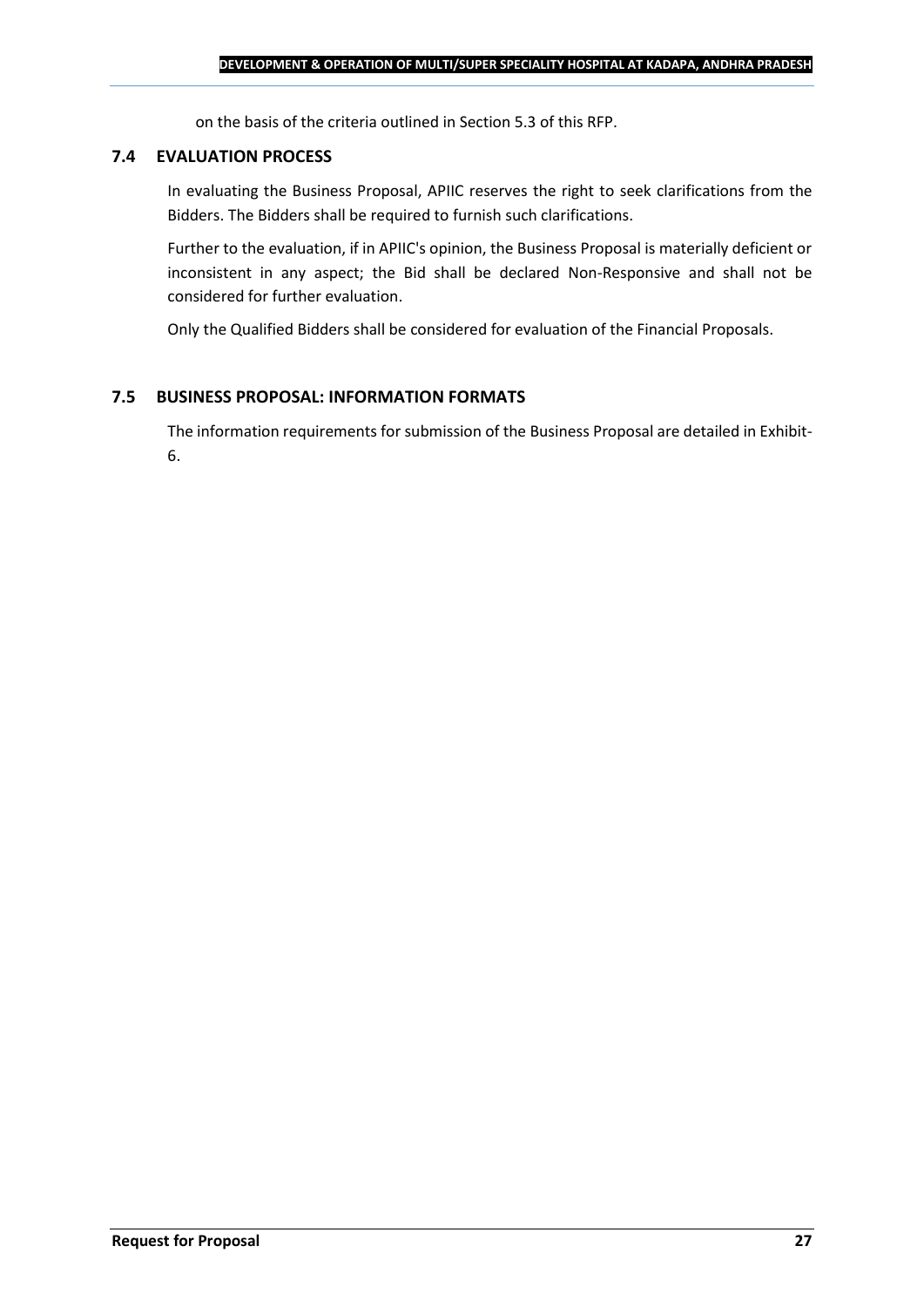## <span id="page-27-0"></span>**8. EXHIBIT-1: FORMAT OF THE COVERING LETTER**

*(The covering letter is to be submitted by the Bidding entity or the Lead Member of a Bidding Consortium, along with the Cover 1 of the Bid)*

Date:

Place:

**To,**

The Vice Chairman & Managing Director Andhra Pradesh Industrial Infrastructure Corporation Limited 11<sup>th</sup> floor, APIIC Towers, Plot No. 1, IT Park, Mangalagiri, Guntur Andhra Pradesh - 522503

Dear Sir,

## **Sub: Bid for Development & Operation of Multi/Super Specialty Hospital at Kadapa, Andhra Pradesh**

Please find enclosed, our Bid for Development & Operation of Multi/Super Specialty Hospital at Kadapa, Andhra Pradesh in response to the Request for Proposal (RFP) dated issued by Andhra Pradesh Industrial Infrastructure Corporation Limited (APIIC).

We hereby confirm the following:

1. The Bid is being submitted by **the intervalle in the Sidding entity**) who is the Bidder in accordance with the conditions stipulated in the RFP.

The Bid is being submitted by **the inclusive in the Solution Contract Contract Contract Contract Contract Contract Contract Contract Contract Contract Contract Contract Contract Contract Contract Contract Contract Contract** the Lead Member of the Bidding Consortium comprising *(mention the names of the entities who are the Consortium Members)*, in accordance with the conditions stipulated in the RFP. Our Bid includes the Letter(s) of Acceptance in the format specified in the RFP.

- 2. We have examined in detail and have understood its content and the terms and conditions stipulated in the RFP issued by APIIC and in any subsequent communication sent by APIIC. We agree and undertake to abide by all these terms and conditions. Our Bid is consistent with all the requirements of submission as stated in the RFP or in any of the subsequent communications from APIIC.
- 3. The information submitted in our Bid is complete, is strictly as per the requirements as stipulated in the RFP and is correct to the best of our knowledge and understanding. We

*Please strike out whichever is not applicable*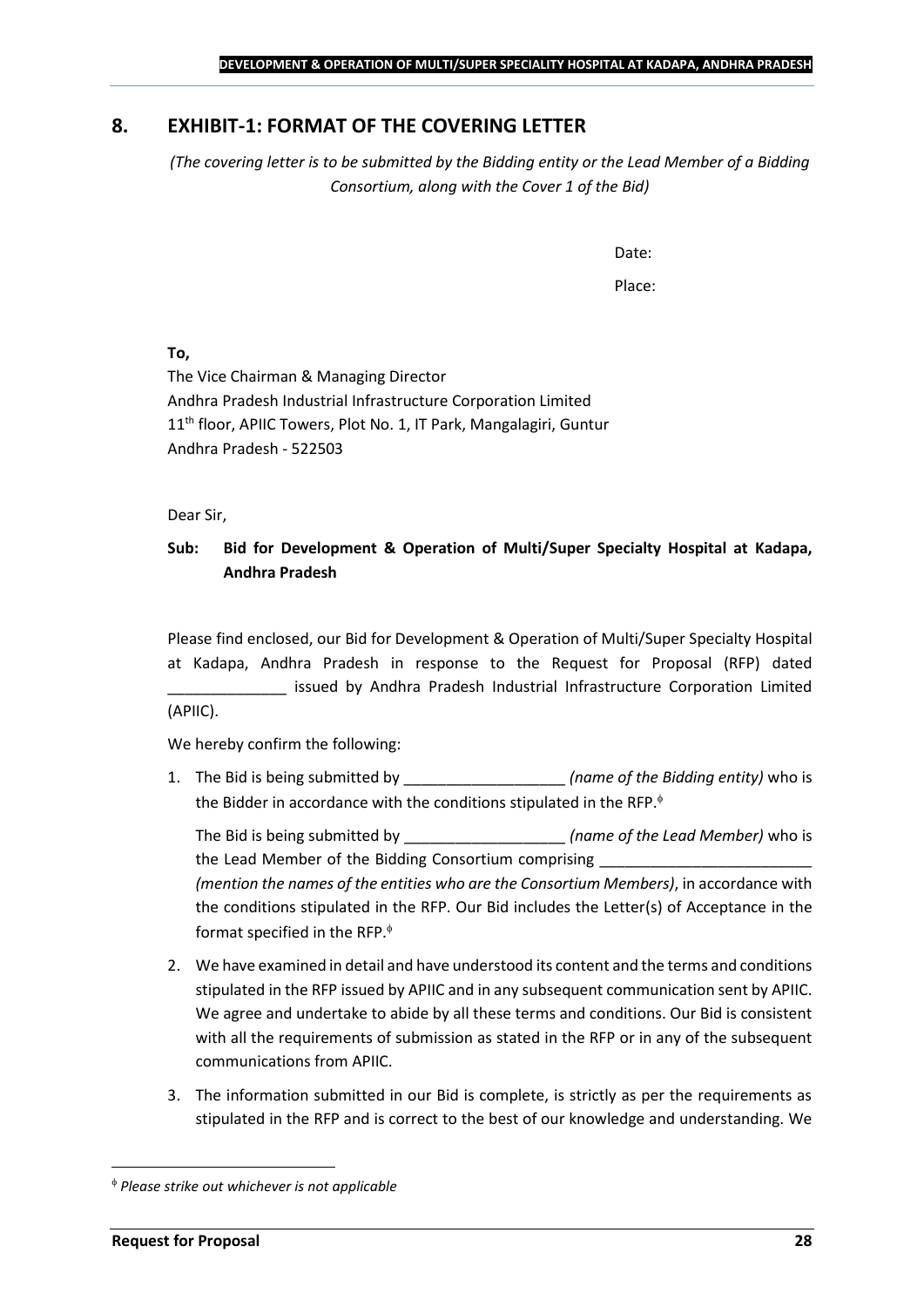would be solely responsible for any errors or omissions in our Bid.

4. The Bidding Company satisfies the legal requirements and meets all the eligibility criteria laid down in the RFP.  $\phi$ 

The Bidding Consortium of which we are the Lead Member satisfies the legal requirements and meets all the eligibility criteria laid down in the RFP.

5. We as the Bidding Company/ Lead Member<sup> $\phi$ </sup>, designate Mr./ Ms.  $\frac{1}{\sqrt{1-\frac{1}{2}}\sqrt{1-\frac{1}{2}}\sqrt{1-\frac{1}{2}}\sqrt{1-\frac{1}{2}}\sqrt{1-\frac{1}{2}}\sqrt{1-\frac{1}{2}}\sqrt{1-\frac{1}{2}}\sqrt{1-\frac{1}{2}}\sqrt{1-\frac{1}{2}}\sqrt{1-\frac{1}{2}}\sqrt{1-\frac{1}{2}}\sqrt{1-\frac{1}{2}}\sqrt{1-\frac{1}{2}}\sqrt{1$ *(mention name, designation, contact address, phone no., fax no., etc.)*, as our Authorized Representative and Signatory who is authorized to perform all tasks including, but not limited to providing information, responding to enquiries, entering into contractual commitments etc. on behalf of the us in respect of the Project.

For and on behalf of : Signature : the state of the state of the state of the state of the state of the state of the state of the state of the state of the state of the state of the state of the state of the state of the state of the state of th

(Authorized Representative and Signatory of the Bidding Entity or Lead Member of the Bidding Consortium)

Name of the Person : Designation : Company Seal :

*Note: Power of Attorney authorizing the Representative is to be attached.*

*Please strike out whichever is not applicable*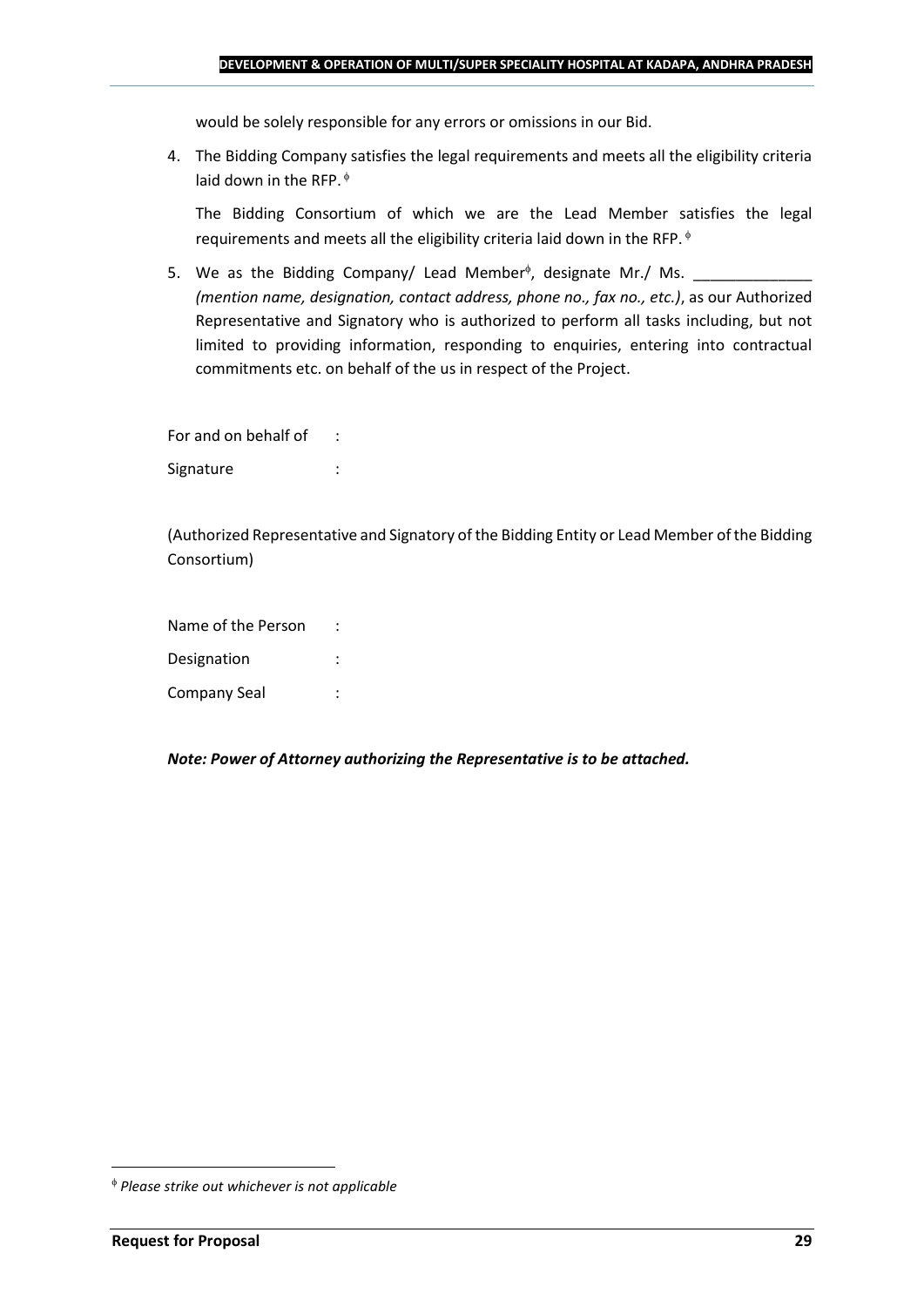#### **Format for Power of Attorney for Authorized Representative**

*(To be executed by the Bidding Entity or by all members in case of Consortium)*

Know all men by these presents, We, the state of the firm and address of the registered office) do hereby irrevocably constitute, nominate, appoint and authorise Mr. / Ms (Name), son/daughter/wife of \_\_\_\_\_\_\_\_\_\_\_\_\_\_\_\_\_\_\_\_\_\_\_\_ and presently residing at \_\_\_\_\_\_\_\_\_\_\_\_\_\_\_\_\_\_\_\_\_\_\_\_, who is [presently employed with us/ the Lead Member of our Consortium and holding the position of  $\Box$  . The position of  $\Box$  as our true and lawful attorney (hereinafter referred to as the "Attorney") to do in our name and on our behalf, all such acts, deeds and things as are necessary or required in connection with or incidental to submission of our Bid for the Development & Operation of Multi/Super Specialty Hospital at Kadapa, Andhra Pradesh proposed by Andhra Pradesh Industrial Infrastructure Corporation Limited (APIIC) (the "Authority") including but not limited to signing and submission of all applications, Bids and other documents and writings, participate in Bidders' and other conferences and providing information / responses to the Authority, representing us in all matters before the Authority, signing and execution of all contracts/agreements and undertakings consequent to acceptance of our Bid, and generally dealing with the Authority in all matters in connection with or relating to or arising out of our Bid for the said Project and/or upon award thereof to us and/or till the entering into the Agreement with the Authority.

AND we hereby agree to ratify and confirm and do hereby ratify and confirm all acts, deeds and things lawfully done or caused to be done by our said Attorney pursuant to and in exercise of the powers conferred by this Power of Attorney and that all acts, deeds and things done by our said Attorney in exercise of the powers hereby conferred shall and shall always be deemed to have been done by us.

| IN WITNESS WHEREOF WE,                  |        | THE ABOVE NAMED PRINCIPAL HAVE |  |
|-----------------------------------------|--------|--------------------------------|--|
| EXECUTED THIS POWER OF ATTORNEY ON THIS | DAY OF | $20**$                         |  |

For  $\qquad$ 

(Signature)

(Name, Title and Address)

Witnesses:

(Signature)

(Name, Title and Address of the Attorney)

Accepted **[Notarised] Accepted** *Maximum Maximum Maximum Maximum Maximum <i>Maximum Maximum Maximum <i>Maximum Maximum Maximum <i>Maximum Maximum Maximum <i>Maximum Maximum*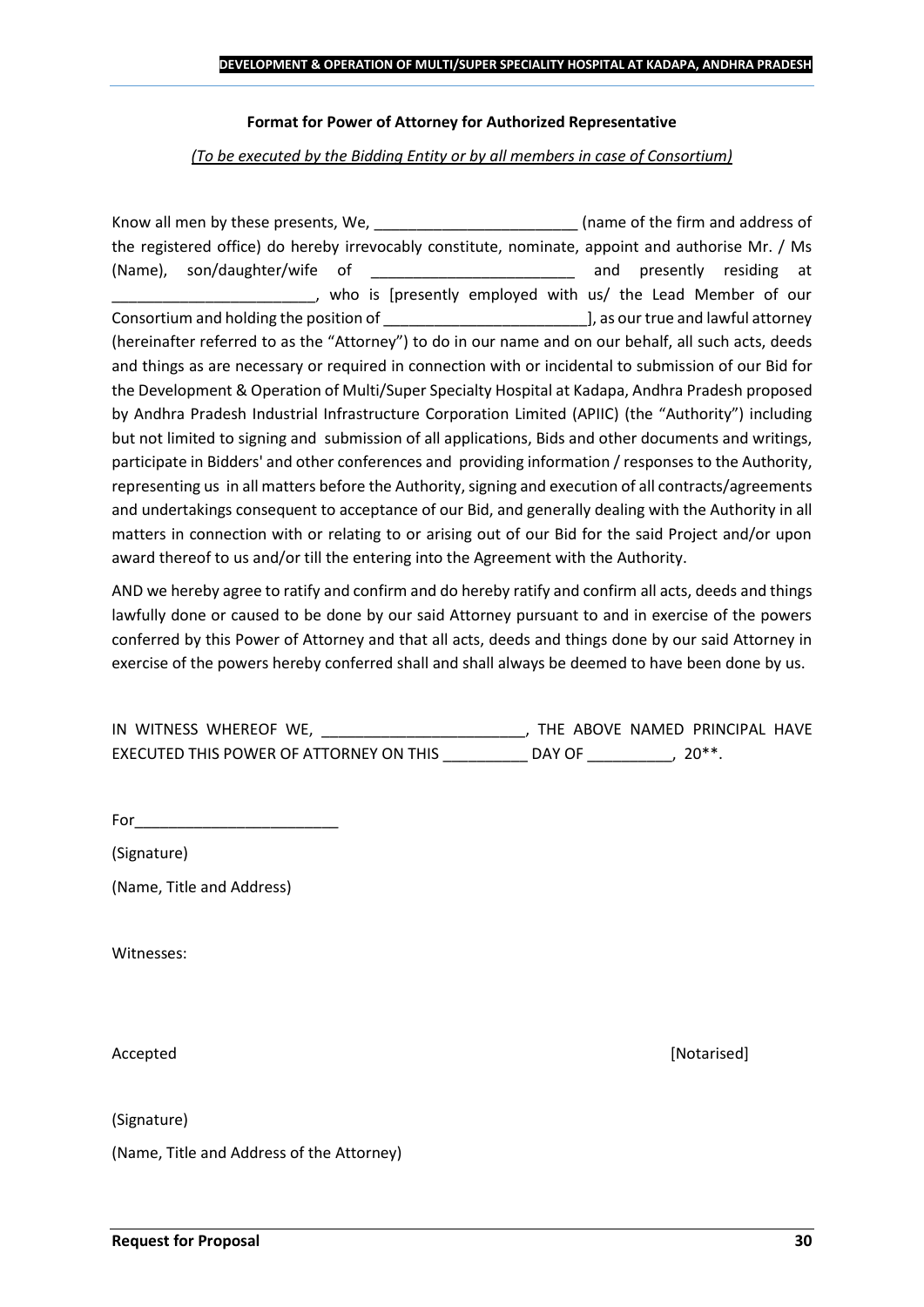#### *Notes:*

*The mode of execution of the Power of Attorney should be in accordance with the procedure, if any, laid down by the applicable law and the charter documents of the executant(s) and when it is so required, the same should be under common seal affixed in accordance with the required procedure*.

*Also, wherever required, the Bidder should submit for verification the extract of the charter documents and documents such as a resolution/power of attorney in favour of the person executing this Power of Attorney for the delegation of power hereunder on behalf of the Bidder.* 

For a Power of Attorney executed and issued overseas, the document will also have to be legalised by the *Indian Embassy and notarised in the jurisdiction where the Power of Attorney is being issued.*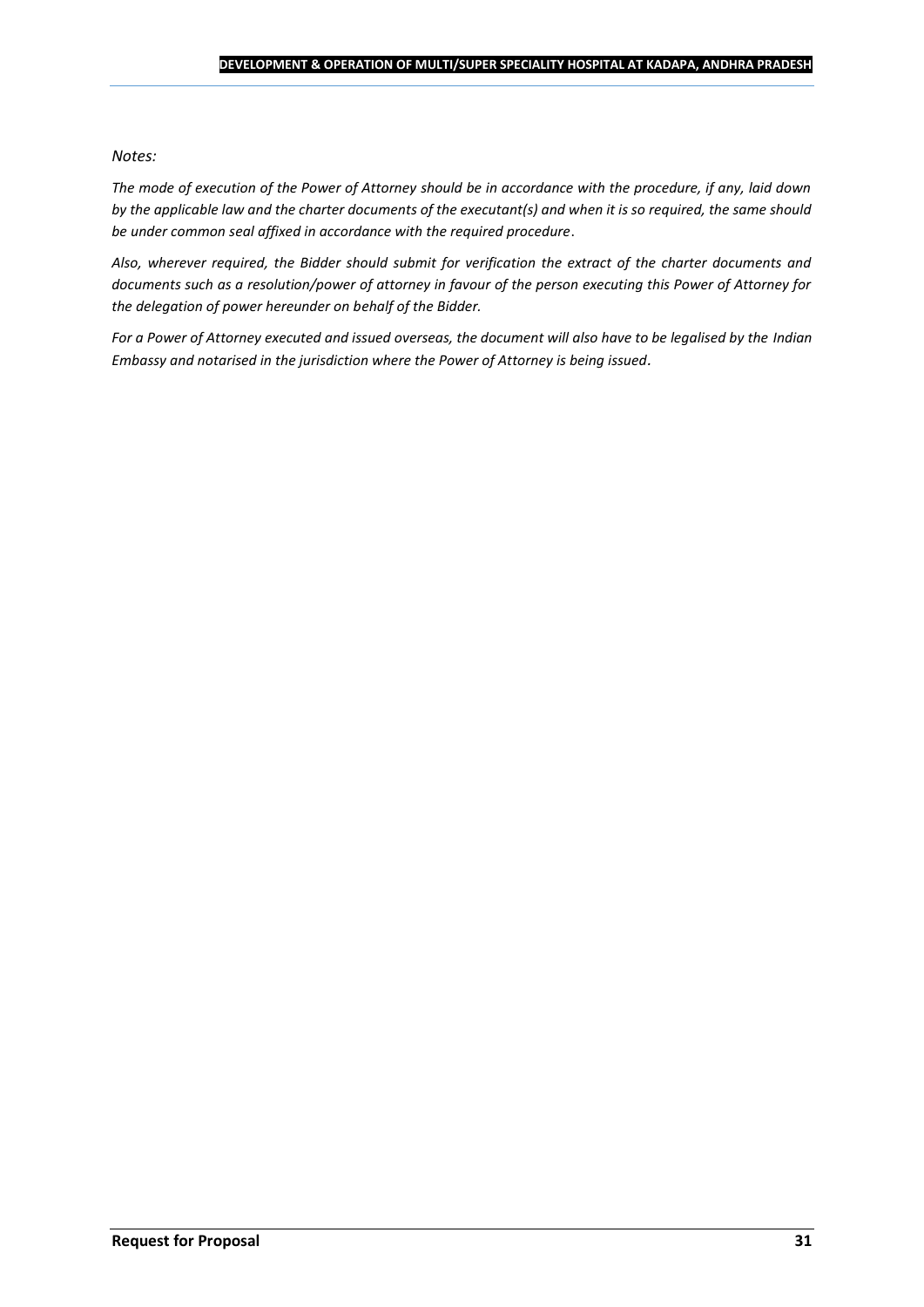#### **Format for Power of Attorney for Lead Member of Consortium**

*(To be executed by all members in case of Consortium)*

Whereas Andhra Pradesh Industrial Infrastructure Corporation Limited (APIIC) ("the Authority") has invited Bids for the Development & Operation of Multi/Super Specialty Hospital at Kadapa, Andhra Pradesh ("the Project").

Whereas, \_\_\_\_\_\_\_\_\_\_\_\_, \_\_\_\_\_\_\_\_\_\_\_, and \_\_\_\_\_\_\_\_\_\_\_\_ (collectively the "Consortium") being Members of the Consortium are interested in bidding for the Project in accordance with the terms and conditions of the Request for Proposal and other connected documents in respect of the Project, and

Whereas, it is necessary for the Members of the Consortium to designate one of them as the Lead Member with all necessary power and authority to do for and on behalf of the Consortium, all acts, deeds and things as may be necessary in connection with the Consortium's Bid for the Project and its execution.

#### NOW THEREFORE KNOW ALL MEN BY THESE PRESENTS

We, \_\_\_\_\_\_\_\_\_\_\_\_\_ having our registered office at \_\_\_\_\_\_\_\_\_\_\_\_\_, M/s. \_\_\_\_\_\_\_\_\_\_\_, having our registered office at \_\_\_\_\_\_\_\_\_\_\_, and M/s. \_\_\_\_\_\_\_\_\_\_\_, having our registered office at \_\_\_\_\_\_\_\_\_\_\_\_, [the respective names and addresses of the registered office] (hereinafter collectively referred to as the "Principals") do hereby irrevocably designate, nominate, constitute, appoint and authorise M/s \_\_\_\_\_\_\_\_\_\_\_, having its registered office at \_\_\_\_\_\_\_\_\_\_\_, being one of the Members of the Consortium, as the Lead Member and true and lawful attorney of the Consortium (hereinafter referred to as the "Attorney") and hereby irrevocably authorise the Attorney (with power to sub-delegate) to conduct all business for and on behalf of the Consortium and any one of us during the bidding process and, in the event the Consortium is awarded the Right/ Contract, during the execution of the Project, and in this regard, to do on our behalf and on behalf of the Consortium, all or any of such acts, deeds or things as are necessary or required or incidental to the submission of its Bid for the Project, including but not limited to signing and submission of all applications, Bids and other documents and writings, participate in Bidders' and other conferences, respond to queries, submit information/ documents, sign and execute contracts/agreements and undertakings consequent to acceptance of the Bid of the Consortium and generally to represent the Consortium in all its dealings with the Authority, and/ or any other Government Agency or any person, in all matters in connection with or relating to or arising out of the Consortium's Bid for the Project and/ or upon award thereof till the Agreement is entered into with the Authority.

AND hereby agree to ratify and confirm and do hereby ratify and confirm all acts, deeds and things lawfully done or caused to be done by our said Attorney pursuant to and in exercise of the powers conferred by this Power of Attorney and that all acts, deeds and things done by our said Attorney in exercise of the powers hereby conferred shall and shall always be deemed to have been done by us/ Consortium.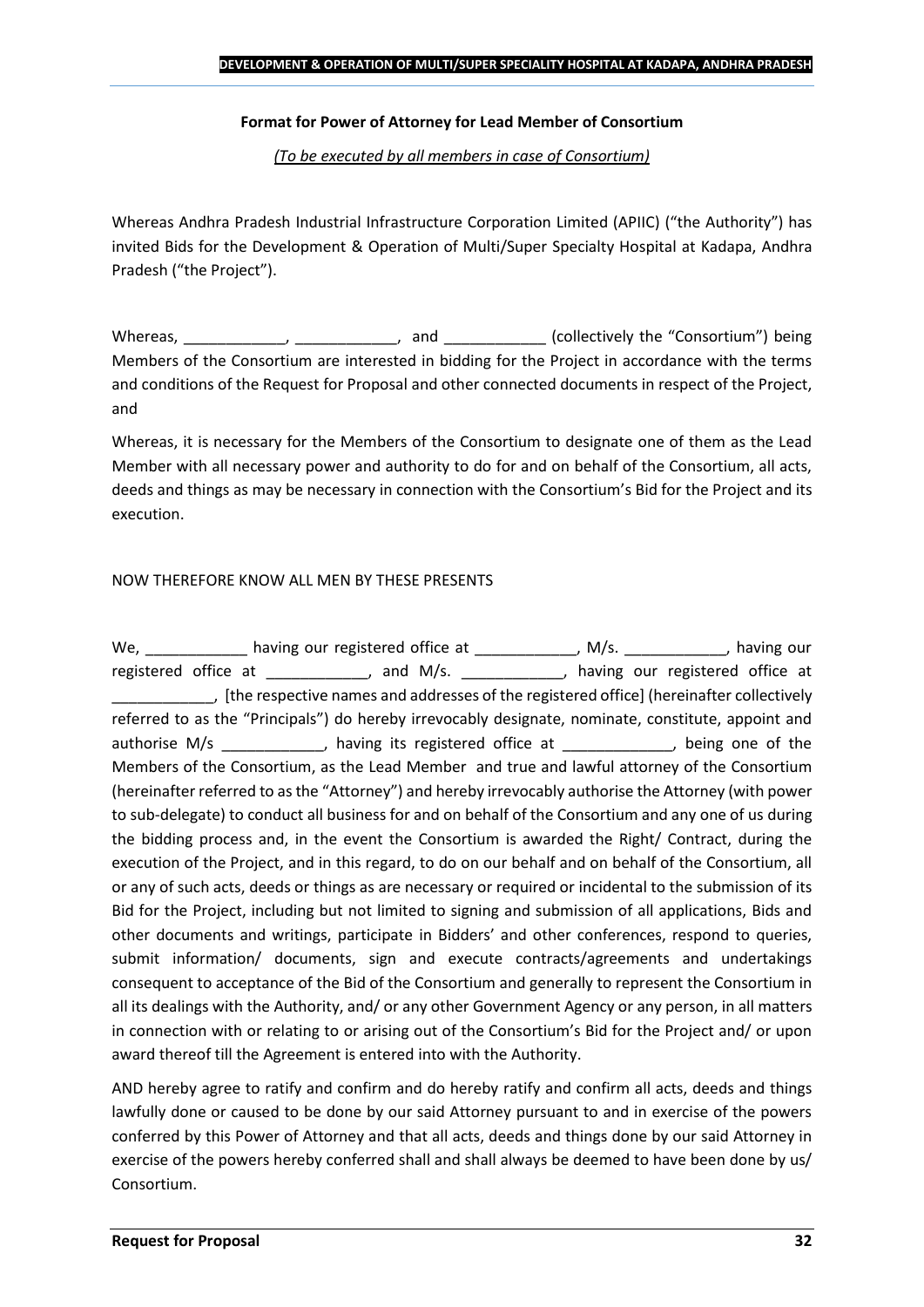IN WITNESS WHEREOF WE THE PRINCIPALS ABOVE NAMED HAVE EXECUTED THIS POWER OF ATTORNEY ON THIS \_\_\_\_\_\_\_\_ DAY OF \_\_\_\_\_\_\_ 20\*\*.

For \_\_\_\_\_\_\_\_\_\_\_\_ (Name & Title)

For  $(Name & Title)$ 

Witnesses:

1

2

#### (Executants)

(To be executed by all the Members of the Consortium)

#### *Notes:*

*The mode of execution of the Power of Attorney should be in accordance with the procedure, if any, laid down by the applicable law and the charter documents of the executant(s) and when it is so required, the same should be under common seal affixed in accordance with the required procedure*.

*Also, wherever required, the Bidder should submit for verification the extract of the charter documents and documents such as a resolution/ power of attorney in favour of the person executing this Power of Attorney for the delegation of power hereunder on behalf of the Bidder.* 

*For a Power of Attorney executed and issued overseas, the document will also have to be legalised by the Indian Embassy and notarised in the jurisdiction where the Power of Attorney is being issued. However, the Power of Attorney provided by Bidders from countries that have signed the Hague Legislation Convention 1961 are not required to be legalised by the Indian Embassy if it carries a conforming Appostille certificate.*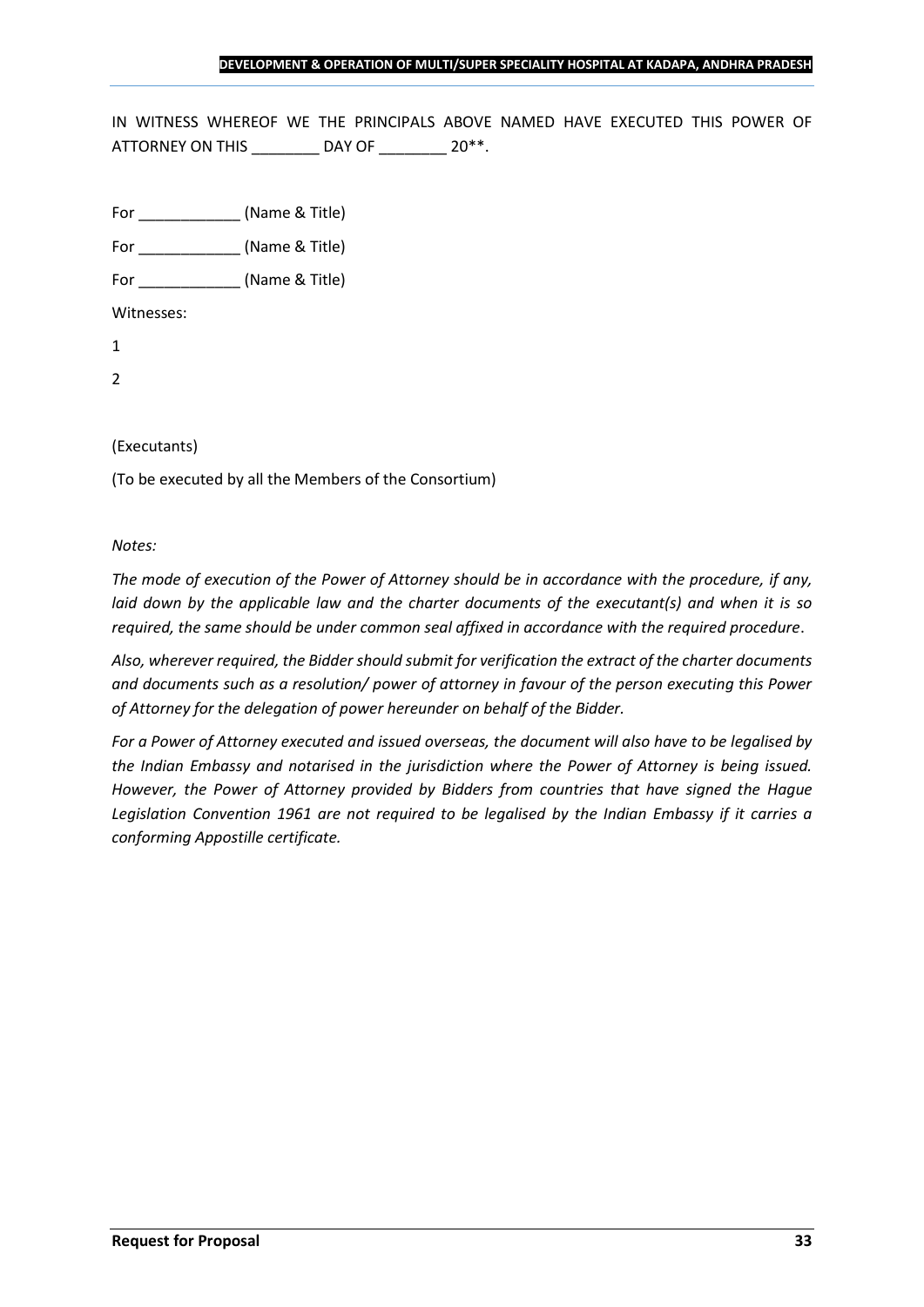## <span id="page-33-0"></span>**9. EXHIBIT-2: FORMAT OF LETTER OF ACCEPTANCE (IN CASE OF A BIDDING CONSORITUM)**

*(The Letter of Acceptance is to be submitted by each Consortium Member of the Bidding Consortium)*

Date:

Place:

**To,**

Vice Chairman & Managing Director Andhra Pradesh Industrial Infrastructure Corporation Limited APIIC Towers, Plot No. 1, IT Park, Mangalagiri, Guntur - 522503 Andhra Pradesh

Dear Sir,

## **Sub: Bid for Development and Operation of Multi/Super Specialty Hospital at Kadapa, Andhra Pradesh**

This has reference to the Bid being submitted by *(mention the name of the Lead Member of the Bidding Consortium)*, as Lead Member of the Bidding Consortium comprising *(mention name of the Consortium Members)* for Development and Operation of Multi/Super Specialty Hospital at Kadapa, Andhra Pradesh in response to the Request for Proposal (RFP) dated

\_\_\_\_\_\_\_\_\_\_\_\_\_\_ issued by Andhra Pradesh Industrial Infrastructure Corporation Limited (APIIC).

We hereby confirm the following:

- 1. We \_\_\_\_\_\_\_\_\_\_\_\_\_\_\_\_\_\_\_\_\_\_\_\_\_\_\_\_\_\_\_\_\_\_ *(name of the Consortium Member furnishing the Letter of Acceptance)*, have examined in detail and have understood and satisfied ourselves regarding the contents including in respect of the following:
	- The RFP issued by APIIC;
	- All subsequent communications between APIIC and the Bidder, represented by \_\_\_\_\_\_\_\_\_\_\_\_\_ *(Mention name of the Lead Member)*.
	- The MoU signed between/ among \_\_\_\_\_\_\_\_\_\_\_\_\_\_\_\_\_\_\_\_\_\_\_\_\_\_ *(names of the Consortium Members)*, as members of the Bidding Consortium; and
	- The Bid being submitted by \_\_\_\_\_\_\_\_\_\_\_\_\_\_\_\_\_\_\_\_\_\_\_\_\_\_\_\_\_\_\_\_ *(name of the Lead Member)*
- 2. We have satisfied ourselves regarding our role (as specified in the Bid) in the Project. If the Bidding Consortium is awarded the Project, we shall perform our role as outlined in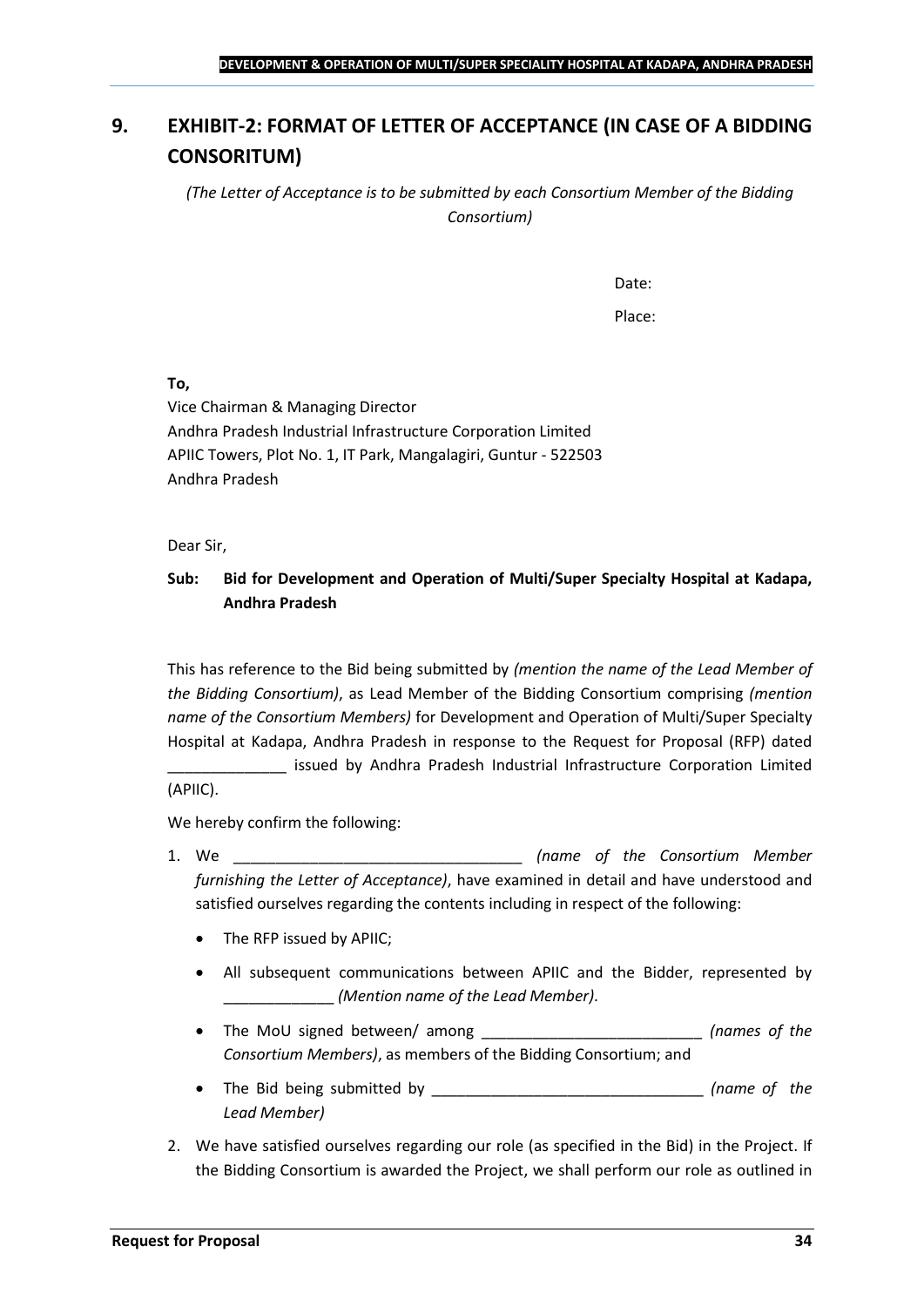the Bid to the best of our abilities. We have examined the Bid in detail and the commitments made in the same. We agree and undertake to abide by the Bid and the commitments made therein.

- 3. We authorize \_\_\_\_\_\_\_\_\_\_\_\_\_\_\_\_\_\_\_\_\_\_\_\_\_\_\_\_\_\_\_\_\_\_\_\_\_\_ *(name of the Lead Member)*, as the Lead Member and authorize the same to perform all tasks including, but not limited to providing information, responding to enquiries, entering into contractual commitments etc. on behalf of the consortium in respect of this Project.
- 4. We understand that, no change in the membership in the Bidding Consortium, in the role and form of responsibility of any Consortium Member shall be permitted after submission of the Bid. After selection, if any change in the equity in the Consortium (whose strengths have been credited for evaluation) is desired, it would need to be communicated to APIIC in writing for its approval. APIIC would reserve the right to reject such requests for a change of consortium structure, if in its opinion; it would adversely affect the same.
- 5. [Notwithstanding the above, we undertake that our equity stake in the Bidding Consortium shall not be less than 51% (fifty one percent) for the period of the Lock-in as detailed in the RFP] $\triangleq$ .

For and on behalf of :

Signature : :

(Authorized Signatory of respective Consortium Member)

| Name of the Person |  |
|--------------------|--|
| Designation        |  |
| Company Seal       |  |

To be inserted only in the Acceptance Letter to be submitted by Lead Member of the Bidding Consortium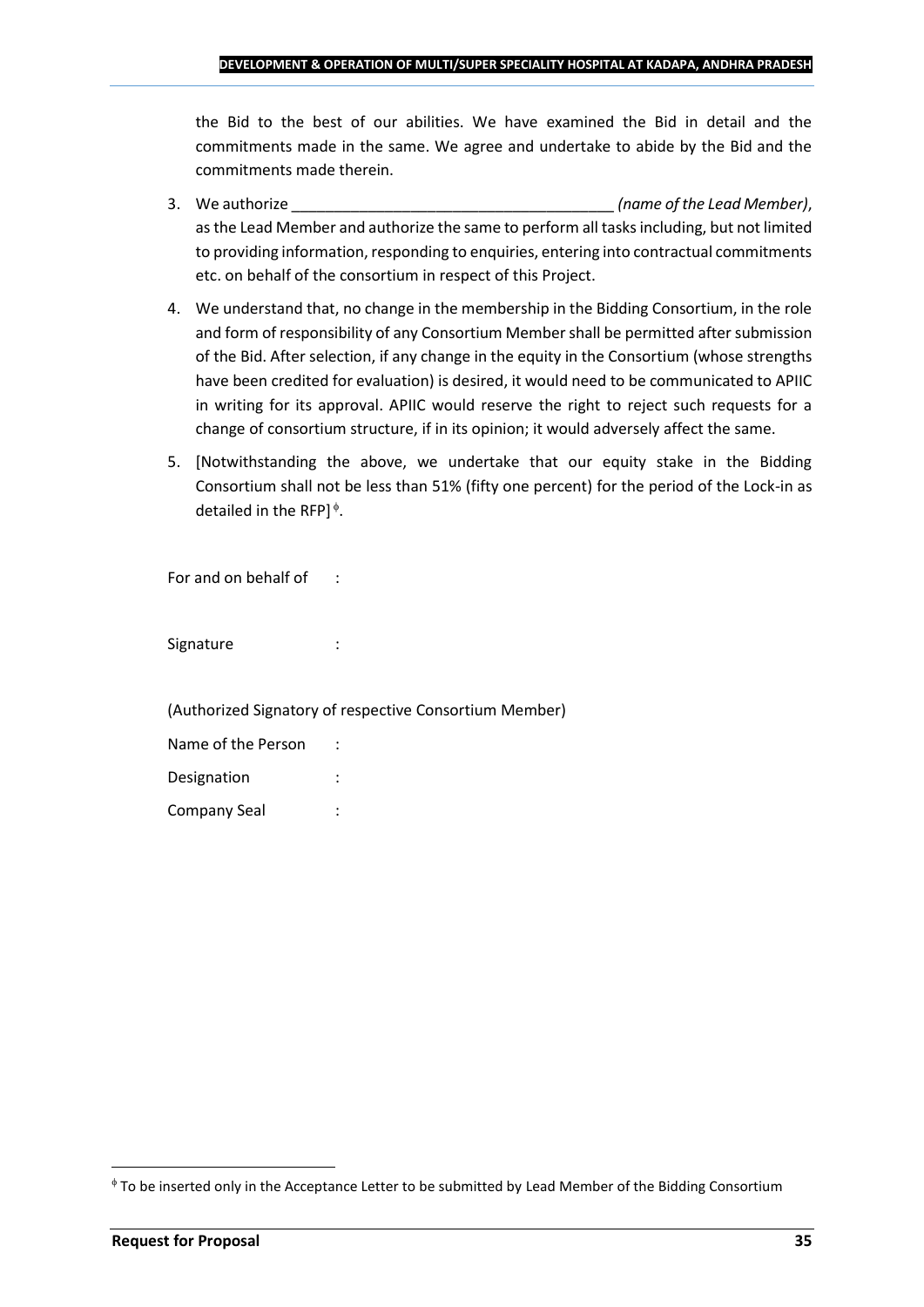## <span id="page-35-0"></span>**10. EXHIBIT-3: PROFORMA OF BANK GUARANTEE FOR BID SECURITY**

*(To be executed on appropriate value of Non-Judicial Stamp Paper as per Stamp Act prevailing in the State of Andhra Pradesh)*

WHEREAS, \_\_\_\_\_\_\_\_\_\_\_\_\_\_\_\_\_\_\_\_\_\_\_\_\_\_\_ *(name of the Bidding Entity / Lead Member of the Bidding Consortium)*, hereinafter called "the Bidder", wishes to submit his Bid for, Development and Operation of Multi/Super Specialty Hospital at Kadapa, Andhra Pradesh in response to the Request for Proposal (RFP) issued by Andhra Pradesh Industrial Infrastructure Corporation Limited (APIIC), hereinafter called "the Bid",

KNOW ALL MEN by these presents that we \_\_\_\_\_\_\_\_\_\_\_\_\_\_\_\_\_\_\_\_\_\_\_\_\_\_\_\_ *(name of bank)* of \_\_\_\_\_\_\_\_\_\_\_\_\_\_ *(country)* having our registered office at (hereinafter called "the bank") are bound to the Andhra Pradesh Industrial Infrastructure Limited, or its successor, (hereinafter referred to as "APIIC") in the sum of Rs. \_\_\_\_\_\_\_\_\_\_\_\_\_\_\_ (Rupees \_\_\_\_\_\_\_\_\_\_\_\_\_\_\_\_\_\_\_\_ only) which payment can truly be made to APIIC. The Bank binds themselves, their successors and assigns by these presents.

Sealed with the Common Seal of the Bank this day of  $\qquad \qquad$  2021.

THE CONDITIONS of this obligation for invoking the guarantee (APIIC) are:

- (a) If the Bidder engages in a corrupt practice, fraudulent practice, coercive practice, undesirable practice or restrictive practice as specified in Section 6.8 of the RFP;
- (b) If the Bidder withdraws its Bid at any time during the stipulated period of 6 (six) months of Bid Validity specified in the Request for Proposal (or such period of validity as may be extended as per Section 6.8 of the RFP)
- (c) If the Bidder, for the period of the Bid Validity as per Section 6.9 of the RFP:
	- (i) in APIIC's opinion, commits a material breach of any of the terms and/ or conditions contained in the RFP and/ or subsequent communication from APIIC in this regard; and/ or
	- (ii) fails or refuses to accept the Letter of Award (in the event of the award of the Project to it); and/or
	- (iii) Fails or refuses to pay the Performance Security within the stipulated time; and/or
	- (iv) Fails or refuses to sign the Agreement as defined in the RFP.

The Guarantee will remain in force up to and including the date of expiry of the period of Bid Validity as stated in the RFP or as extended by APIIC at any time as per Section 6.9 of the RFP, notice of which extension to the Bank being hereby waived.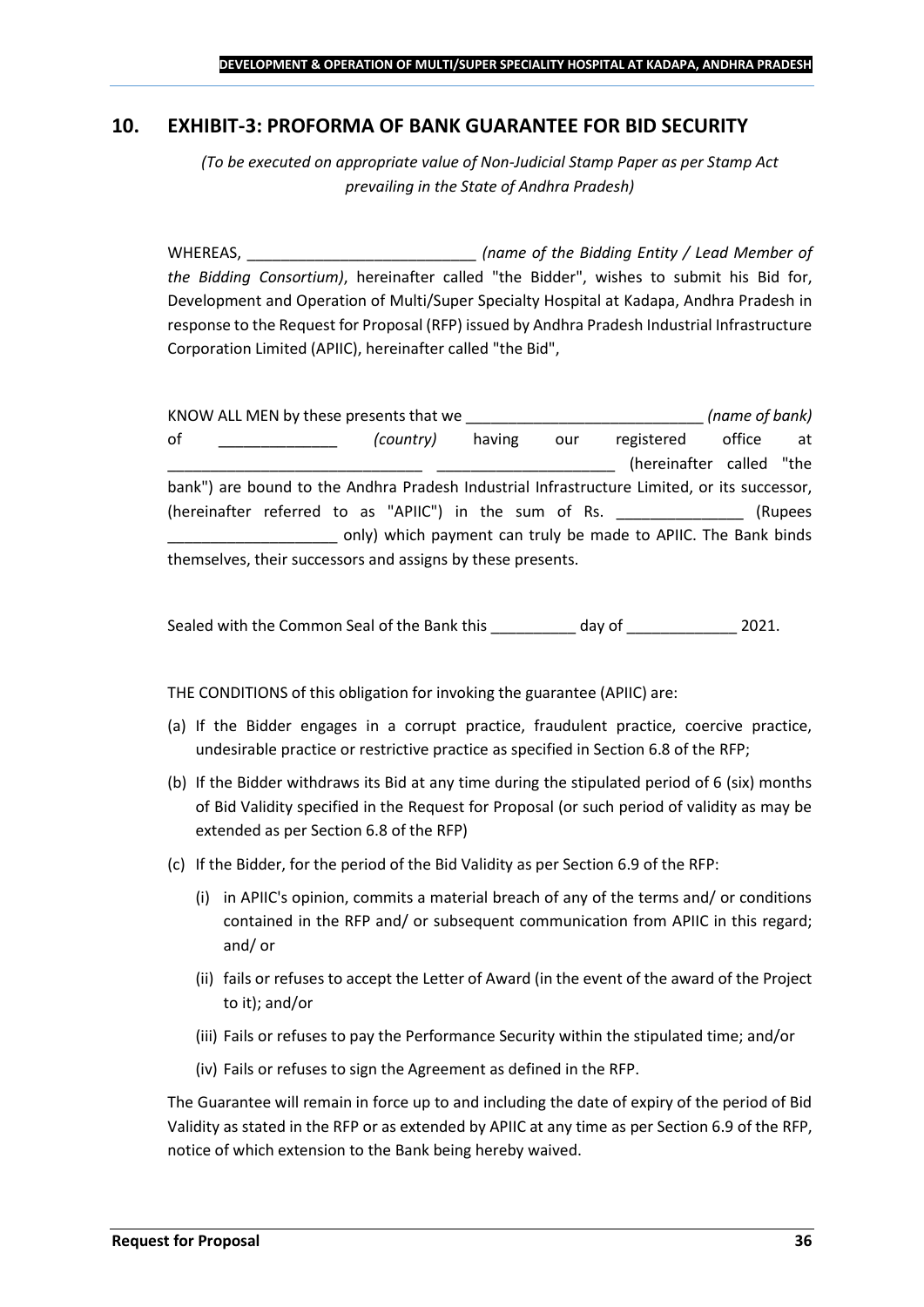Provided however, that

• In the event that Bidder is selected for award of the Project through the issuance of the Letter of Award, the Bid Security shall remain in force until the payment of Performance Security by such Bidder.

OR

• In the event this Bidder is not selected for award of the Project, the Bid Security shall remain in force up to and including a period of 30 (thirty) days after the announcement of award of the Project to the Selected Bidder and the issuance of the Letter of Award awarding the same.

Notwithstanding anything contained herein above:

- 1. our liability under this guarantee shall not exceed Rs. \_\_\_\_\_\_\_\_\_\_\_\_\_\_\_ (Rupees  $\begin{array}{c} \begin{array}{c} \begin{array}{c} \end{array} \end{array}$
- 2. this guarantee is valid from to be to to to the state of the state of the state of the state of the state o
- 3. we are liable to pay guaranteed amount or part thereof only if you serve upon us a written claim or demand on or before

Any demand in respect this Guarantee should reach the Bank not later than the date of expiry (as defined above) of this Guarantee.

| Signature of Authorized Representative of the Bank | $\mathcal{L}=\frac{1}{\sqrt{2\pi}}\left\{ \frac{1}{\sqrt{2\pi}}\right\}$                                                              |
|----------------------------------------------------|---------------------------------------------------------------------------------------------------------------------------------------|
| Name and Designation                               | the contract of the contract of the contract of the contract of the contract of the contract of                                       |
| Seal of the Bank                                   | the control of the control of the control of the control of the control of                                                            |
| Signature of the Witness                           |                                                                                                                                       |
| Name of the Witness                                | en de la componentación de la componentación de la componentación de la componentación de la componentación de<br>A la componentación |
| Address of the Witness                             |                                                                                                                                       |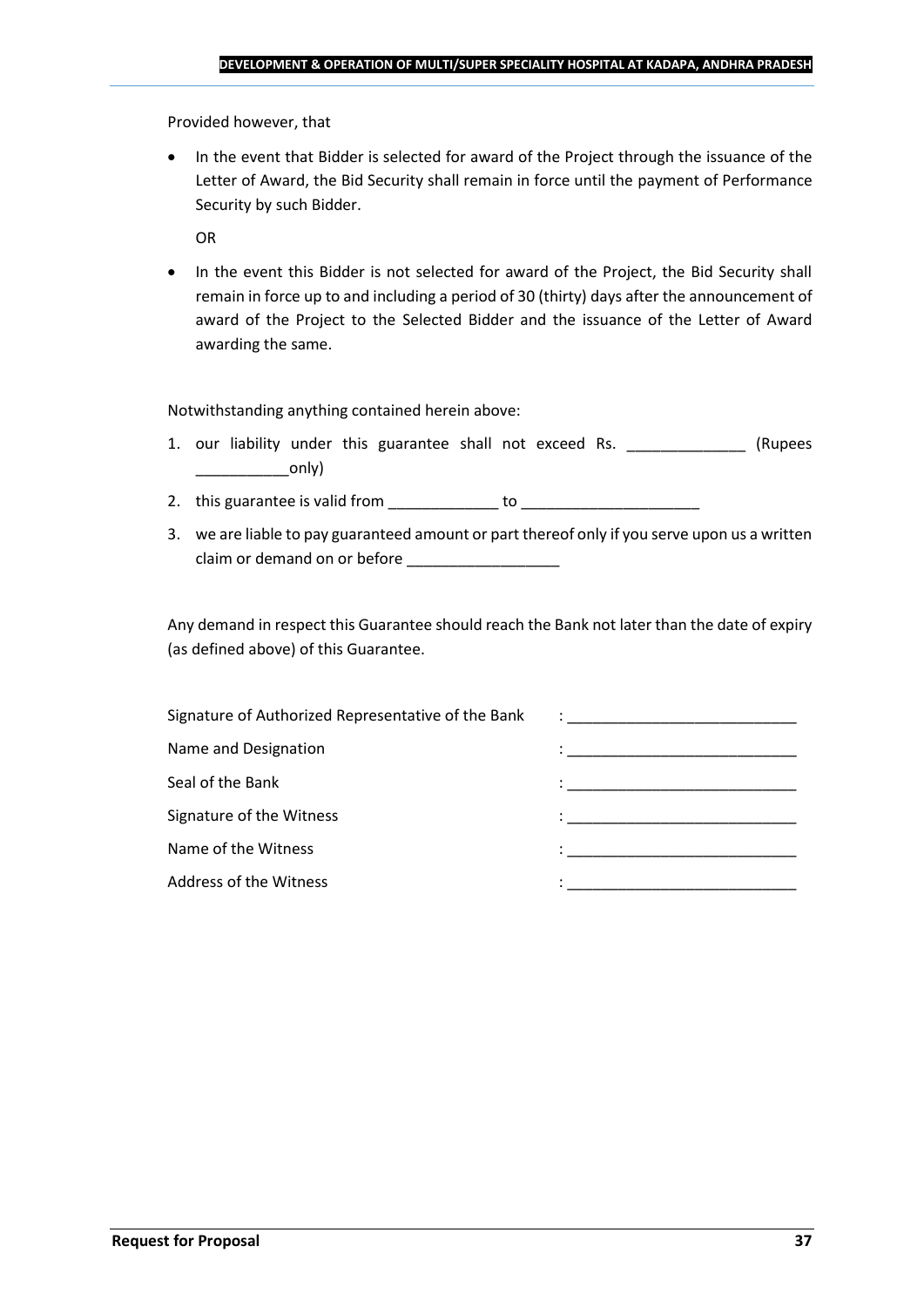## <span id="page-37-0"></span>**11. EXHIBIT-4: DESCRIPTION OF THE BIDDING ENTITY/ BIDDING CONSORTIUM**

| Name of the Bidding Entity / Bidding<br>Consortium                  |  |
|---------------------------------------------------------------------|--|
| Name of the Lead Member (In case of a<br><b>Bidding Consortium)</b> |  |

## In case of a Bidding Consortium:

| S.<br>No. | Member |  | Name of Each Consortium | Proposed $%$ equity Role as per the MOU<br>contribution into the<br>project | members | signed by and between<br>all the consortium |
|-----------|--------|--|-------------------------|-----------------------------------------------------------------------------|---------|---------------------------------------------|
|           |        |  |                         |                                                                             |         |                                             |
|           |        |  |                         |                                                                             |         |                                             |
|           |        |  |                         |                                                                             |         |                                             |
|           |        |  |                         |                                                                             |         |                                             |
|           |        |  |                         |                                                                             |         |                                             |
|           |        |  |                         |                                                                             |         |                                             |
|           |        |  |                         |                                                                             |         |                                             |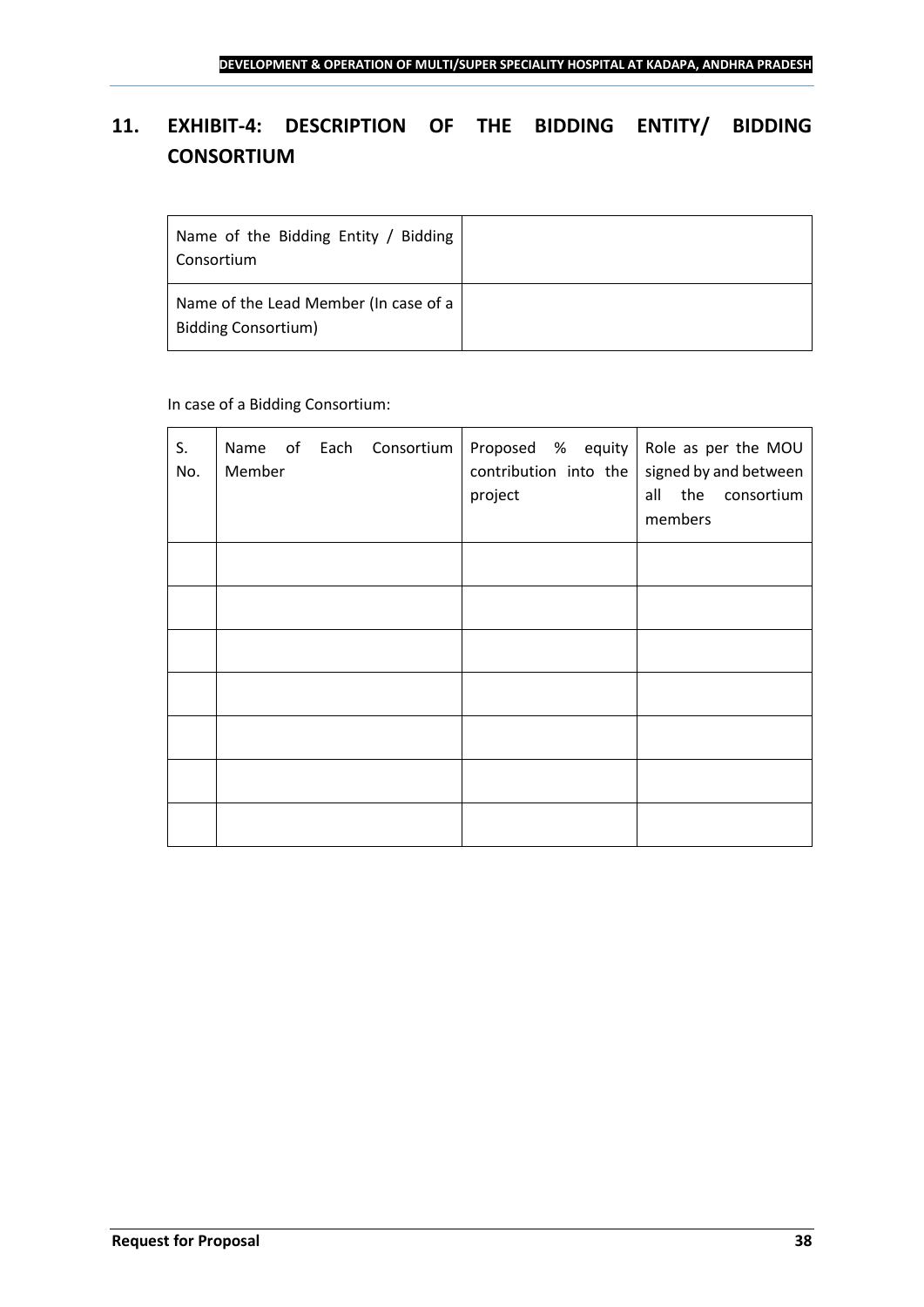## <span id="page-38-0"></span>**12. EXHIBIT-5: PRINCIPLES OF THE MEMORANDUM OF UNDERSTANDING (MOU) TO BE EXECUTED BETWEEN THE MEMBERS OF A CONSORTIUM**

The principles based on which the Memorandum of Understanding (MOU) shall be executed between/ among the Consortium Members, are stated below:

- 1. The MOU should clearly specify the roles and responsibilities of each of the Members. It is expected that the individual members have role definitions not conflicting with that of the other members of the consortium. The operational responsibility should be assigned to only one of the Members.
- 2. The MOU should clearly designate one of the Members as the Lead Member.
- 3. The Lead Member shall be responsible for tying up the complete financing required for the Project.
- 4. All Members of the Bidding Consortium shall be jointly and severally liable for the execution of the Project
- 5. The Technical Member of the bidding consortium should hold equity not less than 26% (twenty six percent) in the Developer at least till the fifth anniversary of Project Completion Date.
- 6. The Financially Significant Consortium Member should hold equity not less than 26% (twenty six percent) of the aggregate shareholding of the Developer, at least till the fifth anniversary of Project Completion Date.
- 7. In case the Technical Member is also a Financially Significant Consortium Member, then such member is required to commit to hold equity not less than 26% (twenty six percent) of the aggregate shareholding of the Developer, at least till the fifth anniversary of Project Completion Date.
- 8. The Lead Member should hold equity not less than 51% (fifty one percent) of the aggregate shareholding of the Developer, at least till the fifth anniversary of Project Completion Date.
- 9. The Lead Member should be authorized to perform all tasks including, but not limited to providing information, responding to enquiries, entering into contractual commitments on behalf of the Bidders, etc. in respect of the Project
- 10. The MOU should be duly signed by each Member of the consortium.
- 11. The MOU should be executed on an appropriate stamp paper.
- 12. The MOU should be specific to the Project
- 13. The MOU should be valid for a minimum of 9 (nine) months from the last date for submission of the Bid. The validity period of the MOU should be extendible on the original terms, if required by APIIC.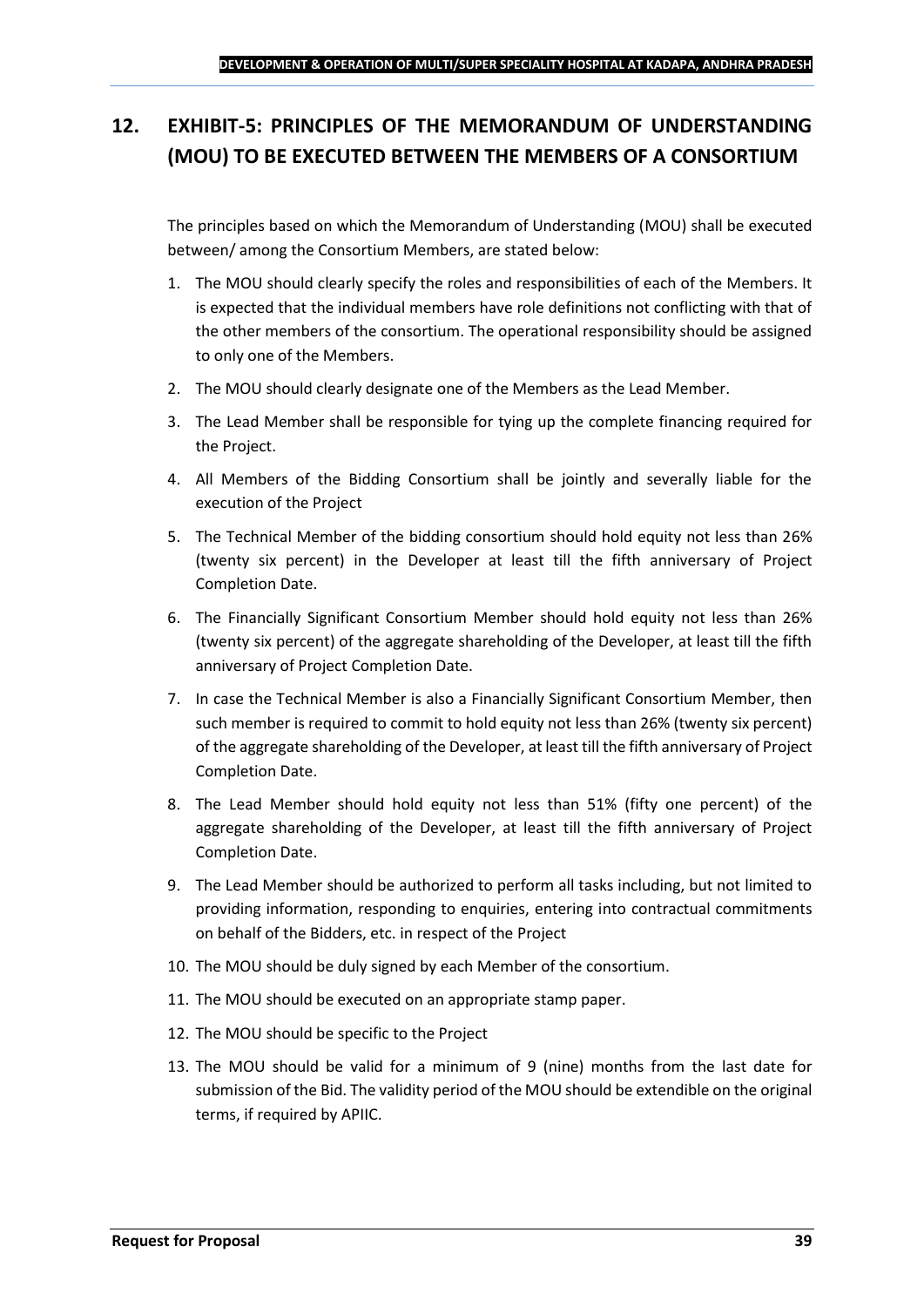## <span id="page-39-0"></span>**13. EXHIBIT-6: FORMAT FOR INFORMATION SUBMISSION FOR BUSINESS PROPOSAL** *(Refer Clause 5.3 of the RFP)*

The Business Proposal shall consist of following information and be presented as per the below produced format:

### **1. Brief summary on the profile of Bidder.**

- i. Year of incorporation
- ii. Promoters and shareholding
- iii. Experience in healthcare sector
- iv. Geographic presence
- v. Details of specialist doctors on rolls of the Bidder as on Bid Submission Date:

| <b>S. No.</b> | <b>Doctor Name</b> | Specialization | <b>Educational</b><br>qualification | Yrs. of<br>experience |
|---------------|--------------------|----------------|-------------------------------------|-----------------------|
|               |                    |                |                                     |                       |
| 2.            |                    |                |                                     |                       |
| 3.            |                    |                |                                     |                       |
| 4.            |                    |                |                                     |                       |
| n.            |                    |                |                                     |                       |

#### **2. Plan for execution of proposed hospital project**

i. Proposed bed capacity in the Project

Bed Capacity in number

ii. Percentage of bed capacity in the Project to be reserved for the Dr. YSR Aarogyasri Scheme

Percentage of Bed Capacity reserved for patients enrolled through Dr. YSR Aarogyasri Scheme

iii. Details of specialty/ super specialty treatments proposed including any organ transplant specialty

| <b>S. No.</b> | List of Proposed Specialty /<br><b>Super Specialty / Organ</b><br><b>Transplant Specialty</b> | <b>Bed Capacity dedicated against</b><br>each proposed Specialty / Super<br><b>Specialty</b><br><b>Transplant</b><br>Organ<br><b>Specialty</b> |
|---------------|-----------------------------------------------------------------------------------------------|------------------------------------------------------------------------------------------------------------------------------------------------|
|               |                                                                                               |                                                                                                                                                |
| 2.            |                                                                                               |                                                                                                                                                |
| 3.            |                                                                                               |                                                                                                                                                |
|               |                                                                                               |                                                                                                                                                |
| n.            |                                                                                               |                                                                                                                                                |

iv. Number of Specialist Doctors proposed to be employed in the Project at Kadapa

Number of Specialist Doctors proposed to be employed in the Project at Kadapa

v. Land extent required for the proposed hospital project in acres: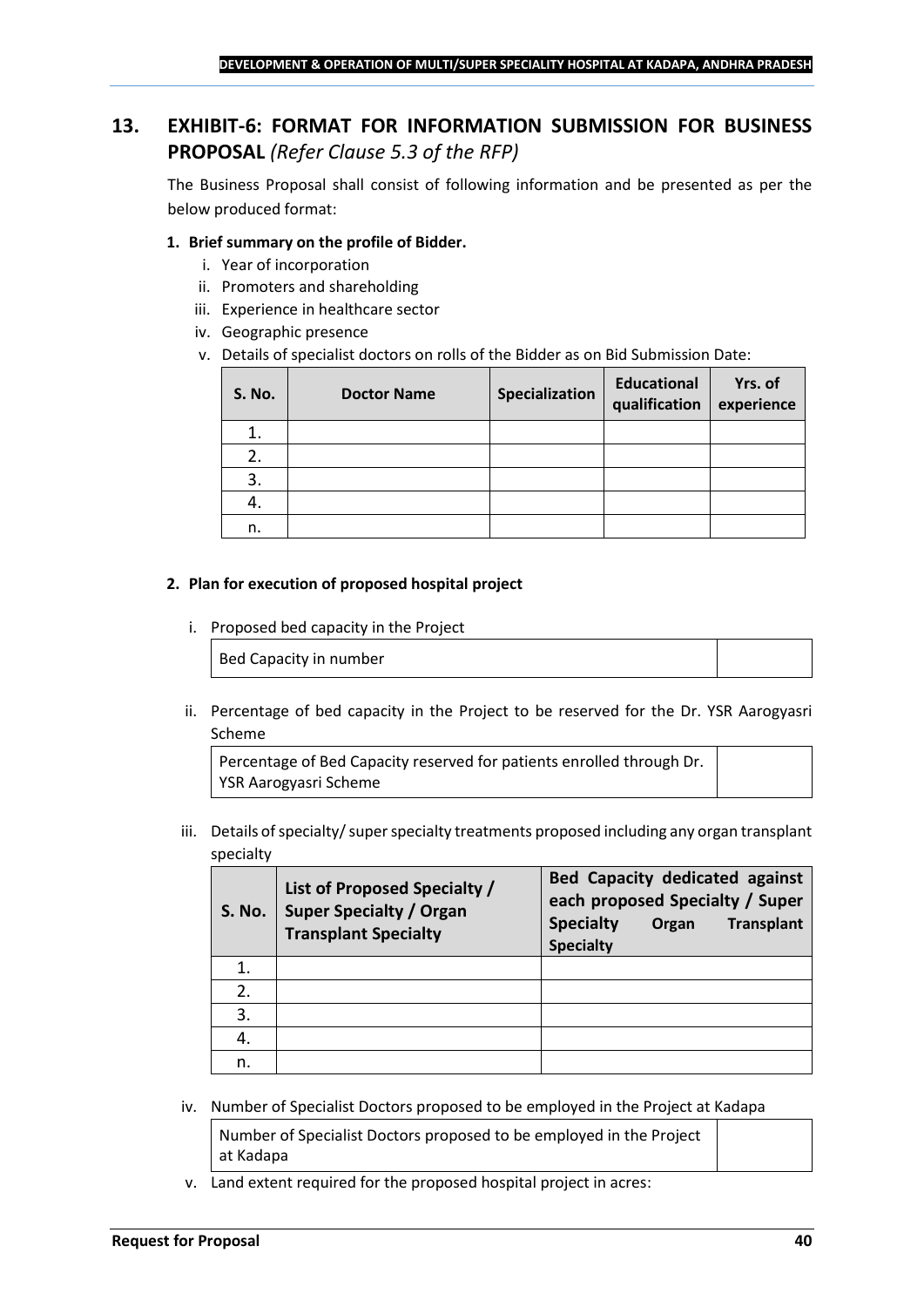#### vi. Investment committed towards proposed project:

| <b>Details of Project Cost</b>                                                 | In Rs. Lakhs |
|--------------------------------------------------------------------------------|--------------|
| Site development                                                               |              |
| Civil Works                                                                    |              |
| Hospital Equipment & Machinery                                                 |              |
| Consultancy Expenses (Architectural / Technical / Project<br>Management, etc.) |              |
| Interest During Construction                                                   |              |
| Any other, please specify                                                      |              |
| ΤΟΤΑL                                                                          |              |

## *a. Proposed means of finance*

The proposed capital structure shall be given in the following format:

| <b>Capital Structure</b> | <b>Amount (Rs)</b> |
|--------------------------|--------------------|
| Equity                   |                    |
| Debt                     |                    |
|                          |                    |

Details regarding proposed Equity shall be given in the following format: -

| Name of the Equity Investor | Amount (Rs) |
|-----------------------------|-------------|
|                             |             |
|                             |             |

*\*\*The Bidder shall submit either Income Tax Return for last 3 financial years preceding the proposal submission date or the certificate of net worth as on 31.03.2021 from statutory auditor / chartered accountant.*

Details regarding proposed Debt shall be given in the following format: -

| Name of the Financial Institution | Amount (Rs) |
|-----------------------------------|-------------|
|                                   |             |
|                                   |             |

*\*\*The Bidder shall submit a comfort letter from the financial institution(s) regarding the amount proposed as debt in the capital structure of the project*

Proposed Project Implementation Schedule:

| Period from the date of signing of the<br>Agreement, or the date of handing over of the<br>site, whichever is later | Percentage of<br>Work to be<br>completed in<br>physical terms | Percentage of<br>Work to be<br>completed in<br>cost terms |
|---------------------------------------------------------------------------------------------------------------------|---------------------------------------------------------------|-----------------------------------------------------------|
| At the end of 6 months                                                                                              |                                                               |                                                           |
| At the end of 12 months                                                                                             |                                                               |                                                           |
| At the end of 18 months                                                                                             |                                                               |                                                           |
| At the end of 24 months                                                                                             |                                                               |                                                           |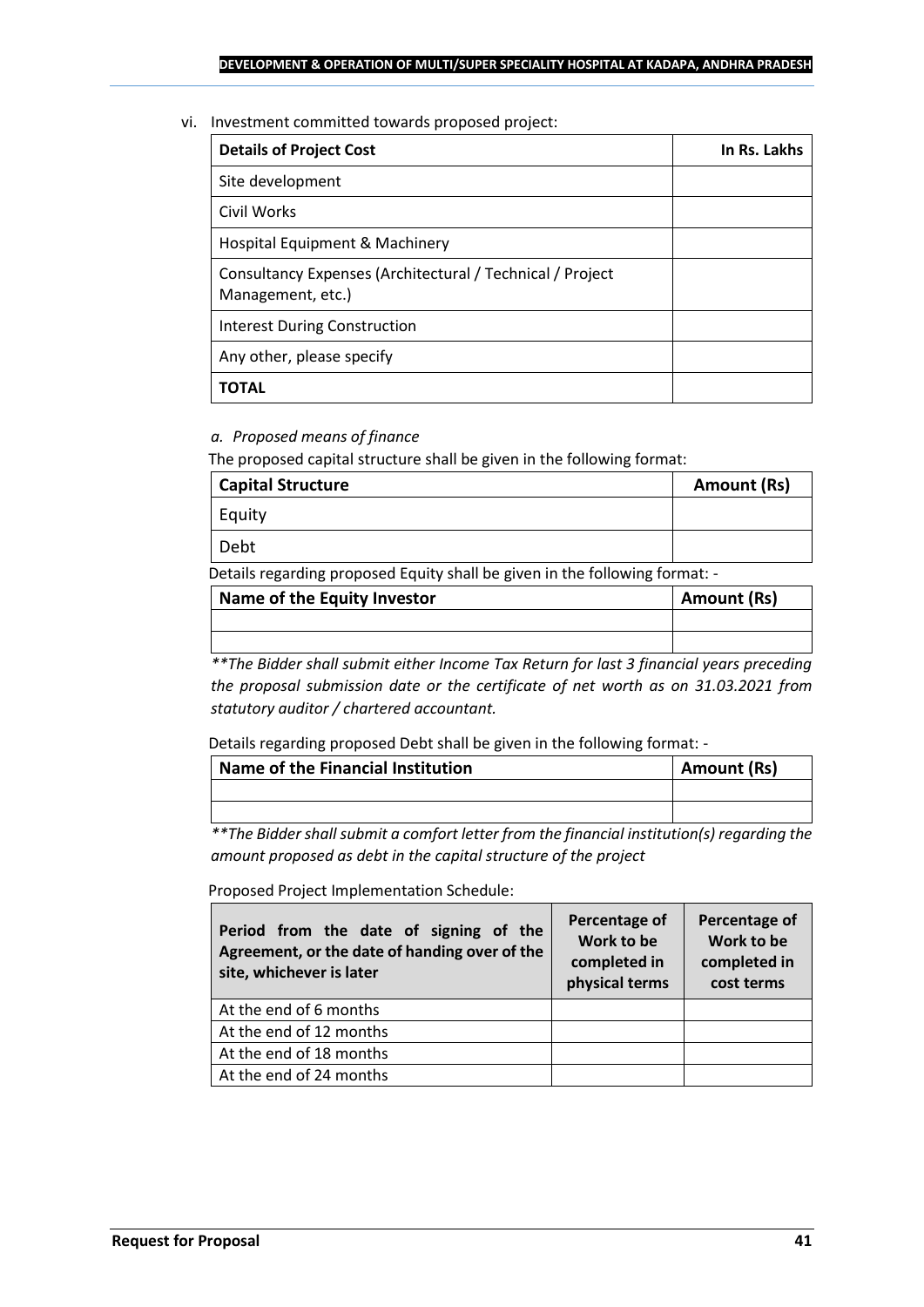## <span id="page-41-0"></span>**14. EXHIBIT-7: PROFORMA OF BANK GUARANTEE FOR PERFORMANCE SECURITY**

#### To,

Vice Chairman & Managing Director Andhra Pradesh Industrial Infrastructure Corporation Limited 11<sup>th</sup> floor, APIIC Towers, Plot No. 1, IT Park, Mangalagiri, Guntur - 522503 Andhra Pradesh

#### WHEREAS:

- (A) ……………….. (the **"Selected Bidder"**) and the ……………… (the **"APIIC"**) have entered into a Sale Agreement dated …………….. (the "Agreement") whereby the APIIC has agreed to the Selected Bidder undertaking the development of the Project, subject to and in accordance with the provisions of the Agreement.
- (B) The Agreement requires the Selected Bidder to furnish a Performance Security to the APIIC in a sum of Rs. 6 Crore (Indian Rupees six crore only) (the **"Guarantee Amount"**) as security for due and faithful performance of its obligations, under and in accordance with the Sale Agreement entered into with APIIC.
- (C) We,………………….. through our Branch at…………………. (the "Bank") have agreed to furnish this Bank Guarantee by way of Performance Security.

NOW, THEREFORE, the Bank hereby, unconditionally and irrevocably, guarantees and affirms as follows:

- 1. The Bank hereby unconditionally and irrevocably guarantees and undertakes to pay to the APIIC upon occurrence of any failure or default in due and faithful performance of all or any of the Selected Bidder's obligations, under and in accordance with the provisions of the Sale Agreement, on its mere first written demand, and without any demur, reservation, recourse, contest or protest, and without any reference to the Selected Bidder, such sum or sums upto an aggregate sum of the Guarantee Amount as the APIIC shall claim, without the APIIC being required to prove or to show grounds or reasons for its demand and/or for the sum specified therein.
- 2. A letter from the APIIC, under the hand of an Officer not below the rank of Vice Chairman and Managing Director in the APIIC, that the Selected Bidder has committed default in the due and faithful performance of all or any of its obligations under and in accordance with the Agreement shall be conclusive, final and binding on the Bank. The Bank further agrees that the APIIC shall be the sole judge as to whether the Selected Bidder is in default in due and faithful performance of its obligations during the Construction Period under the Agreement and its decision that the Selected Bidder is in default shall be final, and binding on the Bank, notwithstanding any differences between the APIIC and the Selected Bidder, or any dispute between them pending before any court, tribunal, arbitrators or any other authority or body, or by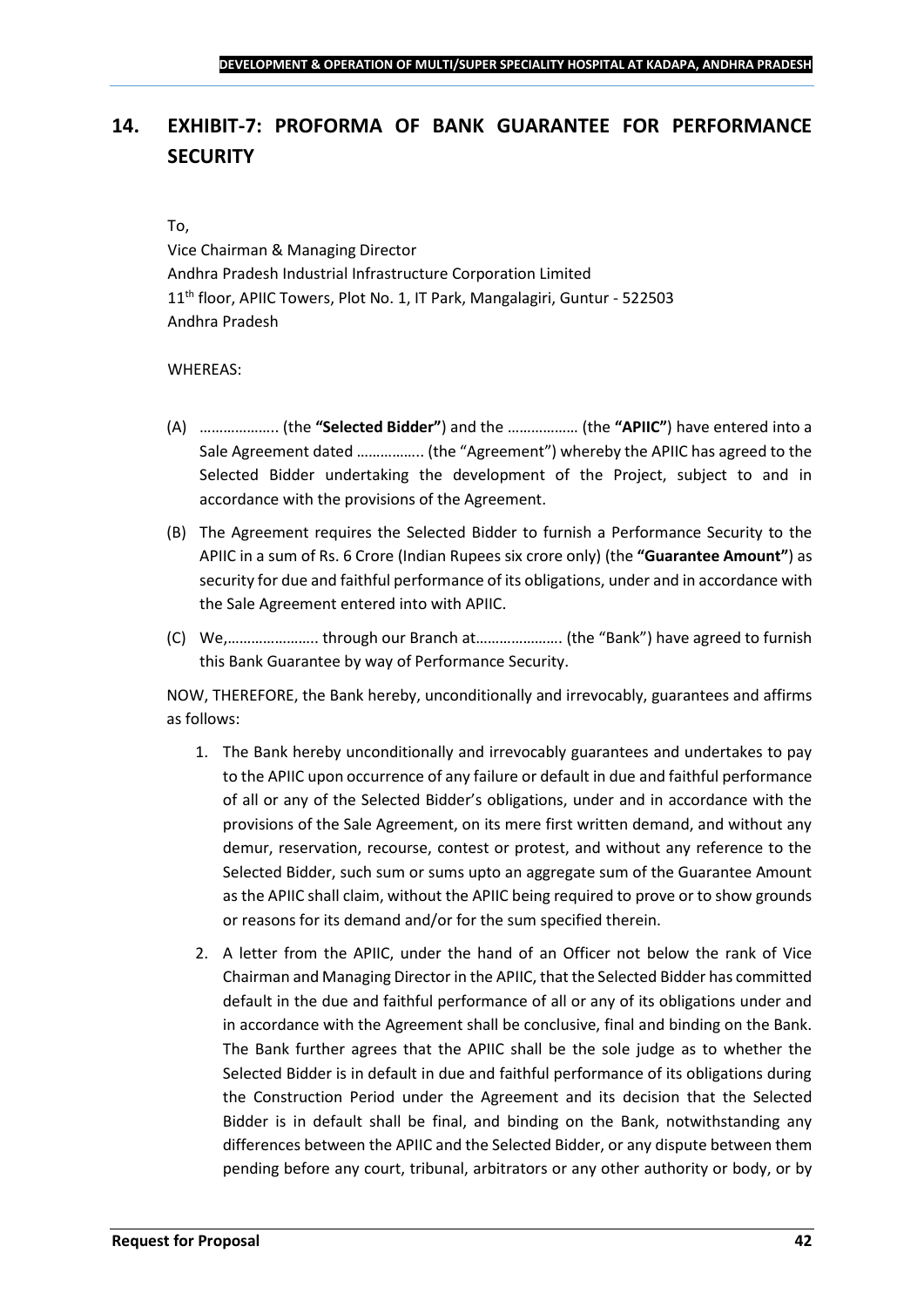the discharge of the Selected Bidder for any reason whatsoever.

- 3. In order to give effect to this Guarantee, the APIIC shall be entitled to act as if the Bank were the principal debtor and any change in the constitution of the Selected Bidder and/or the Bank, whether by their absorption with any other body or corporation or otherwise, shall not in any way or manner affect the liability or obligation of the Bank under this Guarantee.
- 4. It shall not be necessary, and the Bank hereby waives any necessity, for the APIIC to proceed against the Concessionaire before presenting to the Bank its demand under this Guarantee.
- 5. The APIIC shall have the liberty, without affecting in any manner the liability of the Bank under this Guarantee, to vary at any time, the terms and conditions of the Agreement or to extend the time or period for the compliance with, fulfilment and/ or performance of all or any of the obligations of the Selected Bidder contained in the Agreement or to postpone for any time, and from time to time, any of the rights and powers exercisable by the APIIC against the Selected Bidder, and either to enforce or forbear from enforcing any of the terms and conditions contained in the Agreement and/or the securities available to the APIIC, and the Bank shall not be released from its liability and obligation under these presents by any exercise by the APIIC of the liberty with reference to the matters aforesaid or by reason of time being given to the Selected Bidder or any other forbearance, indulgence, act or omission on the part of the APIIC or of any other matter or thing whatsoever which under any law relating to sureties and guarantors would but for this provision have the effect of releasing the Bank from its liability and obligation under this Guarantee and the Bank hereby waives all of its rights under any such law.
- 6. This Guarantee is in addition to and not in substitution of any other guarantee or security now or which may hereafter be held by the APIIC in respect of or relating to the Agreement or for the fulfilment, compliance and/or performance of all or any of the obligations of the Selected Bidder under the Agreement.
- 7. Notwithstanding anything contained hereinbefore, the liability of the Bank under this Guarantee is restricted to the Guarantee Amount and this Guarantee will remain in force until the date of signing of the Sale Deed between APIIC & the Selected Bidder and unless a demand or claim in writing is made by the APIIC on the Bank under this Guarantee, no later than 6 (six) months from the date of expiry of this Guarantee, all rights of the APIIC under this Guarantee shall be forfeited and the Bank shall be relieved from its liabilities hereunder.
- 8. The Bank undertakes not to revoke this Guarantee during its currency, except with the previous express consent of the APIIC in writing and declares and warrants that it has the power to issue this Guarantee and the undersigned has full powers to do so on behalf of the Bank.
- 9. Any notice by way of request, demand or otherwise hereunder may be sent by post addressed to the Bank at its above referred Branch, which shall be deemed to have been duly authorized to receive such notice and to effect payment thereof forthwith,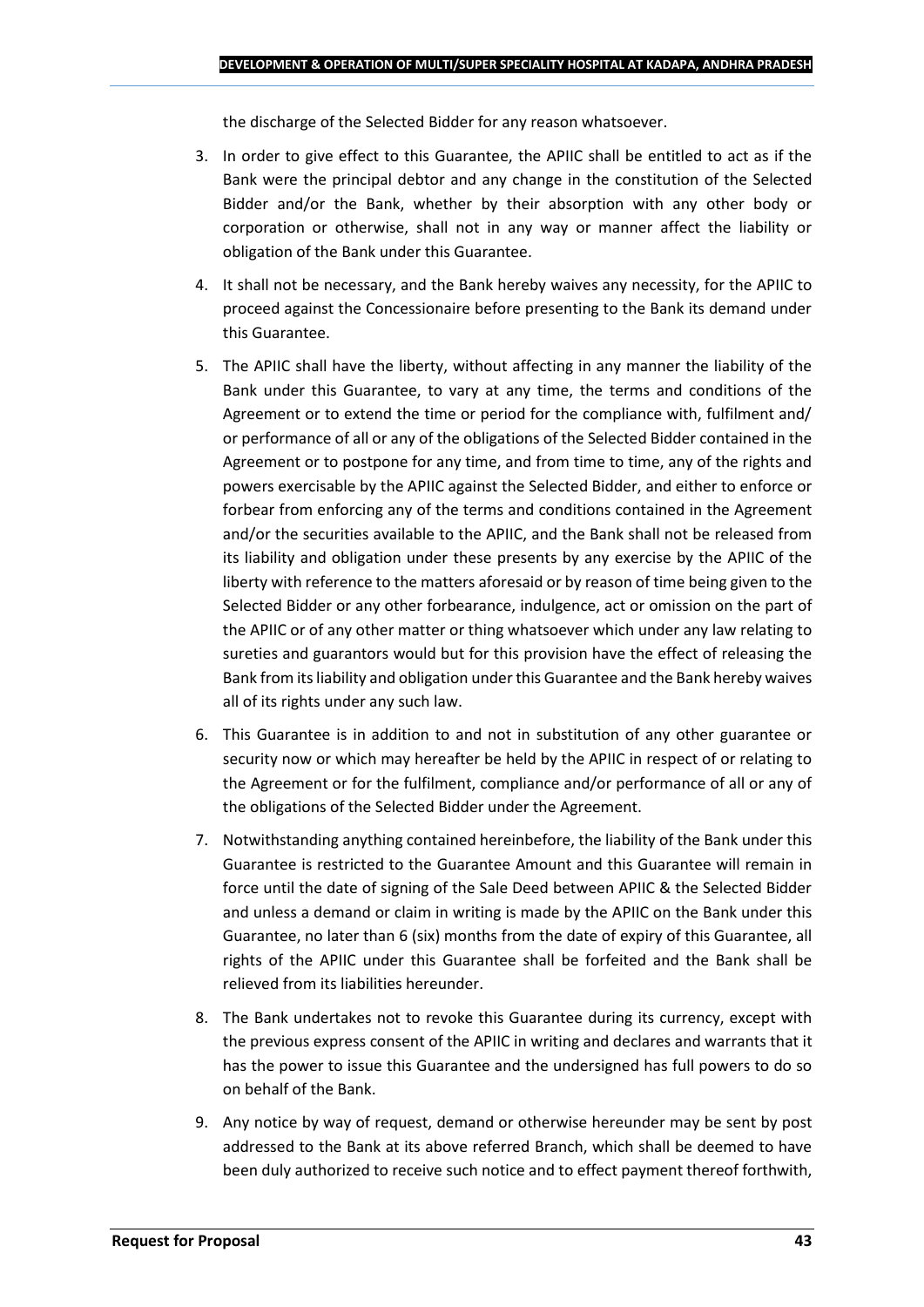and if sent by post it shall be deemed to have been given at the time when it ought to have been delivered in due course of post and in proving such notice, when given by post, it shall be sufficient to prove that the envelope containing the notice was posted and a certificate signed by an officer of the APIIC that the envelope was so posted shall be conclusive.

10. This Guarantee shall come into force with immediate effect and shall remain in force and effect for a period equivalent until the tenth  $(10<sup>th</sup>)$  anniversary of the commencement of operations of the hospital at the Project Site or until it is released earlier by the APIIC pursuant to the provisions of the Agreement.

Signed and sealed this ………. day of……….., 20……… at ………..

SIGNED, SEALED AND DELIVERED For and on behalf of the BANK by:

(Signature)

(Name)

(Designation)

(Code Number)

(Address)

Notes:

- i. The bank guarantee should contain the name, designation and code number of the officer(s) signing the guarantee.
- ii. The address, telephone number and other details of the Head Office of the Bank as well as of issuing Branch should be mentioned on the covering letter of issuing Branch.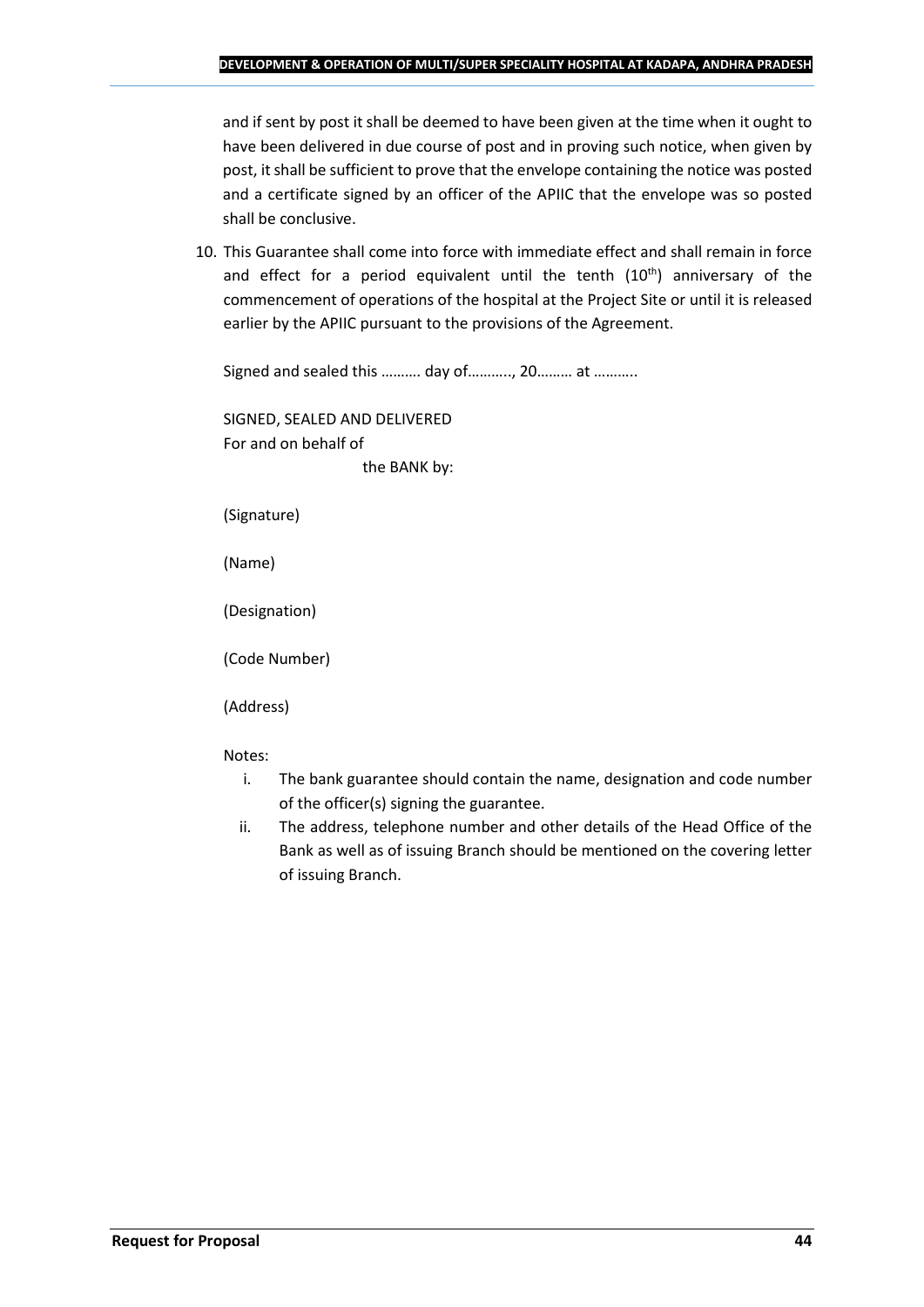## <span id="page-44-0"></span>**15. ANNEXURE-1: DETAILS OF THE PROJECT SITE**

## **15.1 Site Features**

| SI.No. | <b>Required Information</b>    | Chinnamachupalli                                                                                                                                            |
|--------|--------------------------------|-------------------------------------------------------------------------------------------------------------------------------------------------------------|
| 1      | Name of the Mandal             | Chennur                                                                                                                                                     |
| 2      | Name of the Village            | Chinnamachupalli                                                                                                                                            |
| з      | <b>Total Extent</b>            | 3.00 Acres                                                                                                                                                  |
| 4      | Sy.No.                         | 401/2                                                                                                                                                       |
| 5      | <b>Classification of land</b>  | Government land                                                                                                                                             |
| 6      | Distance from Road             | The site is strategically located abutting to<br>Road Kadapa connecting to National<br>Highways NH 40, NH 716 leading to<br>Hyderabad, Chennai & Bengaluru. |
| 7      | <b>Nearest Railway Station</b> | Kadapa (16 Kms)                                                                                                                                             |
| 8      | <b>Nearest Bus Stand</b>       | Kadapa (14 Kms)                                                                                                                                             |
| 9      | <b>Nearest Sea Port</b>        | Krishnapatnam 220 KM (Nellore Dist.)                                                                                                                        |
| 10     | <b>Nearest Airport</b>         | Kadapa (1 Kms)                                                                                                                                              |
| 11     | Source of Water                | Ground water is at a depth of 100 Mts to<br>150 Mts approximately                                                                                           |
| 12     | <b>Source of Power</b>         | 33/11 KV Sub-Station is located within a<br>distance of 7 Kms from the proposed site<br>at Vallur Village and Vallur Mandal                                 |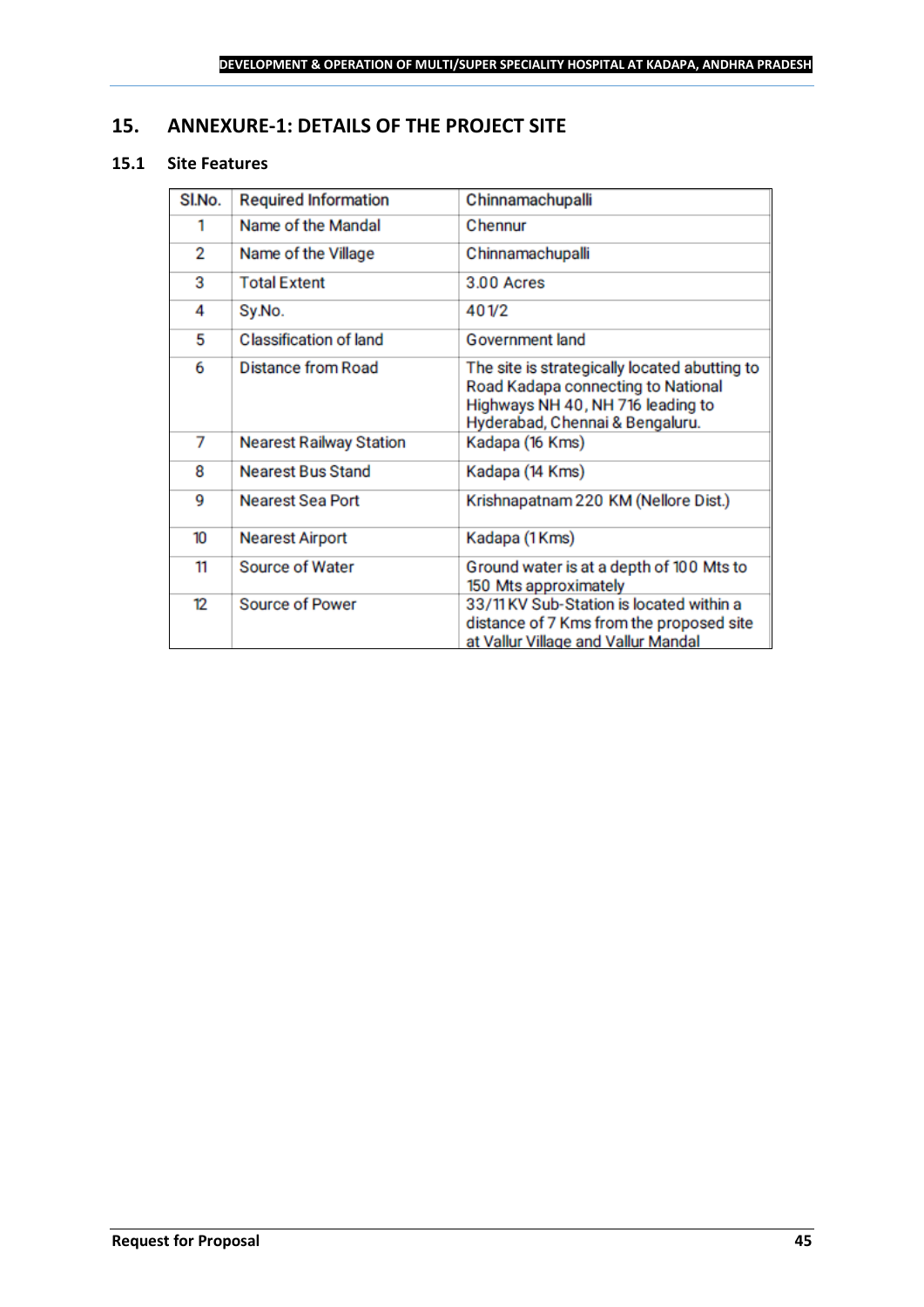#### **15.2 Site Map**

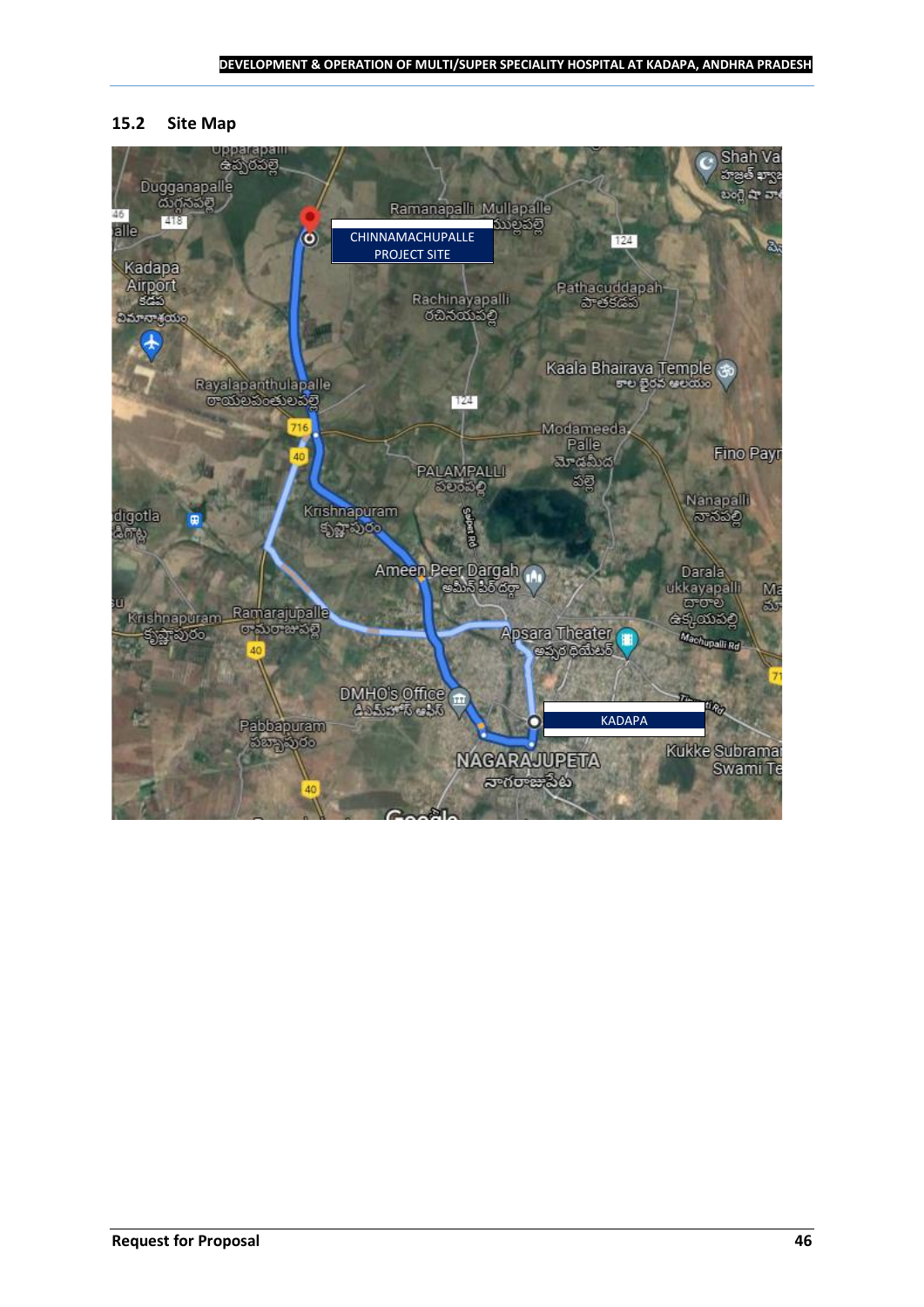## <span id="page-46-0"></span>**16. ANNEXURE-2: FEES AND DEPOSITS TO BE PAID BY THE BIDDERS FOR THE PROPOSED PROJECT**

## **1. Bid Processing Fee**

Bidders are required to pay a non-refundable Bid Processing Fee of Rs. 29,500/- (Rupees twenty-nine thousand five hundred only) i.e. Rs 25,000 + 18% GST along with the Bid. The Bid Processing Fee shall be in the form of a Demand Draft issued by one of the Nationalized/Scheduled Banks in India in favor of the Andhra Pradesh Industrial Infrastructure Corporation Limited payable at Guntur.

#### **2. Bid security**

Bidders are required to submit a Bid Security for an amount equal to Rs. 1 Lakh (Rupees one lakh only). The Bid Security shall be in the form of a Bank Guarantee from any Scheduled Bank. In case of Foreign Bidders, the Bank Guarantee shall have to be from the corresponding local branch of the Foreign Bank. The form of the Bank Guarantee shall be as per the Format indicated in Exhibit-3.

#### **3. Performance Security**

The Selected Bidder shall for the performance of its obligations, provide to the APIIC no later than the date of 30 days within the issue of Letter of Award (LoA), an irrevocable and unconditional guarantee from a Bank for a sum equivalent to Rs. 6 crore (Indian Rupees six crore only), in the form set forth in Exhibit-7 (the "Performance Security"). Until such time the Performance Security is provided by the Selected Bidder pursuant hereto and the same comes into effect, the Bid Security shall remain in force and effect, and upon such provision of the Performance Security pursuant hereto, the APIIC shall release the Bid Security to the Selected Bidder. Performance Security in the form of Performance Bank Guarantee (PBG) equivalent to the value of land shall be maintained until the  $10^{th}$ anniversary of operations of the Hospital by the Selected Bidder / Developer.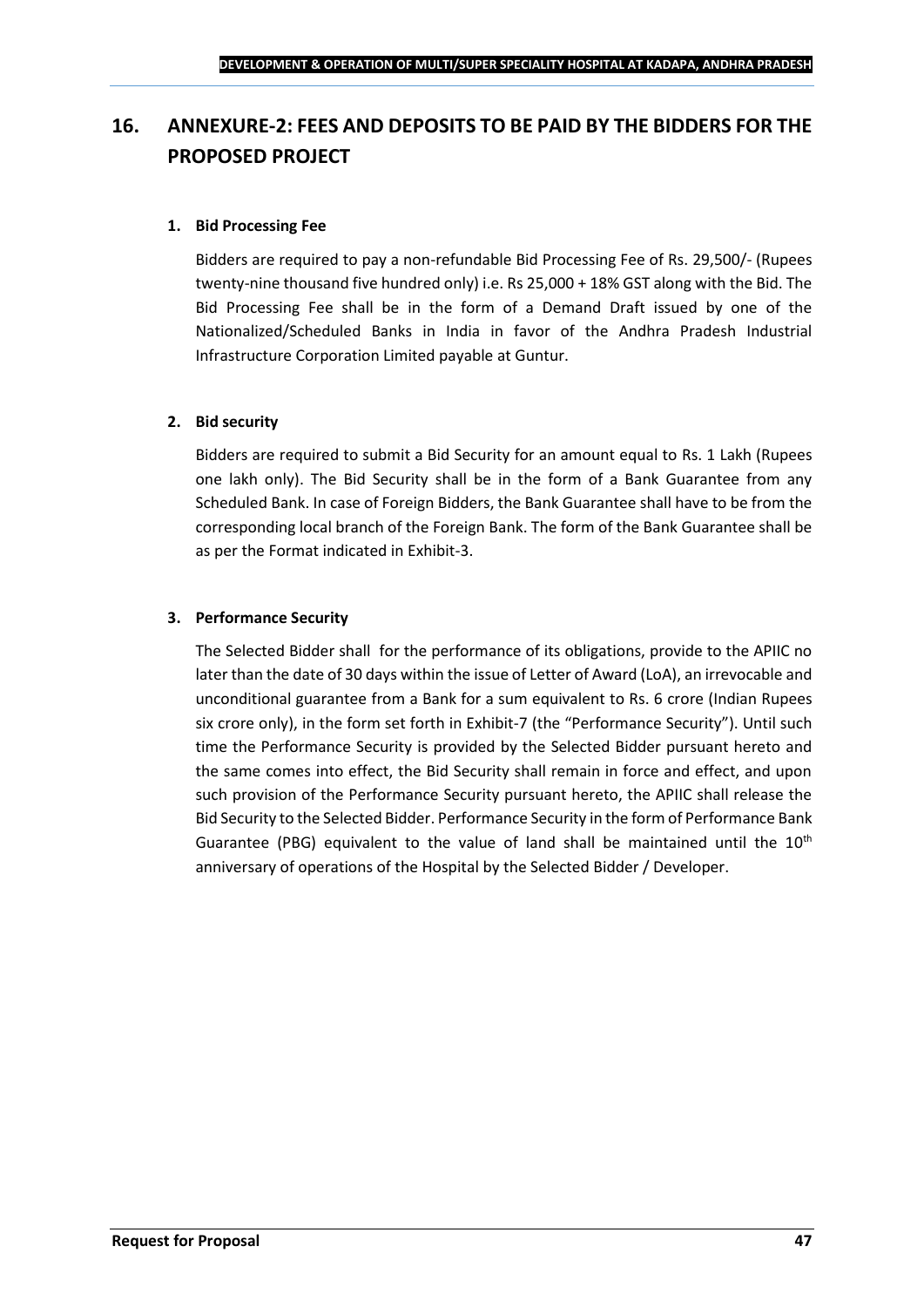## <span id="page-47-0"></span>**17. ANNEXURE-3: DRAFT AGREEMENT TO SELL**

#### **AGREEMENT TO SELL**

This Agreement to Sell **("Agreement")** made on this the \_\_\_\_\_\_\_\_\_\_\_\_\_ Day of \_\_\_\_\_\_\_\_\_\_\_\_\_\_\_\_ **2021** at Guntur, Andhra Pradesh, India.

#### **BETWEEN**

Andhra Pradesh Industrial Infrastructure Corporation Limited, a Company registered under the Companies Act 1956, having its registered Office at 4th Floor, Parisrama Bhavan, Fateh Maidan Road, Basheerbagh, Hyderabad - 500004 and having its corporate office at APIIC Towers, Plot No. 1, IT Park, Mangalagiri, Guntur – 522503, represented by its \_\_\_\_\_\_\_\_\_\_\_\_\_\_\_\_\_\_\_\_\_\_\_\_\_\_\_\_\_\_\_\_<br>(Designation) (which term shall include his successors in office and assigns hereinafter referred to as **"APIIC"**).

#### **AND**

\_\_\_\_\_\_\_\_\_\_\_\_\_\_\_\_\_\_\_\_\_\_\_\_\_\_\_\_\_\_\_\_\_\_\_\_\_\_\_\_\_\_\_\_\_, a company incorporated under the Companies Act, 2013 / a society under The Societies Registration Act 1860 / a trust under the Indian Trust Act, 1882 / a Section 8 company as per Companies Act,2013 / and having its registered office at \_\_\_\_\_, represented by its \_\_\_\_\_\_\_\_\_\_\_\_\_ [insert designation of authorized representative and signatory], \_\_\_\_\_\_\_\_\_\_\_\_\_\_\_\_[insert name of authorized representative and signatory] who is authorized to sign this document as per Board Resolution /Power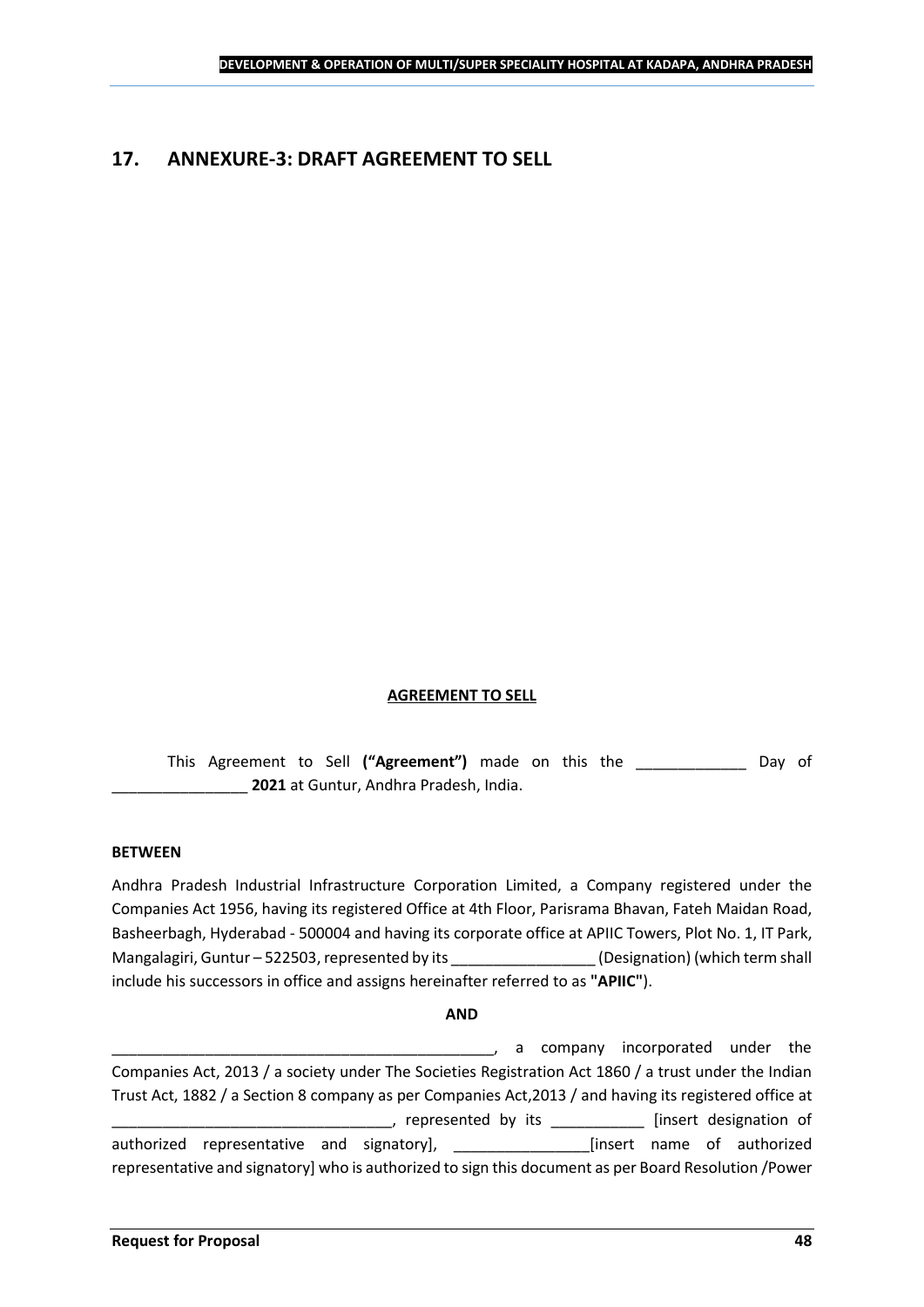of Attorney dt:  $\qquad \qquad$  (which expression shall unless context requires otherwise include their heirs, executors administrators and legal representatives hereinafter referred to as the **"Developer"**)

APIIC and the Developer are hereinafter individually referred to as a "**Party**" and collectively as the "**Parties**".

## WHEREAS:

- A. APIIC offered an extent of 1.90 Acre land situated at Kadapa, YSR Kadapa District of Andhra Pradesh (hereinafter referred to as **"Project Site"**), through an Advertisement published in daily Newspaper for development and operation of Multi/Super Specialty Hospital on the Project Site (hereinafter referred to as **"Project"**), in accordance with the terms set out in this Agreement, through private sector participation by allotting the land free of cost on Outright Sale (ORS) basis. The description of the Project Site is specified in Schedule-1 of this Agreement.
- B. APIIC is the sole and absolute owner, and peaceful possessor of the Project Site.
- C. Pursuant to evaluation of the Proposals that were received, APIIC accepted the Proposal submitted by [Selected Bidder] and a Letter of Award (LoA) bearing number \_\_\_\_\_\_\_\_\_\_\_ dated \_\_\_\_\_\_\_ was issued to the \_\_\_\_\_\_\_\_\_\_\_\_ [Selected Bidder] for allotment of Project Site. APIIC acknowledges that [Selected Bidder] has signed and returned the duplicate copy of the LoA in acknowledgement thereof vide their letter bearing number dated the dated and the dated and the dated  $\sim$
- D. \_\_\_\_\_\_\_ [Selected Bidder (Bidding Entity/ Bidding Consortium)] has promoted the Developer ("Special Purpose Vehicle" or "SPV") and has requested APIIC through a letter bearing number dated to accept the Developer as the entity which shall undertake and perform the obligations and exercise the rights of the Selected Bidder under the LoA, including the obligation to enter into this Agreement pursuant to the LoA for implementing the Project.
- E. APIIC acknowledges that the [Selected Bidder / Developer] has paid an amount of Rs. \_\_\_\_\_\_\_\_\_\_\_ (Rupees \_\_\_\_\_\_\_\_\_\_\_\_\_\_\_\_ only) towards the Performance Security by means of a Bank Guarantee dated bearing number on the lame of bank].
- F. APIIC, in pursuance of the Bid Documents (Request for Proposal), LoA and the correspondence APIIC had with the Developer now agreed to execute this Agreement.
- G. Whereas the vacant physical possession of the Project Site is handed over to the Developer on \_\_\_\_\_\_ for implementation of the Project.

## NOW THESE PRESENTS WITNESSETH AND IT IS HEREBY AGREED AS FOLLOWS:

- 1. The date and time are the essence of this Agreement.
- 2. The Developer agrees and assures that they will not request for execution of the Sale Deed until project is implemented as detailed in this Agreement. The Developer expressly agrees upon intimation of its eligibility for Sale Deed by APIIC, to take the Sale Deed and take steps for registration of the same within one month of such intimation by APIIC.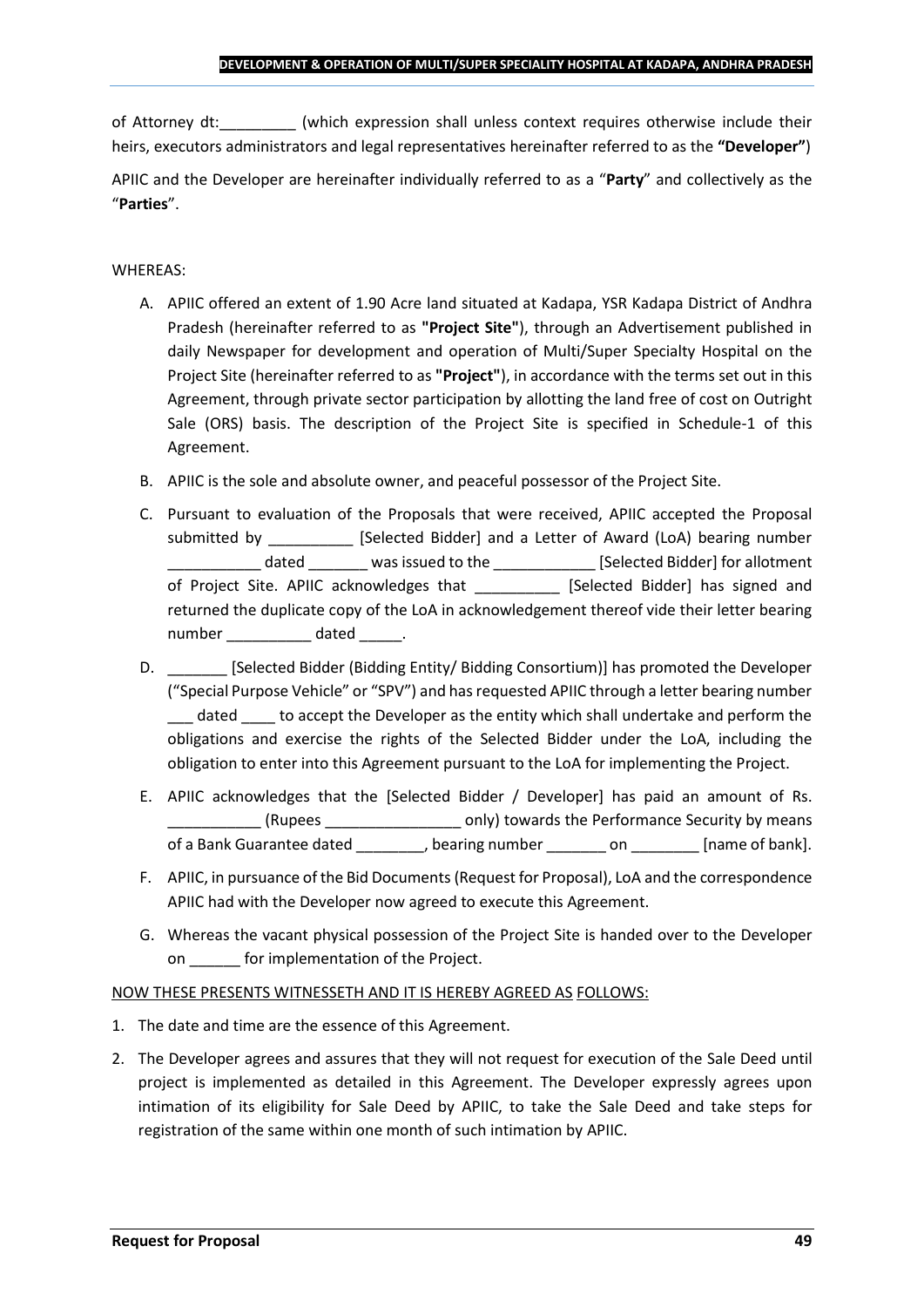- 3. APIIC has assured the Developer that APIIC has the marketable title for the Project Site, which is free from encumbrances and the Developer has verified and satisfied itself regarding the same.
- 4. The Developer shall pay charges/taxes for supply of water, electricity and other services to the administration or some other agency as the case may be as per applicable law, within the stipulated time, from the date of handing over possession of the land to the Developer, failure in respect of which would entail the services being disconnected.
- 5. The Developer shall bear, pay and discharge all existing and further amounts, duties, imposing and outgoing of whatsoever taxes imposed or charged upon the Project Site or upon the occupier in respect thereof from the date of execution of this Agreement.
- 6. The Developer having agreed to hold the Project Site on the terms and conditions hereinafter mentioned. APIIC hereby authorizes the Developer to perform its obligations as detailed in this Agreement. APIIC will not be responsible for any claims arising out of or related to the construction of hospital or healthcare services provided by the Developer from any third parties.
- 7. a) The Developer shall use the Project Site for setting up of the Project and the Developer agree that they shall not put up any structure or building other than as agreed upon through this Agreement without the prior permission in writing of APIIC.
	- b) The Developer expressly agree and undertake that the Project Site shall be utilized exclusively for the purpose set forth in this Agreement and that no change shall be made without the written sanction of APIIC.
	- c) The Developer shall mobilize funds for the Project and achieve financial closure within 3 (three) months from the date of execution of this Agreement.
	- d) Within 3 (three) months from the date of execution of this Agreement, the Developer shall apply to the competent authorities and procure all necessary approvals, sanctions, permits etc. required for commencing the construction for the Project. The Developer shall make necessary applications and sign all papers, to appear before the competent authorities to pay necessary fees/premium required and to do all other acts and things as may be necessary for getting the necessary approvals, sanctions, permits etc. APIIC shall provide reasonable support and assistance to the Developer in procuring Applicable Permits required from any Government Instrumentality for implementation and operation of the Project.
	- e) The Developer shall apply for and obtain permission for water supply, electricity supply, laying down drainage and for other amenities as are generally required. APIIC shall provide reasonable assistance to the Developer in obtaining access to all necessary infrastructure facilities and utilities, including water and electricity at rates and on terms no less favorable to the Developer than those generally available to commercial customers receiving substantially equivalent services.
	- f) The Developer shall start construction within 3 (three) months from the Commencement Date from the date of execution of this Agreement. The Developer shall implement the Project on the Project Site as per the sanctioned plans and according to specifications and other requirements of the competent authorities and shall employ contractors, architects, structural engineers, surveyors and other professionals as may be required in the construction and implementation of the Project.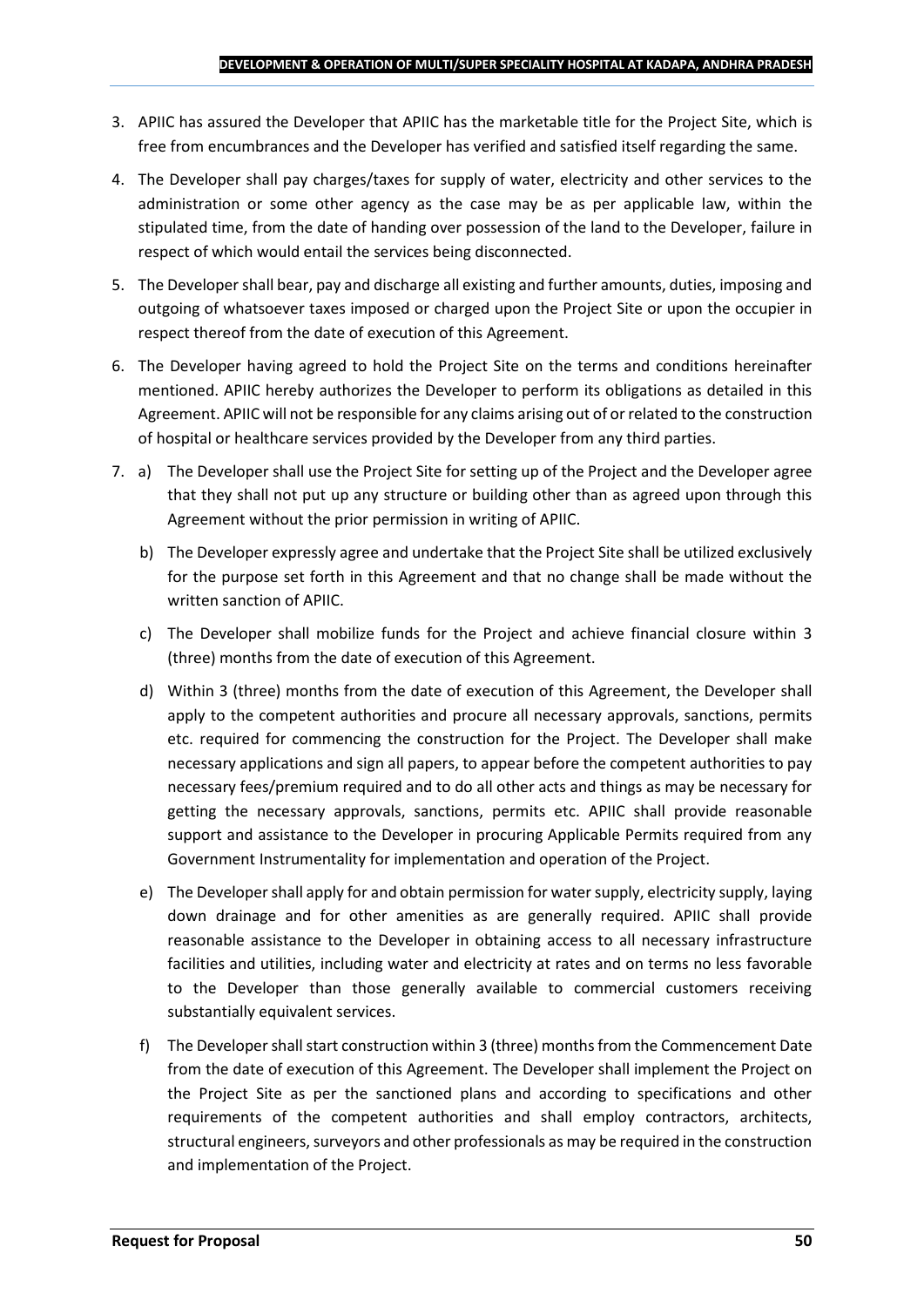- g) The Developer shall implement the Project as per specifications and time schedule given in this Agreement. The Developer shall follow the below mentioned general guidelines for development of the Project:
	- i. 100% (hundred percent) investment made in the development of the Project as committed in the Business Proposal submitted as per Exhibit-6 of the RFP. The Developer shall furnish a Chartered Accountant Certificate or Certificate from the Statutory Auditor who normally audits the accounts of the Company in support of its investment made. The Developer shall achieve Project Completion Date within 2 (two) years from the date of handover of the Project Site . In case of failure to comply with this timeline, APIIC shall have right to cancel the allotment made through 'Agreement to Sell' and to resume the Project Site apart from forfeiting the Performance Security in the form of Performance Bank Guarantee submitted by the Developer.
	- ii. Achievement of license to operate the hospital with the bed capacity as mentioned in the Business Proposal submitted as per Exhibit-6 of the RFP by the Developer within 2 (two) years from the date of handover of the Project Site . In case of failure to comply with this timeline, APIIC shall have right to cancel the allotment made through 'Agreement to Sell' and to resume the Project Site apart from forfeiting the Performance Security in the form of Performance Bank Guarantee submitted by the Developer.
	- iii. Installation of the bed capacity as per the number of Multi/Super Specialty that is committed by the Developer in its Business Proposal as per Exhibit-6 of the RFP.
	- iv. The Developer has on its rolls the number of Specialist Doctors that it committed in its Business Proposal as per Exhibit-6 of the RFP.
	- v. The Developer has created a Board of Directors to oversee the proposed project and has appointed at least one official nominated by the Government, preferably of Joint Collector or above cadre, as recommended by the Government in the Board of SPV.
	- vi. The Developer has empaneled with the Dr. YSR Aarogyasri Health Care Trust and committed % of the Bed Capacity stated in the Business Proposal as per Exhibit-6 of the RFP towards patients enrolled through the Dr. YSR Aarogyasri Health Care Scheme
	- vii. The Project is consistent with all applicable norms of the Andhra Pradesh Allopathic Private Medical Care Establishments (Registration and Regulation) Rules, 2007 published vide Notification No. G.O. Ms. No. 135, Health, Medical and Family Welfare (K2), dated 28.04.2007 and its subsequent modifications, if any.
- h) The Developer shall represent before the public, local and/or private authorities in respect of the construction of the Project and to make such of the actions and things as may be necessary for effectually commencing the construction work and completing the same.
- i) The Developer shall complete the implementation of the Project within 2 (two) years from the date of handover of the Project Site by APIIC
- j) The Developer shall apply for and obtain occupation and completion certificate from the competent authorities on completion of the Project.
- k) The Developer shall market and promote the Project.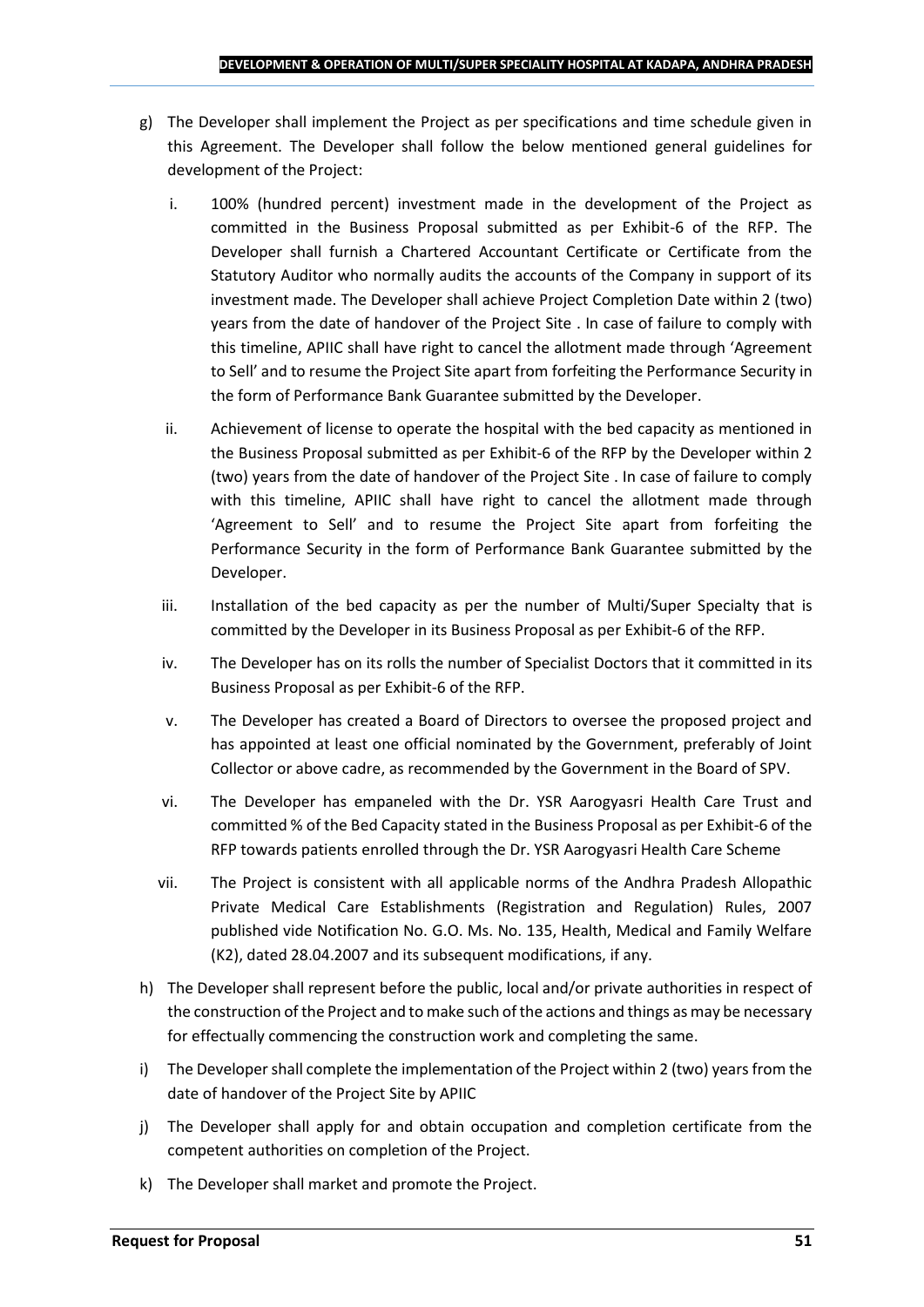- l) The Developer shall operate and maintain the Project safely and securely as per the standards to provide the required levels of service to its users.
- m) The Developer shall collect, appropriate and allocate revenue, fees, charges from the users of the Project.
- n) The Developer shall pay all dues under the Agreement to APIIC.
- o) That as and when the Project Site is no longer required by the Developer for the aforesaid purpose, the Developer shall forthwith relinquish and restore the Project Site in favor of APIIC provided such surrender of the property by the Developer is made before cancellation of the allotment by APIIC for breach of any of the covenants of this Agreement. In the event of surrender, no refunds/reimbursements shall be made by APIIC and the complete Performance Security shall be forfeited by APIIC.
- i) The Developer shall not permit any sale by auction upon the Project Site or suffer the Project Site to be used, in such a way as to cause nuisance, annoyance or inconvenience to the occupiers of the area and the patients of the hospital.
- p) The Developer shall permit APIIC or their agent or officers with or without workmen at all reasonable times, with prior notice to the Developer, to enter upon the Project Site to view the conditions thereof.
- q) The Developer shall not obstruct flow of natural courses of water flowing through the land if any existing in the Project Site.
- r) The Developer shall not transfer or change the ownership/ constitution of the business relating to the Project without obtaining specific permission in writing from APIIC.
- s) The Developer shall allow APIIC to recover the amounts in any way recoverable by it from the Developer as per law in force at the time without prejudice to the rights of the Financing Agency.
- t) That APIIC is competent to enforce the compliance with all the rules and regulations and the provisions of any other act in force in respect of the Project and the Developer shall be responsible for complying at its cost with all instructions issued from time to time in this regard.
- u) Sale Deed will be issued by APIIC in favor of the Developer on satisfying all the conditions as mentioned in the Clause 4.3.4 of the RFP within 2 years from the date of handover of the Project Site. In case of failure to comply with this timeline, APIIC shall have right to cancel the allotment made through this Agreement and to resume the Project Site apart from forfeiting the Performance Security submitted by the Developer.
- 8. That if the Developer commits breach of the any of the covenants herein contained, the allotment stands cancelled and this Agreement shall stands determined without any notice thereupon the Developer will be treated as an encroacher and a trespasser who will have no right whatsoever in the Project Site under these presents and it shall be lawful for APIIC to re-enter upon the Project Site and resume the possession thereof and also of the buildings standing thereon, the transfer made in favour of the Developer under these presents shall become null and void and all rights of the Developer in the Project Site under this Agreement and any building therein shall at once cease and determined. In event of cancellation/ resumption of the Project Site, the Performance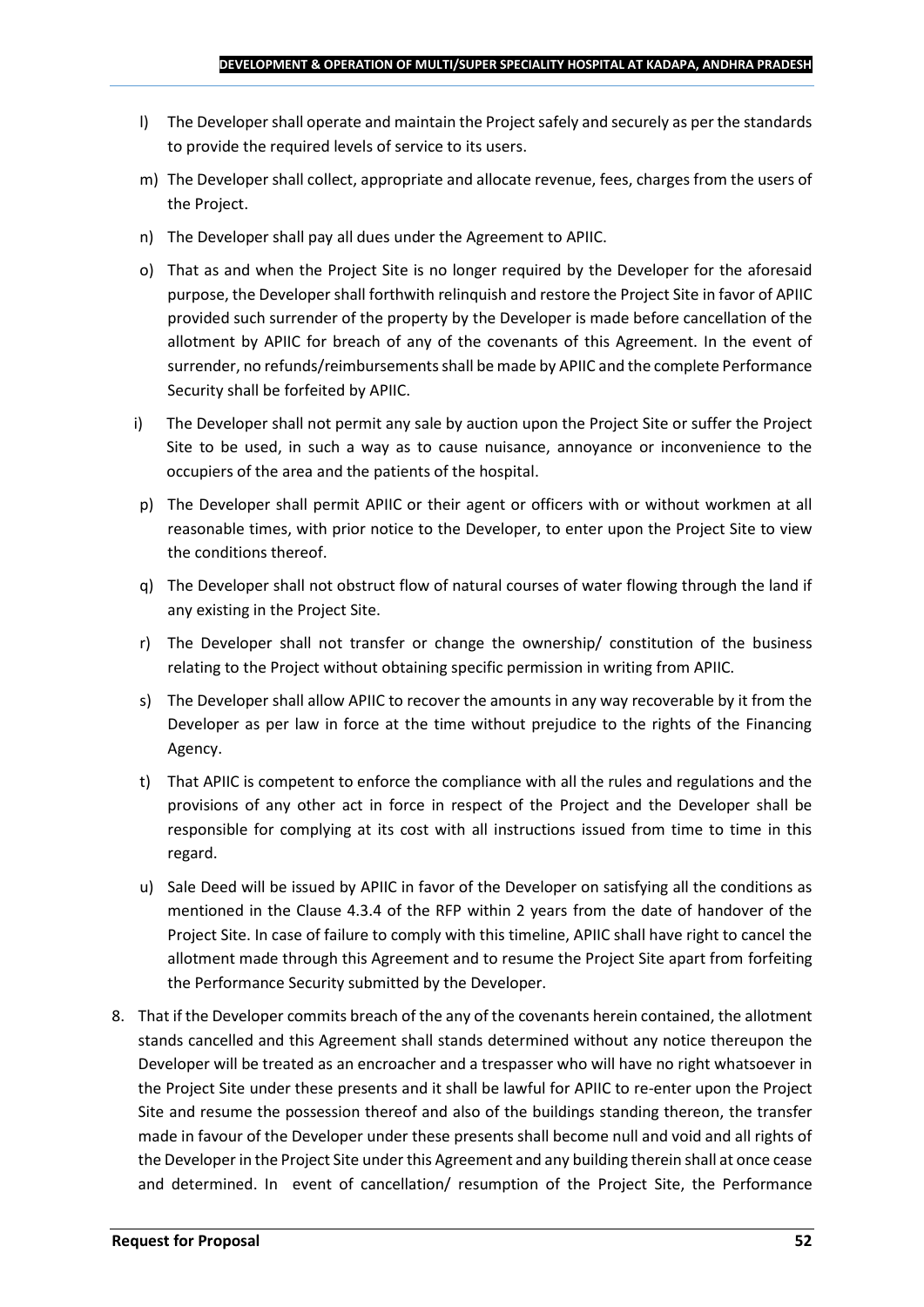#### **DEVELOPMENT & OPERATION OF MULTI/SUPER SPECIALITY HOSPITAL AT KADAPA, ANDHRA PRADESH**

Security submitted by the Developer shall remain forfeited towards use and occupation of the Project Site.

- 9. All the costs and expenses of an incidental to the preparation and execution of this Agreement shall be paid by the Developer.
- 10. In all the matters of doubts concerning and in respect of this indenture, the decision of APIIC shall be final and binding on the Developer and any default by the Developer there of shall be deemed to be breach of the terms of this indenture.

IN WITNESS WHEREOF THE PARTIES HAVE EXECUTED AND DELIVERED THIS AGREEMENT AS OF THE DATE FIRST ABOVE WRITTEN

| Signed, Sealed and Delivered | Signed, Sealed and Delivered       |
|------------------------------|------------------------------------|
| For and on behalf of APIIC   | For and on behalf of the Developer |
| Of the first part            | Of the first part                  |
|                              |                                    |
| Signature                    | Signature                          |
|                              |                                    |
| Name                         | Name                               |
|                              |                                    |
| Designation                  | Designation                        |
|                              |                                    |
| Seal:                        | Seal:                              |
|                              |                                    |
|                              |                                    |
|                              |                                    |
|                              |                                    |
| In the presence of           | In the presence of                 |
|                              |                                    |
| 1. $\qquad$                  | 1. $\qquad$                        |
|                              |                                    |
|                              |                                    |
| 2.                           | 2.                                 |
|                              |                                    |